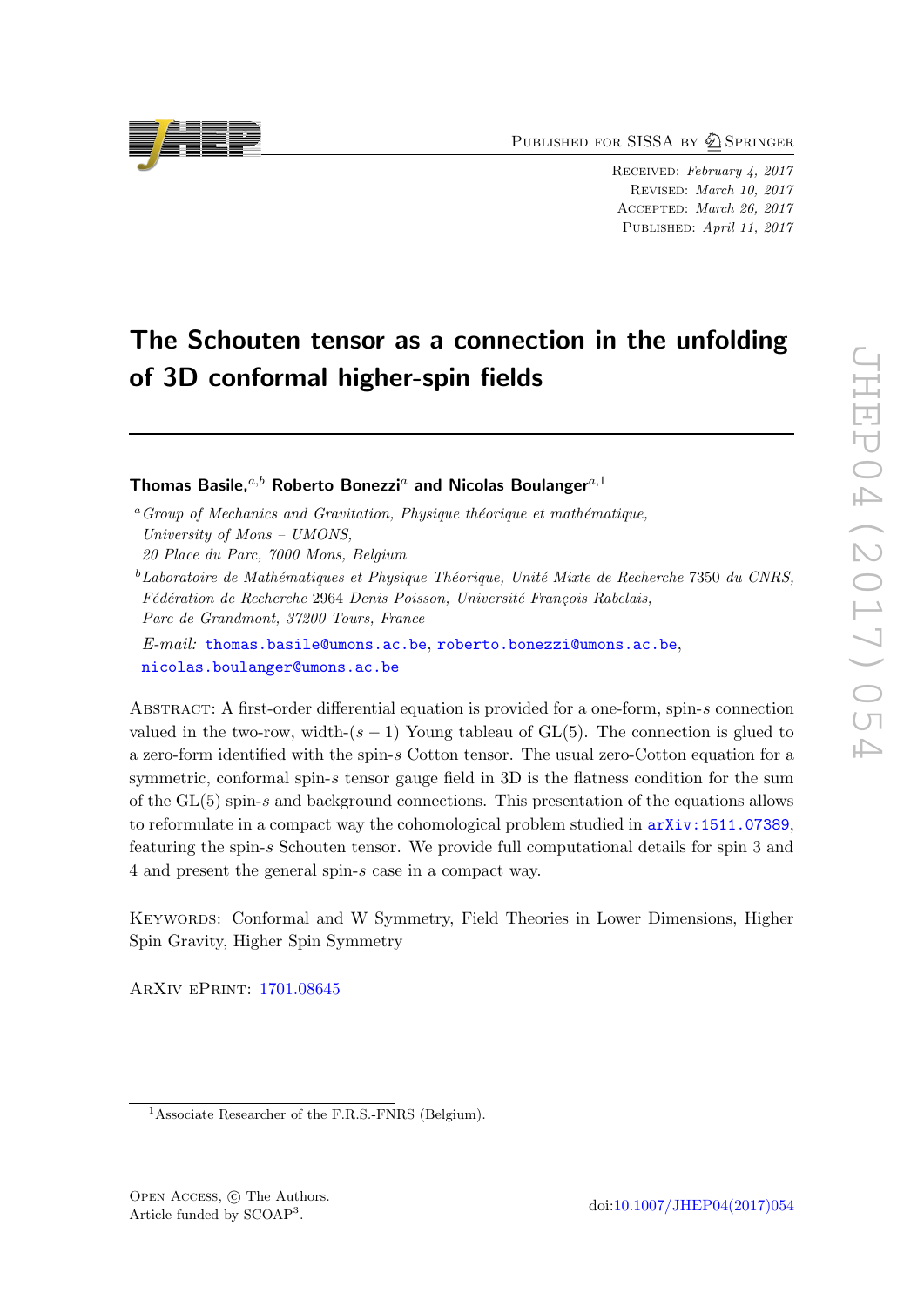## Contents

| $\mathbf{1}$ | Introduction                                                         | $\mathbf{1}$               |
|--------------|----------------------------------------------------------------------|----------------------------|
|              | 2 Unfolded spin-s formulation based on $\mathfrak{gl}(5,\mathbb{R})$ | $\overline{\mathbf{4}}$    |
| $\bf{3}$     | Spin 3 case                                                          | 7                          |
|              | 3.1<br>The $B$ -gauge                                                | 8                          |
|              | The Schouten tensor<br>$3.2\,$                                       | 9                          |
|              | 3.3<br>The Cotton tensor                                             | 10                         |
|              | 3.4<br>The Lopatin-Vasiliev chain                                    | 11                         |
|              | 4 Spin 4 case                                                        | $\overline{1}\overline{2}$ |
|              | 4.1<br>The $B$ -gauge                                                | 14                         |
|              | The Schouten tensor<br>4.2                                           | 16                         |
| 5            | General, spin-s case                                                 | 17                         |
|              | Minimal spectrum<br>5.1                                              | 17                         |
|              | Unfolded equations<br>5.2                                            | 19                         |
|              | The Schouten tensor<br>5.3                                           | 20                         |
|              | 5.4<br>Bridging the gap                                              | 23                         |
| 6            | Conclusion                                                           | $\overline{24}$            |

## <span id="page-1-0"></span>1 Introduction

Conformal higher-spin theory is a fascinating field of investigation in its own and in relation with studies of string theory in an unbroken, tensionless phase. As a result, it has received a lot of attention, as for example  $[1-14]$  $[1-14]$ , and more recently  $[15-24]$  $[15-24]$  to cite but a few works on the subject. A reason for the importance it possesses is due to the fact that it combines two unifying symmetries encountered in field theory, namely higher-spin gauge symmetry and conformal symmetry, the latter being promoted to Weyl invariance when gravity is considered. It was also shown in  $[20, 25]$  $[20, 25]$  $[20, 25]$  that conformal invariance appears on fixed-time spacetime slices for Hamiltonian systems of high (and low) spin gauge fields enjoying offshell electric-magnetic duality, another symmetry of utmost importance in fundamental physics. This adds an extra motivation for the study of conformal higher-spin theories.

It is particularly convenient to study (super)conformal higher-spin theory in 2+1 dimensions  $[3, 4]$  $[3, 4]$  $[3, 4]$  since the gauge sector can be described by a Chern-Simons action; see e.g. [\[18,](#page-26-3) [25](#page-26-2)[–28\]](#page-26-4) for recent related works. Particularly powerful indeed is the Cartan formulation of gauge systems, where gauge fields are incorporated into Lie algebra valued local p-forms on a base manifold and field equations are given by integrable constraints on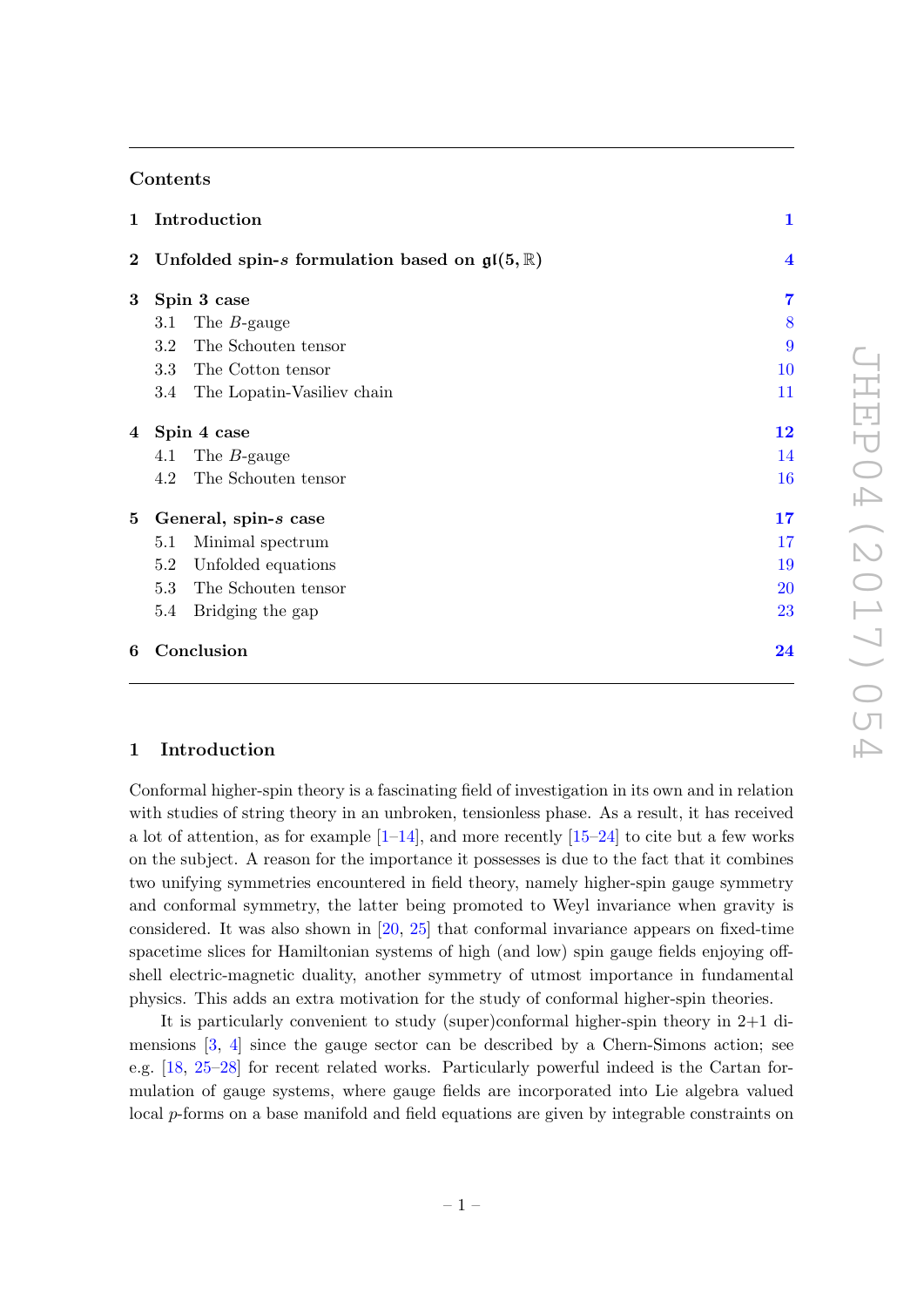generalised curvatures. In the context of higher-spin theory, one refers to it as the unfolded formulation of a gauge system  $[29]$ , see also  $[30-32]$  $[30-32]$ . In particular, the local propagating degrees of freedom are fully captured by an infinite set of zero-forms building up a representation of the isometry algebra of the background spacetime.

In [\[33\]](#page-26-8), all the possible unfolded systems were classified for tensor gauge fields in 3D with (A)dS and flat backgrounds, at the level of the zero-form module; see [\[34,](#page-26-9) [35\]](#page-26-10) for related works including supersymmetric extensions. In particular, in [\[33\]](#page-26-8) the zero-forms of conformal spin-s fields, starting with the Cotton tensor, were discussed from the massless limit of topologically massive gravity. One of the motivations underlying the present note is to provide an explicit 1-form module of the spacetime isometry algebra that glues to the Cotton zero-form module, thereby completing the discussion of [\[33\]](#page-26-8) for 3D conformal fields.

Of course, the procedure to build  $p$ -form module for conformal systems is well known, see in particular the classification of  $\mathfrak{so}(2,d)$  modules provided in [\[9\]](#page-25-5) and used in [\[12\]](#page-25-6) to which we refer for an extensive study of unfolding of conformal systems. In [\[9\]](#page-25-5), the authors showed that the classification of  $\mathfrak{so}(2, d)$  invariant systems of differential equations is equivalent to the classification of  $\mathfrak{so}(2, d)$  modules.<sup>[1](#page-2-0)</sup> The idea of their proof is based on the crucial role played by a nilpotent operator,  $\sigma^{-}$ , related to the background spacetime part of the connection. In the unfolded approach, the equations of motion generically have the form  $\mathscr{D}\omega_{[p]} = 0$ , where  $\omega_{[p]} \in \Omega^p(\mathscr{M}) \otimes \mathcal{D}$  denotes a set of p-forms taking values in some N-graded module  $\mathcal{D} = \bigoplus_{n \in \mathbb{N}} \mathcal{D}_n$  of a Lie algebra  $\mathfrak{g}$ , and  $\mathscr{D}$  is a nilpotent operator. Taking as a special case conformal higher-spin fields in flat background, for the sake of concreteness, this operator can be decomposed in the form  $\mathscr{D} := d + \sigma^{-}$ , where  $d^{2} =$  $(0, (\sigma^-)^2 = 0$  and  $\{d, \sigma^-\} = 0$ . The 1-form-valued operator  $\sigma^-$  decreases the N degree by one unit. Within this setup, it turns out that all the quantities of physical interest are encapsulated in cohomology classes of  $\sigma^-$ . Denoting the background vielbeins by  $h^a$ , it appears – see for example section 4 of  $[32]$  – that  $\sigma^-$  is related to the representation  $\rho(P_a|h)$  of the translation generators  $P_a$  on the module  $\mathcal D$  by  $\rho(P_a|h) = i\frac{\partial}{\partial h^a}\sigma^-$ , with  $\rho : \mathfrak{so}(2,d) \to \text{End}(\mathcal{D})$  being the representation. Indeed, the equation  $\mathscr{D}\omega_{[p]} = 0$  can be viewed as a covariant constancy condition.

Let us sketch the central result of [\[9\]](#page-25-5). Consider the two trivial bundles  $\mathscr{B}$  and  $\mathscr{B}_c$  over  $\mathbb{R}^d$  whose fibers are respectively  $\mathcal D$  and  $\mathcal D_c$ , the latter being a submodule of  $\mathcal D$  composed of  $\sigma^-$ -closed p-forms. The authors of  $[9]$  proved that:

- For any section of  $\mathscr{B}_c$  there exists a  $\mathscr{D}$  closed representative in  $\mathscr{B}$  if and only if  $H^{p+1}(\mathfrak{t}, \mathcal{D})$ , the  $p+1$  cohomology group of the translation subalgebra t of the conformal group with coefficient in  $\mathcal D$  is empty, i.e.  $H^{p+1}(\mathfrak t, \mathcal D) \cong 0$ ;
- If  $H^{p+1}(\mathfrak{t}, \mathcal{D}) \ncong 0$ , there exists a system of differential equations such that any section of  $\mathcal{B}_c$  is a solution of it if and only if it admits a  $\mathcal D$  closed representative in  $\mathcal{B}$ .

Retrospectively, this result can be seen as the translation of the fact that non-equivalent differential equations on dynamical fields are in correspondence with the  $\sigma^-$ -cohomology group

<span id="page-2-0"></span><sup>&</sup>lt;sup>1</sup>Actually, the results of [\[9\]](#page-25-5) hold for a whole class of semi-simple Lie algebra. For the sake of conciseness though, we will restrict the discussion here to the conformal algebra, of interest for this paper.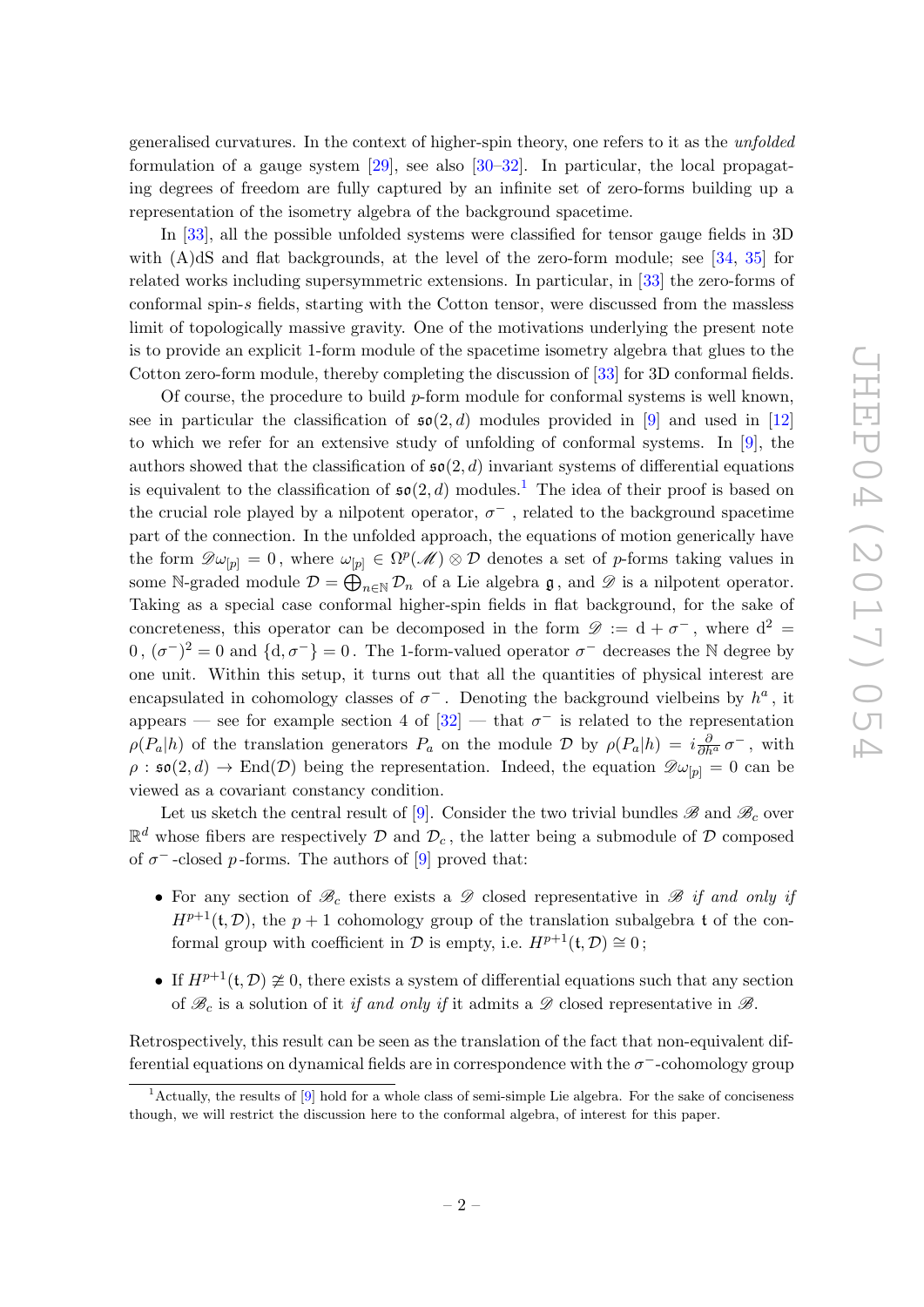at form degree  $(p+1)$  on D, if the dynamical fields sit at form degree p on D [\[30](#page-26-6)[–32,](#page-26-7) [36\]](#page-26-11). The advantage of this approach is that one can then relate this cohomology group to purely group theoretical data of  $\mathcal{D}$ : if  $\mathcal{D}$  is an irreducible module such that it is obtained as a quotient of a generalized Verma module  $V$  by its maximal irreducible submodule, then the cohomology group is isomorphic to a subspace of  $\mathcal V$ , determined by singular vectors. As a consequence, the possible conformally invariant unfolded systems of equations are in correspondence with the possible irreducible  $\mathfrak{so}(2, d)$  modules, see [\[9,](#page-25-5) [12\]](#page-25-6).

In the present paper, therefore, we do not want to further discuss the  $\sigma$ <sup>-</sup>-cohomologies for  $\mathfrak{so}(2,d)$ -invariant systems. It is well-known that the dynamical conformal spin-s field is represented by a symmetric, rank-s, traceless tensor  $\varphi_{\mu_1...\mu_s}$  referred to as the Fradkin-Tseytlin spin-s field. Instead, we aim at providing an off-shell conformal calculus where the gauge potential is *traceful* and focus on the cases of maximally symmetric spacetimes<sup>[2](#page-3-0)</sup> in  $d = 3$  dimensions with metric of components  $\bar{g}_{\mu\nu}$ . In other terms, the gauge symmetry  $\delta_{\sigma} \varphi_{\mu_1...\mu_s} = \frac{s(s-1)}{2}$  $\frac{(-1)}{2} \bar{g}_{(\mu_1\mu_2} \sigma_{\mu_3...\mu_s)}$  is still activated, together with the spin-s linearised diffeomorphisms  $\delta_{\xi}\varphi_{\mu_1...\mu_s} = s \overline{\nabla}_{(\mu_1}\xi_{\mu_2...\mu_s)}$ .

As was stressed in the recent papers [\[20,](#page-26-1) [25\]](#page-26-2), an important role is played, in conformal spin-s geometry, by the Schouten tensor, although it does not sit in any  $\sigma^-$  cohomology class whatsoever. Still, it is an instrumental off-shell tensor in conformal geometry. See for example [\[38\]](#page-27-0) and references therein for recent works highlighting the central role of the Schouten tensor in the Cartan normal connection of conformal gravity. The relevance of the spin-2 Schouten tensor in 3D topologically massive gravity was emphasised in [\[39\]](#page-27-1). In fact, as we exhibit in this paper, the discussion given in  $[20]$  on the Bianchi identities and gauge transformations for the spin-s Schouten tensor can receive a Cartan-like, or frame-like, formulation that highlights the underlying conformal geometry. More precisely, we will explicitly show where and how the 3D spin-s Schouten tensor sits in the one-form module describing conformal spin-s theory in the frame-like formulation. As a by-product, we will show that the cohomological problem studied in [\[20\]](#page-26-1) can receive a more geometrical formulation through the introduction of a conformal, flat connection, and how a differential de Rham complex suffices for that matter.

With these very specific and concrete goals in mind and for computational convenience, we are led to extend the Lie algebra from  $\mathfrak{so}(2,3)$ , the conformal algebra in 3D, to the general linear  $\mathfrak{gl}(5,\mathbb{R})$  algebra. We do this by introducing contractible cycles in the oneform module of the conformal connection, following the general discussion presented in the section 3.4 of [\[32\]](#page-26-7). In turn, the  $\mathfrak{gl}(5,\mathbb{R})$ -valued spin-s connection is decomposed under  $\mathfrak{gl}(3,\mathbb{R})$ . The extension from  $\mathfrak{so}(1,2)$  to  $\mathfrak{gl}(3,\mathbb{R})$  proved already useful [\[33\]](#page-26-8) in unfolding new massive spin-s systems and extensions thereof and is, here as well, instrumental in order to achieve explicit, by-hand computations involving Schouten and Cotton tensors for conformal spin-s fields in 3D.

The layout of the paper is as follows,

• In section [2](#page-4-0) we expose the general setting in which we unfold the conformal higherspin free equations of motion;

<span id="page-3-0"></span><sup>&</sup>lt;sup>2</sup>For recent extensions to more general, Bach-flat backgrounds, see e.g. [\[23,](#page-26-12) [37\]](#page-26-13).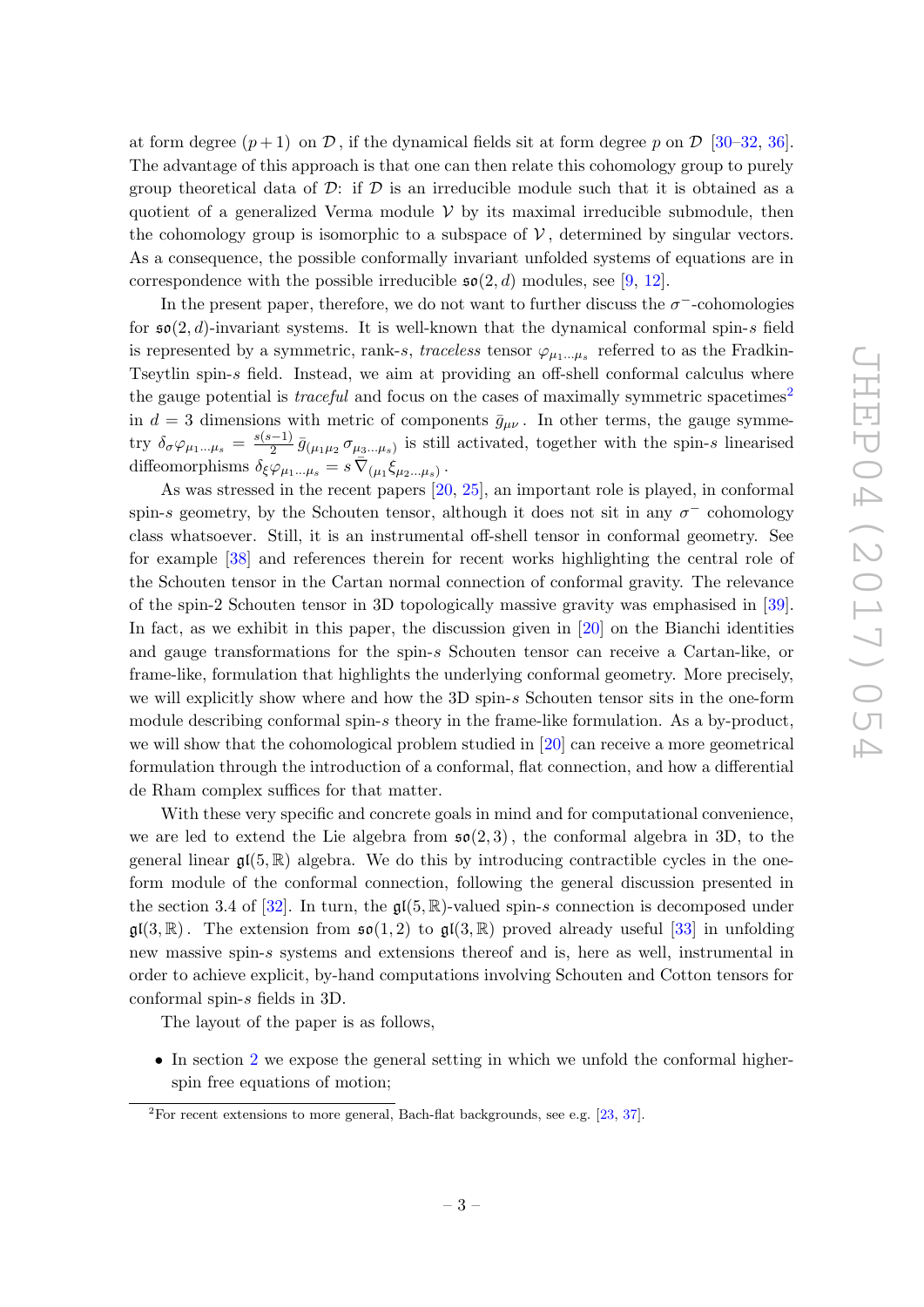- In section [3](#page-7-0) and section [4,](#page-12-0) the spin three and spin four respectively are studied in details, insisting on the gauge fixing procedure and identifying the Schouten tensor;
- In section [5,](#page-17-0) we present the spectrum of one-forms needed to describe the conformal spin-s fields, as well as the first order equations that there are subject to;
- Finally, [we conclude](#page-24-0) the present note by commenting on a way towards a nonlinear completion of the unfolded system.

#### <span id="page-4-0"></span>2 Unfolded spin-s formulation based on  $\mathfrak{gl}(5,\mathbb{R})$

We introduce a one-form valued in the rectangular two-row representation  $(s - 1, s - 1)$ of  $\mathfrak{gl}(5,\mathbb{R})$ , i.e.  $A^{M(s-1),N(s-1)}$  such that  $A^{M(s-1),MN(s-2)} \equiv 0$  and we use conventions whereby indices having the same name (and the same position, whether covariant or contravariant) are implicitly symmetrised with strength one. Moreover, two groups of indices separated by a comma belong to the first and second row of an irreducible Young tableau, respectively. By using commuting variables  $(z_M, w_N)$  it can be packaged in the single master-field

<span id="page-4-4"></span>
$$
A := A^{M_1 \dots M_{s-1}, N_1 \dots N_{s-1}} z_{M_1} \dots z_{M_{s-1}} w_{N_1} \dots w_{N_{s-1}},
$$
\n(2.1)

where  $M = (m, +, -)$  and with light-cone directions defined as

$$
z_{\pm} := z_3 \pm z_{0'} \quad \partial^{\pm} := \frac{1}{2} (\partial^3 \pm \partial^{0'}) \ , \quad \eta_{+-} = 2 \ , \quad \eta^{+-} = \frac{1}{2} \ ,
$$

and the  $\mathfrak{so}(1,2)$  index taking values  $m = 0, 1, 2$ . The rank and irreducibility conditions are expressed on A as

$$
(z_M \partial_z^M - s + 1)A = 0 = (w_M \partial_w^M - s + 1)A , \quad z_M \partial_w^M A = 0 .
$$
 (2.2)

We introduce the  $\mathfrak{so}(2,3)$  generators

$$
J_{MN} := 2\left(z_{[M}\partial^z{}_{N]} + w_{[M}\partial^w{}_{N]}\right),\tag{2.3}
$$

and, by identifying the flat space translation generator as  $P_m := J_{m+}$ , we define the following nilpotent operator

$$
D_0 := d + h^m P_m = d + h^m \left[ 2 z_m \partial_z^+ + 2 w_m \partial_w^- - z_+ \partial_m^z - w_+ \partial_m^w \right],
$$
 (2.4)

and we introduce the weight operator<sup>[3](#page-4-1)</sup>

$$
\Delta := z_+ \partial_z^+ + w_+ \partial_w^+ - z_- \partial_z^- - w_- \partial_w^- . \tag{2.5}
$$

The highest weight  $(s-1)$  component is identified with the vielbein  $e^{m(s-1)}$ := $A^{m(s-1),(s-1)}$ while the lowest weight<sup>[4](#page-4-2)</sup>  $-(s-1)$  component  $F^{m(s-1)} := A^{m(s-1),-(s-1)}$  is glued to the Cotton zero-form. We propose then the following field equations

$$
D_0 A^{M(s-1), N(s-1)} = 0, \qquad \Delta > -(s-1),
$$
  
\n
$$
dF^{m(s-1)} = h^r \wedge h^s \epsilon_{rsn} \Phi^{m(s-1)n}, \quad \Delta = -(s-1),
$$
\n(2.6)

<span id="page-4-3"></span><span id="page-4-1"></span><sup>&</sup>lt;sup>3</sup>The weight  $\Delta$  actually corresponds to the conformal weight of the *generator* associated to a given one-form, the latter receiving the opposite weight.

<span id="page-4-2"></span><sup>&</sup>lt;sup>4</sup>Notice that the part  $\sigma^- = h^m P_m$  of  $D_0$  raises the weight by one.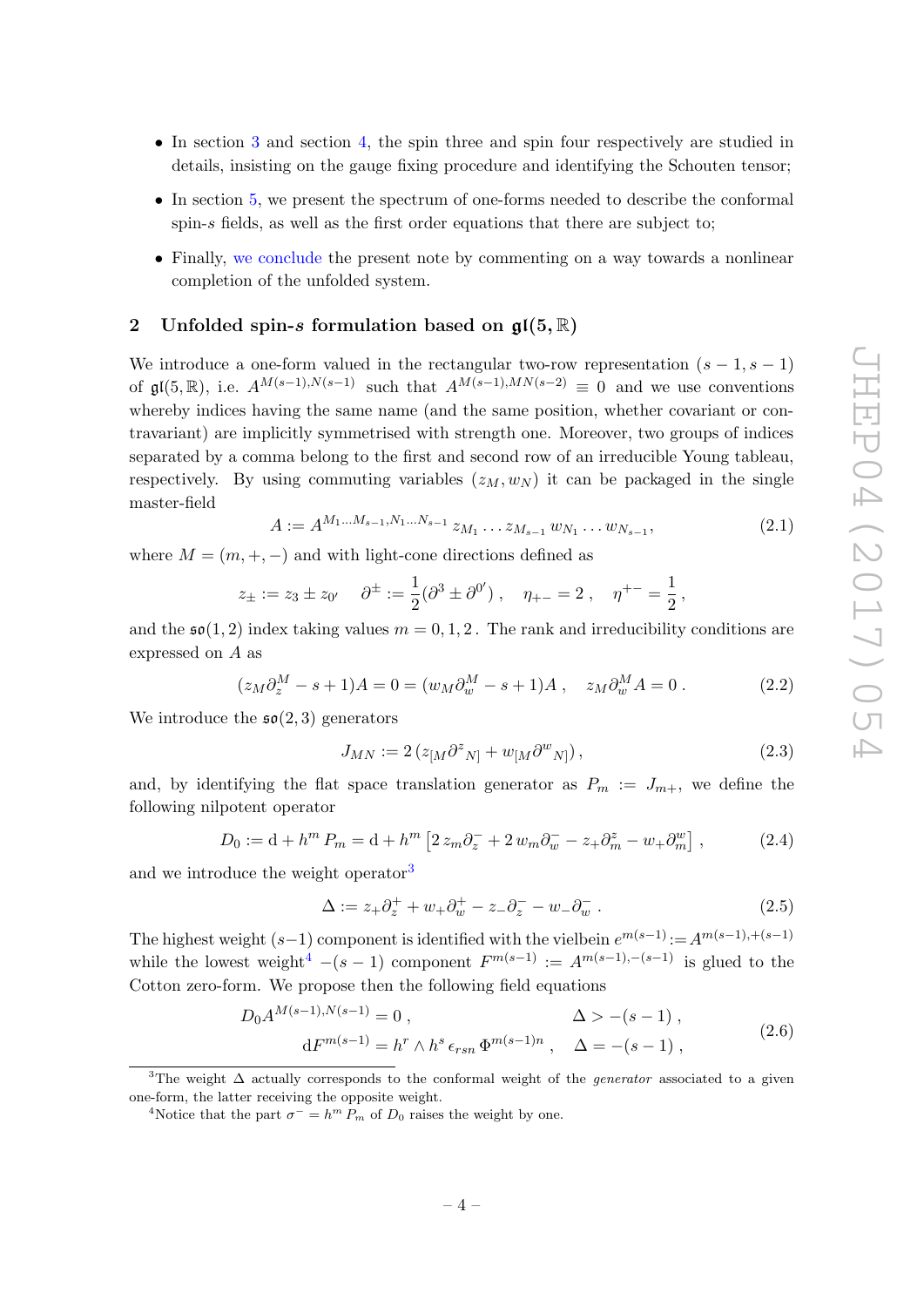where we take the zero form  $\Phi^{m(s)}$  to be traceless, and the left hand side of the first equation above is understood as the  $z_{M_1} \ldots z_{M_{s-1}} w_{N_1} \ldots w_{N_{s-1}}$  component of  $D_0A$  with weight  $\Delta \neq -(s - 1)$ . Having introduced a gl(5, R)-valued master field, it is natural to expect that only its traceless  $\mathfrak{so}(2,3)$  part will be sourced by the zero-form. In order to show this explicitly, let us rewrite the field equations in a fully  $\mathfrak{gl}(5)$  covariant way. The differential  $D_0$  can be written as

$$
D_0 = \mathbf{d} + \Omega = \mathbf{d} + \frac{1}{2} \Omega^M{}_N J^N{}_M \equiv \mathbf{d} + \Omega^M{}_N \left[ z_M \partial_z^N + w_M \partial_w^N \right] \tag{2.7}
$$

with the only non zero component being  $\Omega_{m-} = -\Omega_{-m} = 2 h_m$ . As is customary in geometric formulations of gravity and higher-spin theories [\[6\]](#page-25-7), one introduces a compensating vector  $V_M$  that, in this conformal setting, is taken to be null and pointing in the  $+$  direction in a preferred frame:

<span id="page-5-0"></span>
$$
V_M V^M = 0 \,, \quad V_M = \delta_{M,+} \,. \tag{2.8}
$$

By means of the compensating vector one can define a covariantized background vielbein as

$$
H_M := D_0 V_M = \Omega_M{}^N V_N = (h_m, 0, 0) , \qquad (2.9)
$$

that can be used to write all the field equations at once and in manifest  $\mathfrak{gl}(5)$  covariant form as

<span id="page-5-1"></span>
$$
D_0 A^{M(s-1), N(s-1)} = H_R \wedge H_S \, \Phi^{M(s-1)R, N(s-1)S} \,. \tag{2.10}
$$

In the above equation the Cotton zero form  $\Phi^{M(s),N(s)}$  is transverse, traceless and has weight  $-(s-1)$ 

$$
V_R \Phi^{RM(s-1),N(s)} = 0 \ , \quad \hat{\Phi}^{M(s),N(s-2)} = 0 \ , \quad \Delta(\Phi) = -(s-1) \ , \tag{2.11}
$$

where  $\hat{\Phi}^{M(s),N(s-2)} := \eta_{PO} \Phi^{M(s),PQN(s-2)}$ . [In general, we use a hat to denote the trace.] Transversality with respect to the vector [\(2.8\)](#page-5-0) ensures that  $\Phi^{M(s),N(s)}$  does not have + components, and the weight condition fixes the number of  $-$  components to be  $s - 1$ , such that the only non zero components are

$$
\Phi^{m(s),n-\dots-\sim} \over \boxed{\qquad \qquad }.\tag{2.12}
$$

At this stage, by identifying the symmetric spin-s tensor  $\Phi^{m(s)}$  as

$$
\Phi^{m_1...m_s} = -\frac{1}{2} \Phi^{m_1...m_{s-1}p,q-...-} \epsilon_{pq}{}^{m_s}, \qquad (2.13)
$$

one recovers the field equations in the form  $(2.6)$ . The tensor  $\Phi^{m_1...m_s}$  is symmetric and traceless by virtue of the tracelessness and  $\mathfrak{gl}(3)$  irreducibility of  $\Phi^{m(s),n}$ . It is now easy to see that the trace part of the field content does not glue to the zero form: let us split the master field A into its traceless  $\mathfrak{so}(2,3)$  part and its trace

$$
A^{M(s-1),N(s-1)} = X^{M(s-1),N(s-1)} + Z^{M(s-1),N(s-3)}\eta^{NN} + (-1)^{s-1} Z^{N(s-1),M(s-3)}\eta^{MM}
$$

$$
- (s-1) Z^{M(s-2)N,N(s-3)}\eta^{MN}, \qquad (2.14)
$$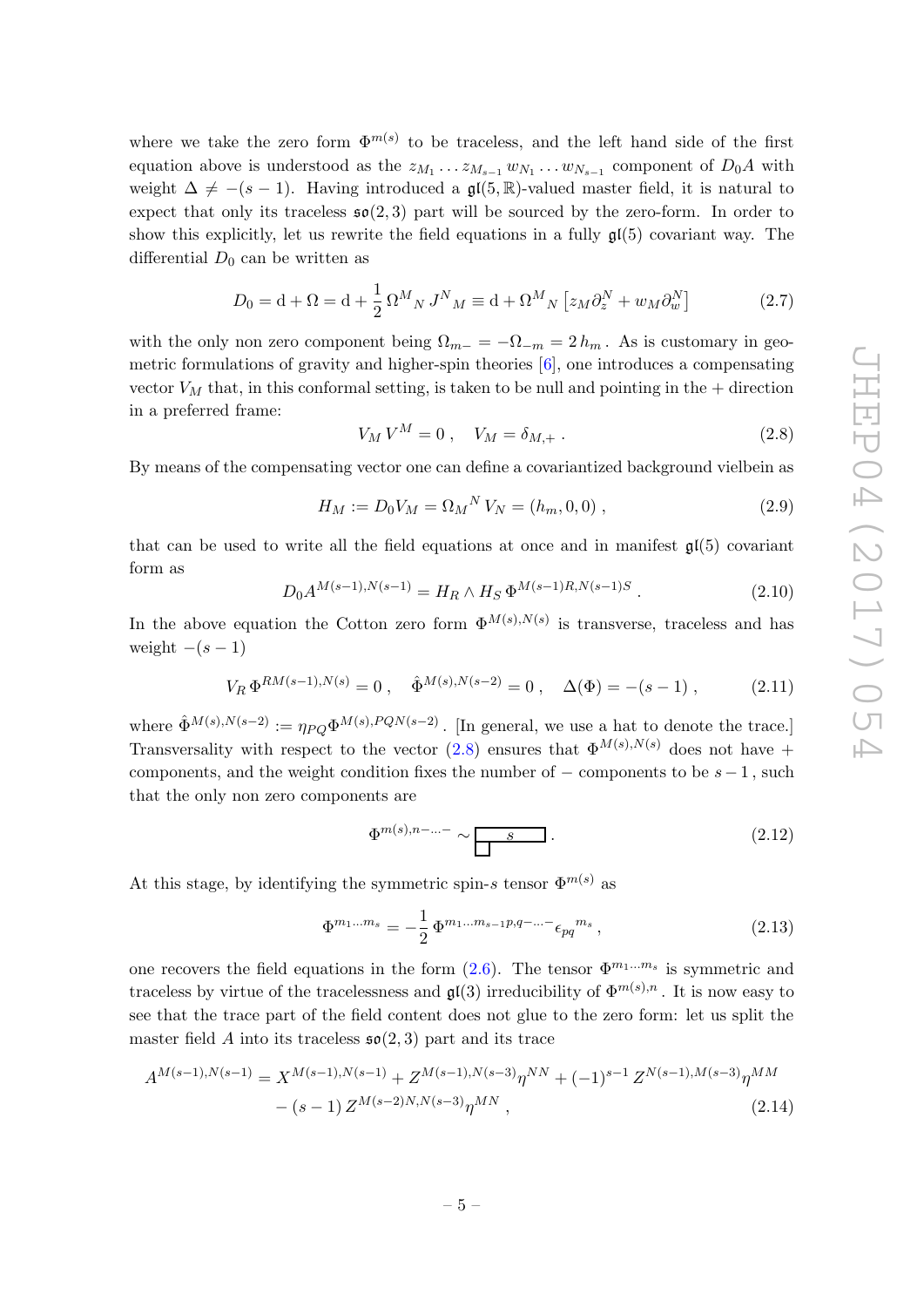By defining a trace operation<sup>[5](#page-6-0)</sup> as

$$
\text{Tr} := \frac{\partial^2}{\partial w_M \partial w^M},\tag{2.15}
$$

one can see that it commutes with  $D_0$  and, by applying it on the field equations [\(2.10\)](#page-5-1), one can deduce

$$
D_0 X^{M(s-1), N(s-1)} = H_R \wedge H_S \Phi^{M(s-1)R, N(s-1)S} ,
$$
  
\n
$$
D_0 Z^{M(s-1), N(s-3)} = 0 .
$$
\n(2.16)

<span id="page-6-1"></span>Hence, the one-forms  $Z^{M(s-1),N(s-3)}$  give a contractible cycle.

In the weight  $\Delta = -1$  sector, by fixing to zero the pure-trace part of the  $\mathfrak{gl}(5,\mathbb{R})$  con-nection, we show (see section [5\)](#page-17-0) that it is possible to leave out a single  $\mathfrak{gl}(3,\mathbb{R})$  component

$$
f^{m(s-1),n(s-2)} \sim \boxed{\frac{s-1}{s-2}}.
$$
\n
$$
(2.17)
$$

By dimensional analysis, we know that the spin-s Schouten tensor  $P_{\mu(s)}$  is contained in the connection  $f^{m(s-1),n(s-2)}$  through the dualisation

$$
\tilde{f}^{r(s-2);p} := \epsilon^{r_1 m_1 n_1} \dots \epsilon^{r_{s-2} m_{s-2} n_{s-2}} f^p_{m(s-2), n(s-2)}, \qquad (2.18)
$$

where we recall that indices with the same name are implicitly symmetrised with strength one, and a semicolon is used to separate indices without symmetry relations. Indeed, in the general case the spin-s dreibein has weight  $(s - 1)$ , hence the Schouten tensor, that is expressed as s derivatives of it, has to be contained in a one-form of weight  $-1$ .

We know that the Z fields form a contractible cycle; therefore they can effectively be set to zero. In this paper we want to adopt a manifest 3D presentation of fields, both in the basis and in the fiber. Then, extracting  $\mathfrak{so}(1,2)$ -valued one-forms out of an  $\mathfrak{so}(2,3)$ -valued one form leaves us with totally symmetric and traceless tensors, which hides a hierarchy of connections like the one we have in the Lopatin-Vasiliev treatment of higher-dimensional systems. Therefore, in order to clearly organise the spectrum of connections with respect to the conformal weight, distinguishing them on the basis of their 3-dimensional fiber structure, we adopt the same strategy as followed in [\[33\]](#page-26-8) and use a  $\mathfrak{gl}(3)$ -valued set of oneforms that exhibit the same pattern as in the Lopatin-Vasiliev system, remembering that they can be rederived from a single  $\mathfrak{gl}(5)$ -valued 2-row connection, for which the branching to  $\mathfrak{gl}(3)$  is direct. Another fundamental reason for our choice of  $\mathfrak{gl}(3)$ -valued connections instead of  $\mathfrak{so}(1,2)$ -valued ones is that we want to take advantage of Hodge dualisations in 3D, both in the basis and in the fiber, distinguishing two quantities that are related by a dualisation.

In the next sections, we display the unfolded equations and the occurrence of the Schouten tensor in the particular cases  $s = 3$  and  $s = 4$ . After the experience acquired on these two cases, we treat the general spin-s case, focusing on the sector relevant for the spin-s Schouten tensor.

<span id="page-6-0"></span> $5$ The trace on  $z$  variables and the mixed one are all related by irreducibility.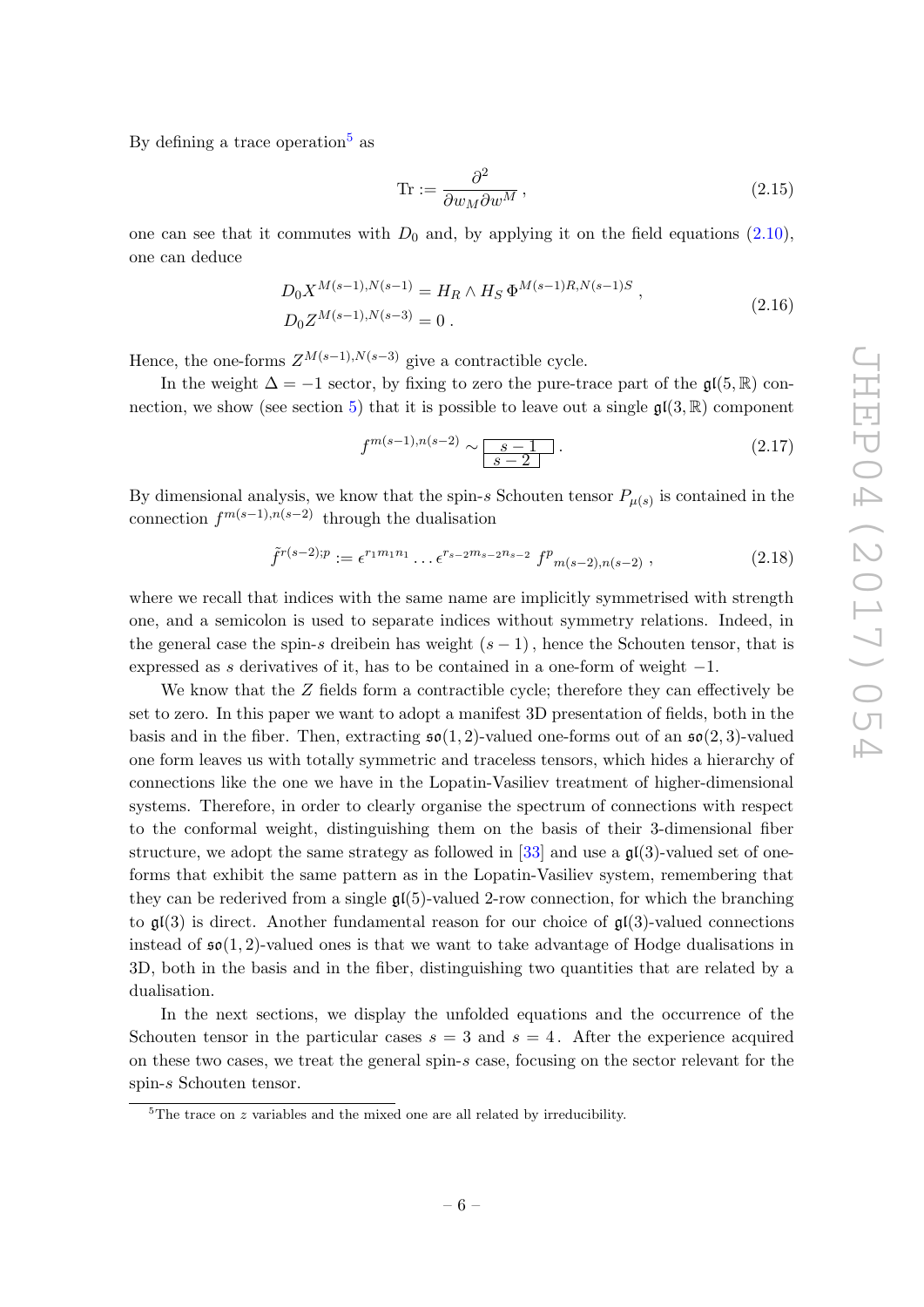## <span id="page-7-0"></span>3 Spin 3 case

Let us focus on the spin three case. The connection one-form is now valued in the Young tableau of  $\mathfrak{gl}(5,\mathbb{R})$  with two rows of length two:  $A^{MN,PQ}$ . The system [\(2.10\)](#page-5-1) splits as

$$
de^{mn} - h_p \omega^{mn,p} + 2h^{(m}b^{n)} = 0
$$
\n(3.1)

$$
d\omega^{mn,p} - 2h_q X^{mn,pq} + 2\left(h^p f^{mn} - h^{(m} f^{n)p}\right) - 2h^{(m} b^{n)p} = 0
$$
\n(3.2)

$$
dX^{mn,pq} + 2[h^{(m)} f^{pq,|n)} + h^{(p)} f^{mn,|q)}] = 0
$$
\n(3.3)

$$
db^{m} + h_{n} \left[ f^{mn} + b^{m,n} \right] + 4 h^{m} k = 0 \tag{3.4}
$$

$$
db^{m,n} - 2h_p f^{p[m,n]} - 6h^{[m} k^{n]} = 0
$$
\n(3.5)

$$
\mathrm{d}k - h_m \, k^m = 0 \tag{3.6}
$$

$$
\mathrm{d}k^m - 2\,h_n\,F^{mn} = 0\tag{3.7}
$$

$$
df^{mn} - h_p f^{mn,p} - 2h^{(m} k^{n)} = 0
$$
\n(3.8)

$$
df^{mn,p} + 4[h^p F^{mn} - h^{(m} F^{n)p}] = 0
$$
\n(3.9)

$$
dF^{mn} = h^r h^s \epsilon_{rsp} \Phi^{mnp} \qquad (3.10)
$$

where we defined

$$
\Delta = 2 : \qquad e^{mn} := A^{mn, ++},
$$
  
\n
$$
\Delta = 1 : \qquad \omega^{mn, p} := 2 A^{mn, p+}, \qquad b^m := 2 A^{m-, ++}
$$
  
\n
$$
\Delta = 0 : \qquad X^{mn, pq} := A^{mn, pq}, \qquad f^{mn} := 2 A^{mn, +-}, \qquad b^{m,n} := 4 A^{+(m,n)-}, \qquad k := A^{++, --}
$$
  
\n
$$
\Delta = -1 : \qquad f^{mn, p} := 2 A^{mn, p-}, \qquad k^m := 2 A^{m+, -}
$$
  
\n
$$
\Delta = -2 : \qquad F^{mn} := A^{mn, --}, \qquad (3.11)
$$

As we have shown in the general analysis above, only the  $\mathfrak{so}(2,3)$  part of the connection is sourced by the zero form, i.e. the fields

$$
Z^{MN} := A^{MN,P}P = A^{MN,p}P + 4A^{MN,+}
$$
\n(3.12)

form a decoupled subsystem and can be consistently set to zero, yielding the identifications

$$
\hat{e} = 0, \qquad b^m = \frac{1}{2} \hat{\omega}^m, \quad f^{mn} = -\frac{1}{2} \hat{X}^{mn};
$$
  
\n
$$
k = \frac{1}{4} \hat{f} = -\frac{1}{8} \hat{X}, \quad k^m = \frac{1}{2} \hat{f}^m, \qquad \hat{F} = 0,
$$
\n(3.13)

where hats denote traces, taken as  $\hat{\omega}^m := \omega^p{}_p{}^{,m}$  ,  $\hat{f}^m := f^p{}_p{}^{,m}$  and  $\hat{X}^{mn} := X^{mn,p}{}_p$ , the others being unambiguous. The field equations in terms of the independent fields thus read

$$
de^{mn} - h_p \omega^{mn,p} + 2h^{(m}b^{n)} = 0
$$
\n(3.14)

$$
d\omega^{mn,p} - 2h_q X^{mn,pq} - \left(h^p \hat{X}^{mn} - h^{(m} \hat{X}^{n)p}\right) - 2h^{(m} b^{n)p} = 0
$$
\n(3.15)

$$
dX^{mn,pq} + 2[h^{(m]} f^{pq,|n)} + h^{(p]} f^{mn,|q]} = 0
$$
\n(3.16)

$$
db^{m,n} - 2h_p f^{p[m,n]} - 3h^{[m} \hat{f}^{n]} = 0
$$
\n(3.17)

$$
df^{mn,p} + 4\left[h^p F^{mn} - h^{(m} F^{n)p}\right] = 0 \tag{3.18}
$$

<span id="page-7-4"></span><span id="page-7-3"></span><span id="page-7-2"></span><span id="page-7-1"></span>
$$
dF^{mn} = h^r h^s \epsilon_{rsp} \Phi^{mnp} \qquad (3.19)
$$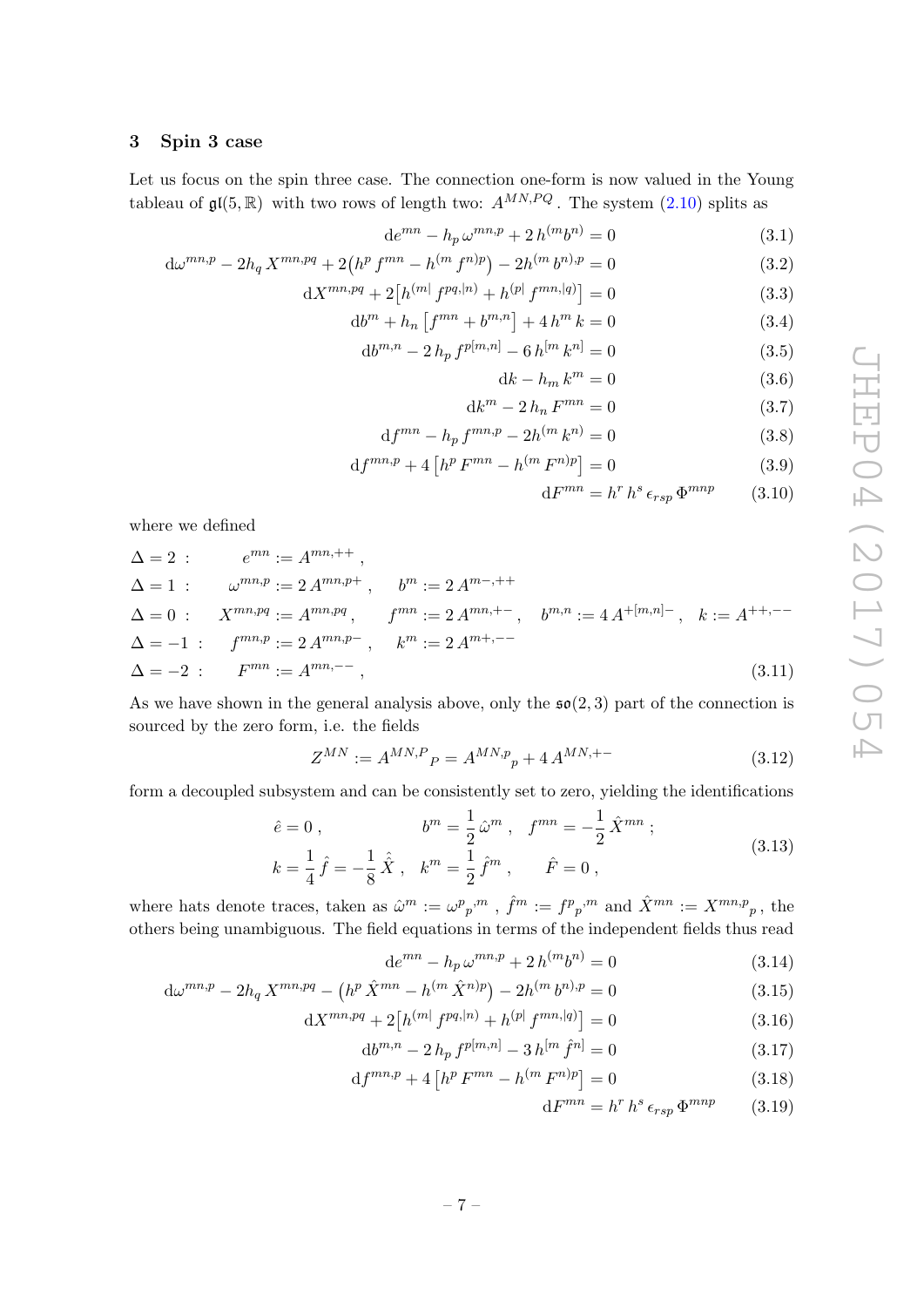with the trace constraints  $\hat{e} = 0$ ,  $\hat{F} = 0$ ,  $\hat{\Phi}^m = 0$ , and the definition  $b^m := \frac{1}{2} \hat{\omega}^m$ . The gauge transformations

$$
\delta e^{mn} = d\varepsilon^{mn} - h_p \varepsilon^{mn, p} + 2h^{(m} \sigma^{n)}
$$
\n(3.20)

$$
\delta\omega^{mn,p} = \mathrm{d}\varepsilon^{mn,p} - 2h_q \varepsilon^{mn,pq} - \left(h^p \hat{\varepsilon}^{mn} - h^{(m} \hat{\varepsilon}^{n)p}\right) - 2h^{(m} \sigma^{n)p} \tag{3.21}
$$

$$
\delta X^{mn,pq} = \mathrm{d}\varepsilon^{mn,pq} + 2\big[h^{(m)}\lambda^{pq,|n)} + h^{(p)}\lambda^{mn,|q)}\big] \tag{3.22}
$$

$$
\delta b^{m,n} = d\sigma^{m,n} - 2h_p \lambda^{p[m,n]} - 3h^{[m} \hat{\lambda}^{n]}
$$
\n(3.23)

$$
\delta f^{mn,p} = \mathrm{d}\lambda^{mn,p} + 4\left[h^p \Lambda^{mn} - h^{(m} \Lambda^{n)p}\right] \tag{3.24}
$$

$$
\delta F^{mn} = \mathrm{d}\Lambda^{mn} \;, \tag{3.25}
$$

are then subject to the same constraints:  $\hat{\varepsilon} = 0$ ,  $\hat{\Lambda} = 0$ , and  $\sigma^m := \frac{1}{2} \hat{\varepsilon}^m$ .

## <span id="page-8-0"></span>3.1 The B-gauge

In order to simplify the analysis of the system, let us consider the gauge transformations of the  $B$ -fields:<sup>[6](#page-8-1)</sup>

<span id="page-8-2"></span>
$$
\delta b_{\mu|m} = \partial_{\mu}\sigma_m - \sigma_{\mu,m} - \frac{1}{2}\hat{\varepsilon}_{\mu m} - \frac{1}{2}h_{\mu m}\hat{\varepsilon} , \qquad (3.26)
$$

$$
\delta b_{\mu|m,n} = \partial_{\mu}\sigma_{m,n} - 2\,\lambda_{\mu[m,n]} - 3\,h_{\mu[m}\,\hat{\lambda}_{n]} \,.
$$

By expressing the fields in terms of  $\mathfrak{gl}(3,\mathbb{R})$  irreducibles, i.e.

$$
b_{\mu|m} = b_{(\mu|m)} + b_{[\mu|n]} \tag{3.27}
$$

$$
b_{\mu|m,n} = \frac{2}{3} \left( b_{\mu m,n} - b_{\mu n,m} \right) - \frac{1}{6} \epsilon_{\mu mn} b , \qquad (3.28)
$$

where  $b_{\mu m,n} := b_{(\mu|m),n}$  and  $b := \epsilon^{\mu mn} b_{\mu|m,n}$ , one can see that by using completely the gauge parameters  $\hat{\varepsilon}^{mn}$ ,  $\sigma^{m,n}$  and  $\lambda^{mn,p}$  one can set

$$
b_{\mu|m} = 0 = b_{\mu m,n} \tag{3.29}
$$

leaving in particular the residual gauge parameters

$$
\sigma_{\rm res}^{m,n} = \partial^{[m} \sigma^{n]},\tag{3.30}
$$

$$
\lambda_{\rm res}^{mn,p} = \frac{2}{3} \partial^{(m} \sigma_{\rm res}^{n),p} - \frac{2}{9} \left[ \eta^{mn} \partial \cdot \sigma_{\rm res}^p - \eta^{p(m} \partial \cdot \sigma_{\rm res}^n \right],\tag{3.31}
$$

where we defined  $\partial \cdot \sigma_{\text{res}}^n := \partial_m \sigma_{\text{res}}^{m,n}$ . In this gauge one has  $\hat{\omega}^m = 0$  and the corresponding field equations for  $b^m$  and  $b^{m,n}$  reduce to the following constraints:

<span id="page-8-3"></span>
$$
h_n \hat{X}^{mn} + \frac{1}{3} h_n h_p \epsilon^{mnp} b + h^m \hat{X} = 0 \Rightarrow b = 0, \quad h_n \hat{X}^{mn} + h^m \hat{X} = 0,
$$
  

$$
2 h_p f^{p[m,n]} + 3 h^{[m} \hat{f}^{n]} = 0.
$$
 (3.32)

As previously recalled, the Schouten tensor has weight −1; therefore, in the spin three case it has to be contained in  $f^{mn,p}$ , so we turn now to decompose it into its  $\mathfrak{gl}(3,\mathbb{R})$  irreducibles

<span id="page-8-1"></span> $6$ Here and in the following a vertical bar is used to separate the foot index of a one-form.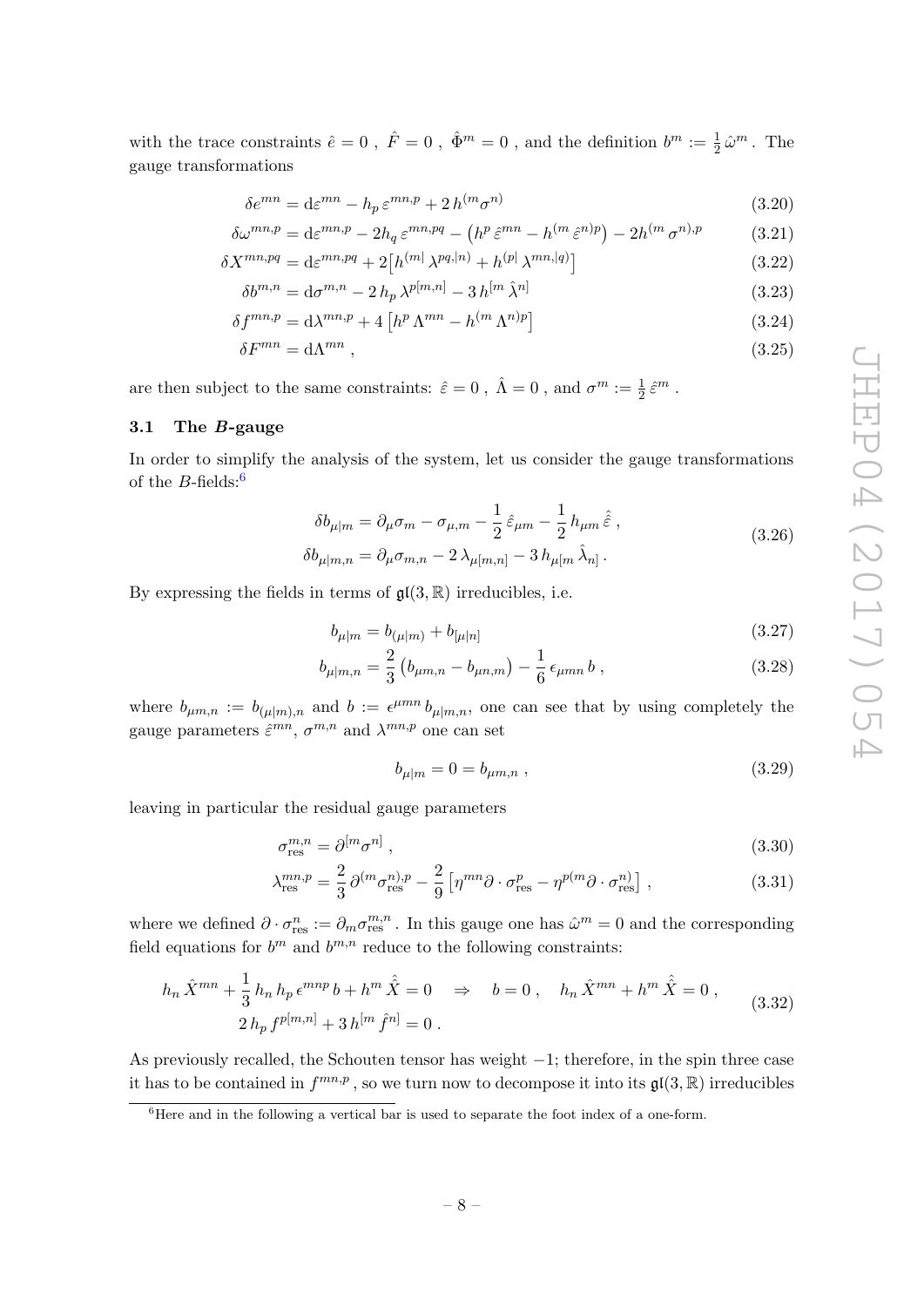and to analyse its gauge symmetries. In order to find the rank three symmetric tensor representing the Schouten, it is convenient to dualise the one form  $f^{mn,p}$ :

$$
\tilde{f}^{m;n} := \epsilon^m{}_{rs} f^{nr,s} \ , \quad \eta_{mn} \tilde{f}^{m;n} \equiv 0 \ , \quad \Leftrightarrow \quad f^{mn,p} = -\frac{2}{3} \tilde{f}^{r;(m} \epsilon_r{}^{n)p} \ , \tag{3.33}
$$

where a semicolon separates groups of indices without symmetry relations. The symmetric and antisymmetric parts of  $\tilde{f}^{m,n}$  are given by the duals of the traceless<sup>[7](#page-9-1)</sup> and trace parts of  $f^{mn,p}$  as

$$
\tilde{f}^{m;n} = S^{mn} + A^{m,n}, \quad S^{mn} := \tilde{f}^{(m;n)} = \epsilon^m{}_{rs} \, \check{f}^{nr,s} \,, \quad A^{m,n} := \tilde{f}^{[m;n]} = \frac{3}{4} \, \epsilon^{mn}{}_{p} \, \hat{f}^{p} \,. \tag{3.34}
$$

<span id="page-9-2"></span>The gauge symmetry of the dualised fields can be read off from [\(3.24\)](#page-8-2):

$$
\delta S^{mn} = d\tilde{\lambda}_{\text{res}}^{(m;n)} - 6 h_p \tilde{\Lambda}^{mn,p} ,
$$
  
\n
$$
\delta A^{m,n} = d\tilde{\lambda}_{\text{res}}^{[m;n]} - 4 h_p \tilde{\Lambda}^{p[m,n]} ,
$$
\n(3.35)

where we have defined the dual gauge parameters as

$$
\tilde{\Lambda}^{mn,p} := \Lambda^{q(m} \epsilon_q{}^{n)p} , \qquad \eta_{mn} \tilde{\Lambda}^{mn,p} \equiv 0 ,
$$
\n
$$
\tilde{\lambda}_{\text{res}}^{m;n} := \epsilon^m{}_{rs} \lambda_{\text{res}}^{nr,s} = \frac{1}{2} \epsilon^m{}_{rs} \partial^n \partial^r \sigma^s - \frac{1}{6} \epsilon^{mnr} \left( \Box \sigma_r - \partial_r \partial \cdot \sigma \right) , \quad \eta_{mn} \tilde{\lambda}_{\text{res}}^{m;n} \equiv 0 .
$$
\n(3.36)

#### <span id="page-9-0"></span>3.2 The Schouten tensor

Treating form and fiber indices on the same footing by means of the background dreibein, the tensor  $S_{\mu|\nu\lambda}$  decomposes into a totally symmetric, traceful, part  $P_{\mu\nu\lambda}$ , and a traceless hook  $H_{\mu\nu,\lambda}^{(s)}$  as follows

<span id="page-9-4"></span>
$$
S_{\mu|\nu\lambda} = P_{\mu\nu\lambda} - \frac{1}{2} (\eta_{\nu\lambda} \hat{P}_{\mu} - \eta_{\mu(\nu} \hat{P}_{\lambda)}) + H_{\nu\lambda,\mu}^{(s)}, \qquad (3.37)
$$

$$
P_{\mu\nu\lambda} := S_{(\mu|\nu\lambda)} , \quad \hat{P}_{\lambda} := \eta^{\mu\nu} P_{\mu\nu\lambda} = \frac{2}{3} \hat{S}_{\lambda} =: \eta^{\mu\nu} S_{\mu|\nu\lambda} , \qquad (3.38)
$$

<span id="page-9-3"></span>
$$
H_{\nu\lambda,\mu}^{(s)} := \frac{2}{3} \left( S_{\mu|\nu\lambda} - S_{(\nu|\lambda)\mu} \right) + \frac{1}{3} \left( \eta_{\nu\lambda} \hat{S}_{\mu} - \eta_{\mu(\nu} \hat{S}_{\lambda)} \right). \tag{3.39}
$$

Inserting the above decomposition into the gauge transformation [\(3.35\)](#page-9-2) one gets

$$
\delta P_{\mu\nu\lambda} = \frac{1}{2} \partial_{(\mu} \partial_{\nu} w_{\lambda)} , \qquad (3.40)
$$

$$
\delta H_{\nu\lambda,\mu}^{(s)} = \frac{1}{6} \left[ \partial_{\mu} \partial_{(\nu} w_{\lambda)} - \partial_{\nu} \partial_{\lambda} w_{\mu} \right] - \frac{1}{12} \left[ \eta_{\mu(\nu} \Box w_{\lambda)} - \eta_{\nu\lambda} \Box w_{\mu} \right] - 6 \tilde{\Lambda}_{\nu\lambda,\mu} , \qquad (3.41)
$$

where  $w^{\mu} := \epsilon^{\mu\nu\lambda}\partial_{\nu}\sigma_{\lambda}$ . This shows that  $P_{\mu\nu\lambda}$  has indeed the correct transformation property for the Schouten tensor, and from the second equation one can see that the parameter  $\tilde{\Lambda}_{\nu\lambda,\mu}$  can be used to gauge away the hook component  $H_{\nu\lambda,\mu}^{(s)}$ , leaving a residual parameter that can be read off from  $(3.41)$ .

<span id="page-9-1"></span> ${}^{7}$ A check on a field denotes the traceless projection on the displayed indices.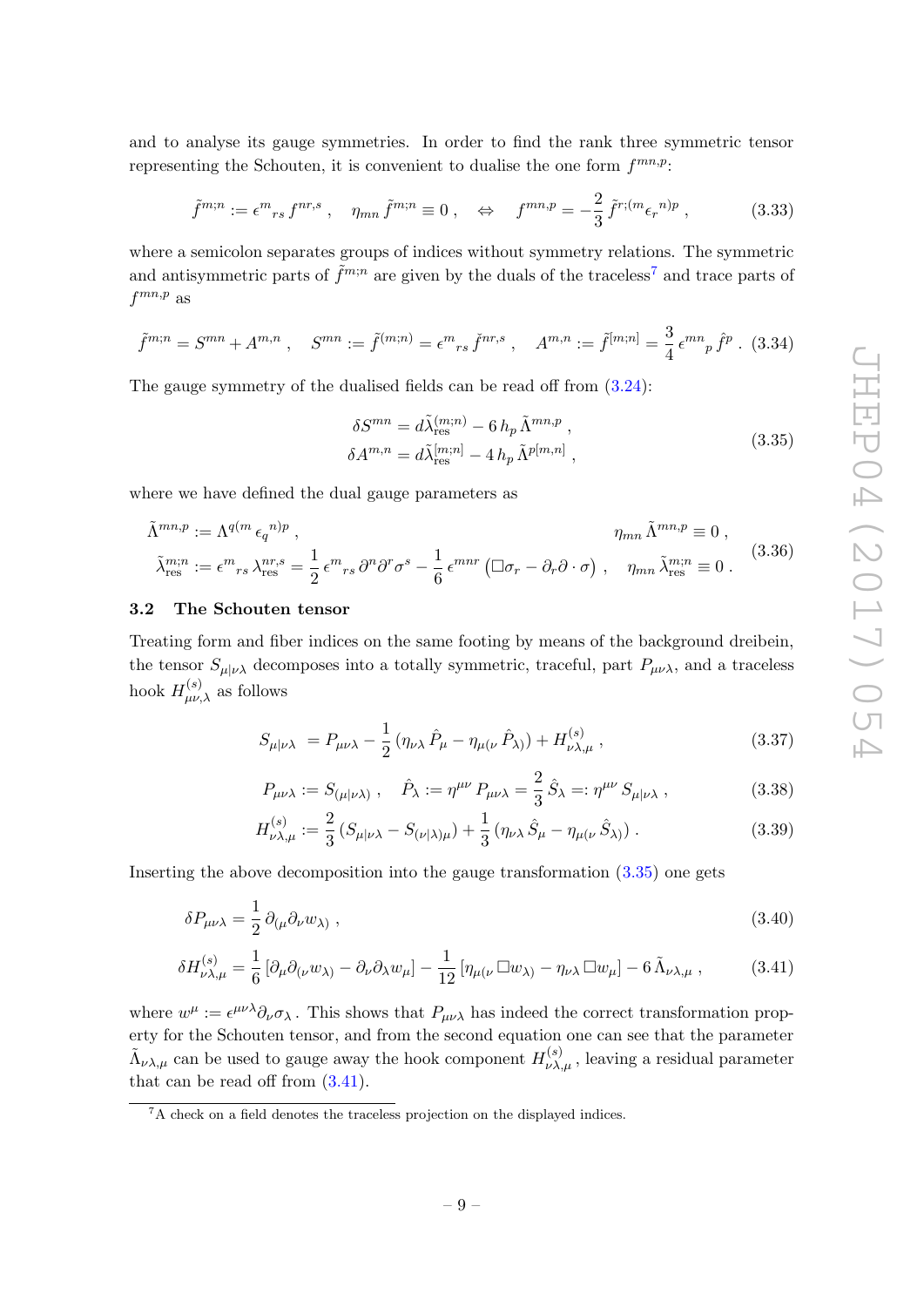Turning to the antisymmetric one-form  $A^{m,n}$ , it can be decomposed into a traceful hook  $H_{\mu\nu,\lambda}^{(a)}$  and a singlet s as

$$
A_{\mu|\nu,\lambda} = \frac{2}{3} \left( H^{(a)}_{\mu\nu,\lambda} - H^{(a)}_{\mu\lambda,\nu} \right) - \frac{1}{6} \epsilon_{\mu\nu\lambda} s \,, \tag{3.42}
$$

$$
H^{(a)}_{\mu\nu,\lambda} := A_{(\mu|\nu),\lambda} \ , \quad s := \epsilon^{\mu\nu\lambda} A_{\mu|\nu,\lambda} \ , \tag{3.43}
$$

and one can see that  $A^{m,n}$  does not have any shift symmetry left. At this point one can use the second constraint of  $(3.32)$ , namely

<span id="page-10-1"></span>
$$
2 h_p f^{p[m,n]} + 3 h^{[m} \hat{f}^{n]} = 0 ,
$$

that by dualisation on  $m, n$  gives

$$
h_n S^{mn} + 3 h_n A^{m,n} = 0.
$$
\n(3.44)

Now, making use of the decompositions [\(3.37\)](#page-9-4) and [\(3.42\)](#page-10-1) one can solve

$$
s = 0 \ , \quad H_{\mu\nu,\lambda}^{(a)} = -\frac{1}{4} \left[ \eta_{\mu\nu} \hat{P}_{\lambda} - \eta_{\lambda(\mu} \hat{P}_{\nu)} \right] \tag{3.45}
$$

in the gauge  $H_{\mu\nu,\lambda}^{(s)} = 0$ . At this stage the one-form  $\tilde{f}^{m;n}$  is entirely expressed in terms of the Schouten tensor as

<span id="page-10-2"></span>
$$
\tilde{f}_{\mu|m;n} = P_{\mu mn} - \frac{1}{2} \eta_{mn} \hat{P}_{\mu} + \frac{1}{2} h_{\mu n} \hat{P}_{m} , \qquad (3.46)
$$

making it a convenient starting point to solve the field equations.

#### <span id="page-10-0"></span>3.3 The Cotton tensor

Let us start by considering the gluing equation:

$$
dF^{mn} = h^r h^s \epsilon_{rsp} \Phi^{mnp} .
$$

By opening the form indices and dualising one finds

<span id="page-10-3"></span>
$$
\Phi^{mnp} = -\frac{1}{2} \epsilon^{\mu\nu p} \partial_{\mu} F_{\nu\vert}{}^{mn} \,. \tag{3.47}
$$

The solution forces the right hand side to be totally symmetric and traceless, hence imposing some differential constraints on  $F^{mn}$ . Instead of analysing them we will continue solving the chain of equations, as these constraints will become identically satisfied. We turn now to the next equation  $(3.18)$ , that reads

$$
d\tilde{f}^{m;n} - 6\,\epsilon^m{}_{pq}\,h^p\,F^{qn} = 0\,,\tag{3.48}
$$

in terms of the dualised field. It is solved by

$$
F_{\mu|mn} = \frac{1}{6} \epsilon^{pq}{}_m \partial_p \tilde{f}_{q|\mu;n} - \frac{1}{12} h_{\mu m} \epsilon^{pqr} \partial_p \tilde{f}_{q|r;n} \,, \tag{3.49}
$$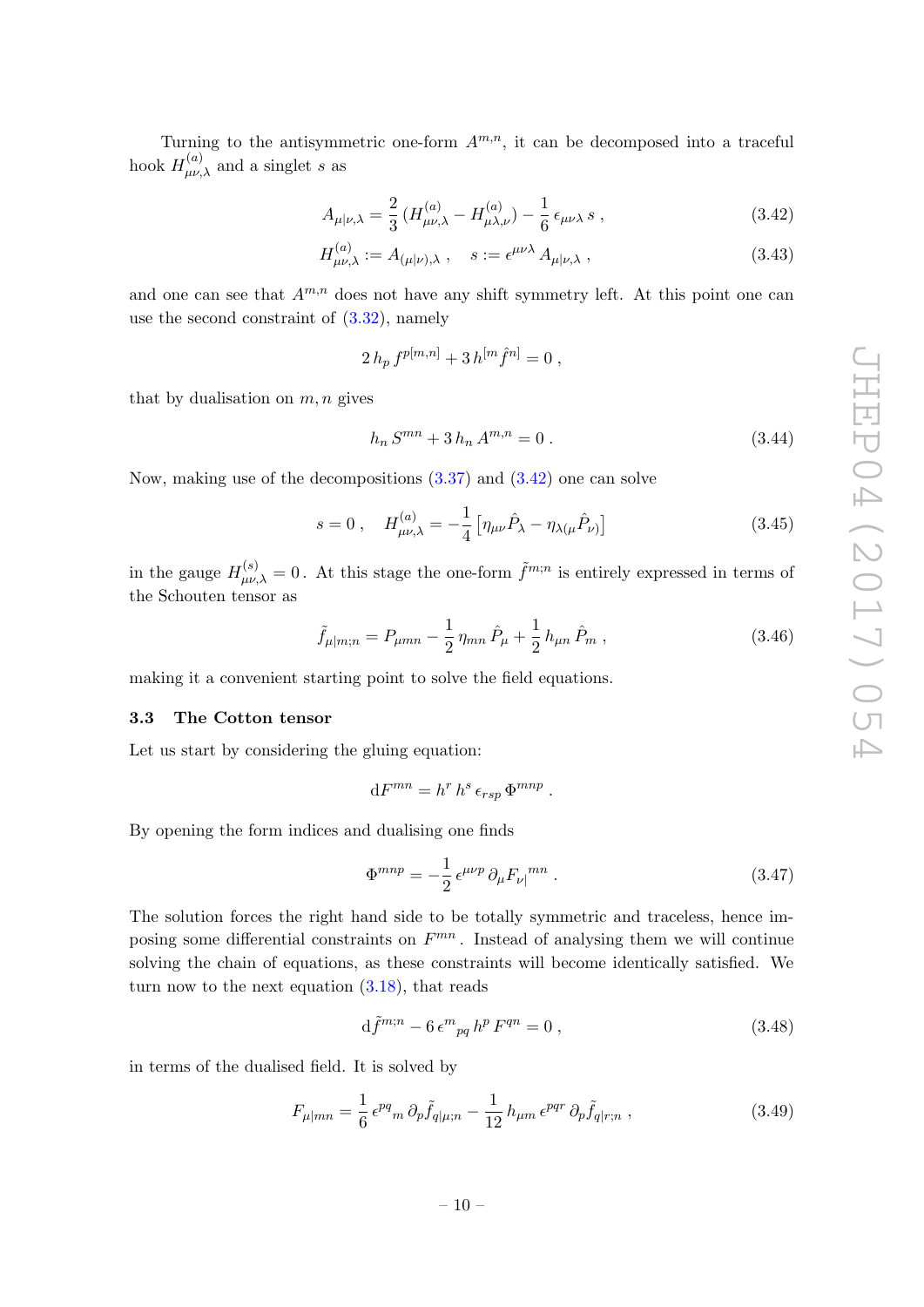that in terms of [\(3.46\)](#page-10-2) becomes

$$
F_{\mu|mn} = \frac{1}{6} \epsilon^{pq}{}_{m} \partial_{p} P_{q\mu n} + \frac{1}{6} h_{\mu[m} \epsilon^{pq}{}_{n]} \partial_{p} \hat{P}_{q} - \frac{1}{12} \epsilon_{mn}{}^{p} \partial_{p} \hat{P}_{\mu} . \tag{3.50}
$$

The right hand side of the above expression is manifestly traceless in  $(mn)$ , but the equation forces it to be also symmetric. This means that it has to be annihilated by contraction with  $\epsilon^{mn}{}_{\nu}$ , yielding the Bianchi identity<sup>[8](#page-11-1)</sup>

<span id="page-11-2"></span>
$$
\partial^{\rho}P_{\mu\nu\rho} - 2\,\partial_{(\mu}\hat{P}_{\nu)} = 0\tag{3.51}
$$

and allowing to write

$$
F_{\mu|mn} = \frac{1}{6} \epsilon_{pq(m} \partial^p P^q{}_{n)\mu} \,. \tag{3.52}
$$

The known relation between the Cotton and Schouten tensors is then recovered by using the above expression in  $(3.47)$ , together with  $(3.51)$ :

$$
\Phi_{\mu\nu\lambda} = -\frac{1}{12} \left[ \Box P_{\mu\nu\lambda} - 3 \partial_{(\mu} \partial_{\nu} \hat{P}_{\lambda)} \right]. \tag{3.53}
$$

#### <span id="page-11-0"></span>3.4 The Lopatin-Vasiliev chain

At this point one can focus on the trace<sup>[9](#page-11-3)</sup> of the equation  $(3.16)$  that reads

$$
d\hat{X}^{mn} - \frac{4}{3} h_p \tilde{f}^{r;(m} \epsilon_r{}^{n)p} - \frac{4}{3} h^{(m} \epsilon^{n)}{}_{rs} \tilde{f}^{r;s} = 0
$$
\n(3.54)

in terms of the Schouten one-form  $\tilde{f}^{m,n}$  and, by using  $(3.46)$ , it can be solved as

$$
P_{mnp} = \frac{3}{4} \epsilon^{\mu\nu}{}_p \partial_\mu \hat{X}_{\nu|mn} - \frac{3}{8} \eta_{mn} \epsilon^{\mu\nu}{}_p \partial_\mu \hat{X}_{\nu} + \frac{3}{4} \eta_{p(m} \epsilon^{\mu\nu}{}_{n)} \partial_\mu \hat{X}_{\nu} , \qquad (3.55)
$$

where the symmetry properties of the right hand side will be manifest after expressing it in terms of the fundamental dynamical field residing in  $e^{mn}$ . By virtue of the first constraint in [\(3.32\)](#page-8-3) the only independent part of  $\hat{X}_{\mu|mn}$  is its totally symmetric projection, yielding

$$
\hat{X}_{\mu|mn} = \hat{X}_{\mu mn} + \frac{2}{3} \left[ h_{\mu(m} \hat{X}_n) - \eta_{mn} \hat{X}_{\mu} \right], \quad \hat{X}_{\mu mn} := \hat{X}_{(\mu|mn)}, \quad (3.56)
$$

where the traces of  $\hat{X}_{\mu|mn}$  are related as

$$
\hat{\hat{X}}_{\mu} = \frac{1}{3} \eta^{mn} \hat{X}_{m|n\mu} = \frac{3}{7} \eta^{mn} \hat{X}_{\mu mn} .
$$

From the equation  $(3.15)$  in the B-gauge, it is sufficient to take a trace and symmetrise over the remaining indices to  $find<sup>10</sup>$  $find<sup>10</sup>$  $find<sup>10</sup>$ 

$$
\hat{X}_{mnp} = \frac{1}{3} \mathcal{F}_{mnp} - \frac{1}{12} \eta_{(mn} \hat{\mathcal{F}}_{p)} \Rightarrow \hat{X}_{m|np} = \frac{1}{3} \mathcal{F}_{mnp} - \frac{1}{12} \eta_{np} \hat{\mathcal{F}}_{m}
$$
(3.57)

<span id="page-11-1"></span><sup>&</sup>lt;sup>8</sup>At this level this is an integrability condition, it becomes an identity once the Schouten tensor is expressed in terms of the metric-like field.

<span id="page-11-3"></span><sup>&</sup>lt;sup>9</sup>The field  $X^{mn,pq}$  is pure trace, hence there is no loss of information.

<span id="page-11-4"></span><sup>&</sup>lt;sup>10</sup>Recall that in the *B*-gauge  $\omega^{mn,p}$  is traceless in the fiber.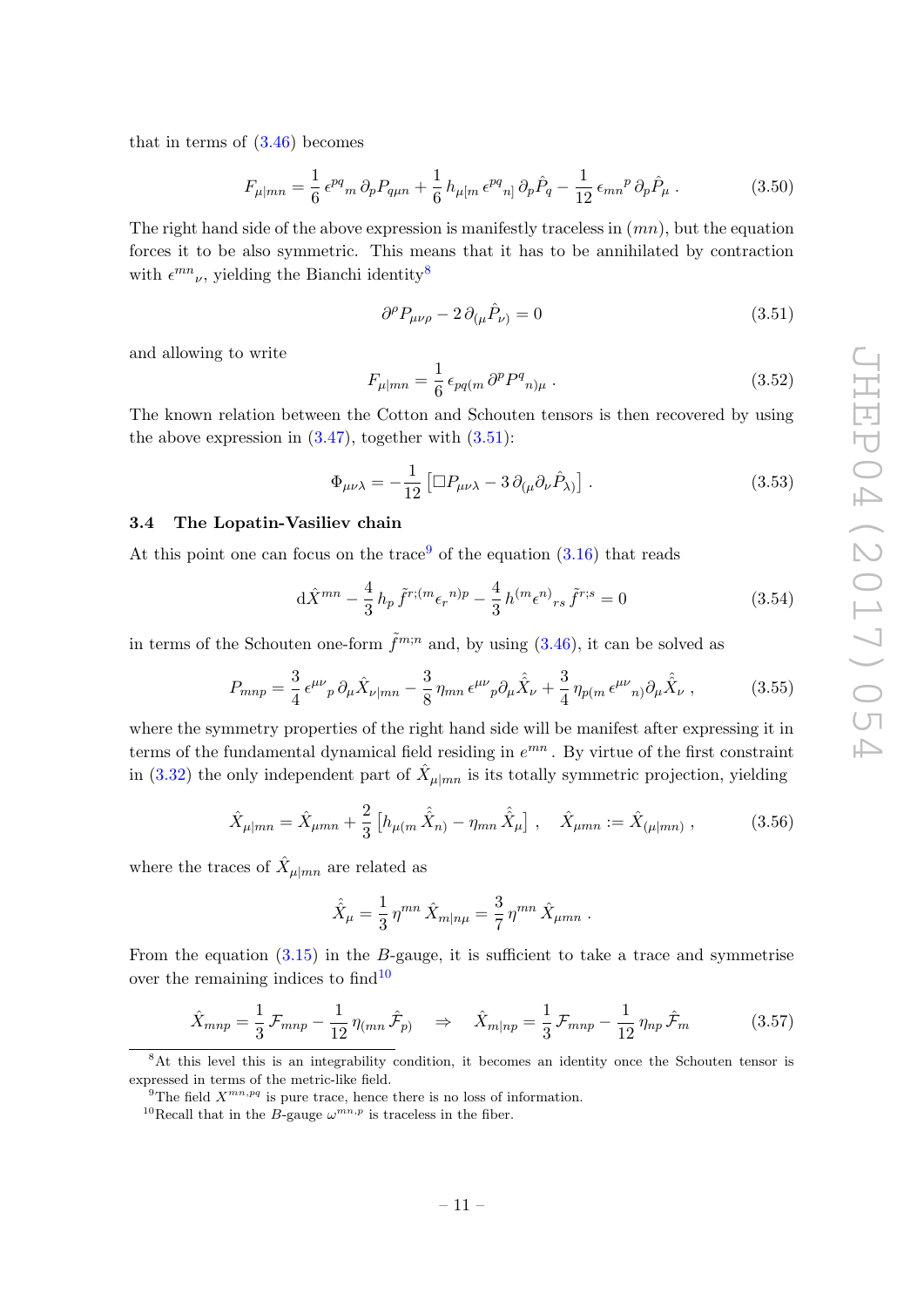where we have defined

<span id="page-12-3"></span>
$$
\mathcal{F}_{mnp} := \partial^q \omega_{(m|np),q} - \partial_{(m} \omega^{q|}{}_{np),q} \,, \tag{3.58}
$$

that is the well-known Fronsdal kinetic tensor, as we shall re-derive below, for the sake of completeness. This analysis can be found in  $[40, 41]$  $[40, 41]$  $[40, 41]$ , for example. We introduce the Fronsdal-like field

$$
\varphi_{mnp} := e_{(m|np)} \quad \Rightarrow \quad \hat{\varphi}_p = \frac{2}{3} e^{m|_{mp}}, \tag{3.59}
$$

where we used  $e_{p|m}^m = 0$ . By taking the equation [\(3.14\)](#page-7-4) for  $e^{mn}$  in the B-gauge

$$
\partial_{\mu} e_{\nu|mn} - \partial_{\nu} e_{\mu|mn} = \omega_{\nu|mn,\mu} - \omega_{\mu|mn,\nu} \tag{3.60}
$$

one gets

<span id="page-12-1"></span>
$$
\omega_{(\mu|mn),\nu} = \partial_{\nu}\varphi_{\mu mn} - \partial_{(\mu|}e_{\nu|mn)}, \qquad (3.61)
$$

while taking a trace and symmetrising over the remaining indices gives

<span id="page-12-2"></span>
$$
\omega_{p|mn,}{}^p = 2 \left[ \partial^p e_{(m|n)p} - \partial_{(m} e^{p|n)p} \right]. \tag{3.62}
$$

By using the above relations  $(3.61)$  and  $(3.62)$  in  $(3.58)$  one indeed gets the well-known expression for the Fronsdal tensor

$$
\mathcal{F}_{mnp} = \Box \varphi_{mnp} - 3 \,\partial_{(m}\partial \cdot \varphi_{np)} + 3 \,\partial_{(m}\partial_n \hat{\varphi}_p) \,, \tag{3.63}
$$

and the Schouten tensor is finally expressed as

$$
P_{mnp} = \frac{1}{4} \epsilon_{\mu\nu(p} \partial^{\mu} \mathcal{F}^{\nu}{}_{mn}) - \frac{1}{32} \eta_{(mn} \epsilon^{\mu\nu}{}_{p)} \partial_{\mu} \hat{\mathcal{F}}_{\nu} . \tag{3.64}
$$

## <span id="page-12-0"></span>4 Spin 4 case

We turn now to analyse explicitly the case of spin four, that displays already some general features that are absent for spin three. Namely, we will focus on the identification of the Schouten tensor and it will be shown that the properties required in [\[20\]](#page-26-1), i.e. the precise form of the Bianchi identity and gauge transformations, are not independent from gauge fixing.

From the general system [\(2.16\)](#page-6-1) one can extract the field equations for spin four:

$$
de^{mnp} + h_q \omega^{mnp,q} + h^{(m}b^{np}) = 0 , (4.1)
$$

$$
d\omega^{mnp,q} + h_r \omega^{mnp,qr} + \frac{1}{4} \left[ h^q \hat{\omega}^{mnp} - h^{(m} \hat{\omega}^{np)q} \right] + h^{(m} b^{np),q} = 0 , \tag{4.2}
$$

$$
db^{mn} + h_p b^{mn,p} - \frac{1}{4} h_p \hat{\omega}^{mnp} - \frac{3}{4} h^{(m} \hat{b}^n) = 0 , (4.3)
$$

$$
d\omega^{mnp,qr} + h_s X^{mnp,qrs} + \left[h^{(q)}\hat{X}^{mnp,|r)} - \frac{3}{2}h^{(m}\hat{X}^{np)(q,r)}\right] + h^{(m}b^{np),qr} = 0 \ , \ (4.4)
$$

$$
db^{mn,p} + h_q b^{mn,pq} - \frac{1}{2} h_q \left[ \hat{X}^{qmn,p} - \hat{X}^{pq(m,n)} \right] - \frac{3}{2} h^{(m} \hat{X}^{n),p} + \frac{1}{3} \left[ h^p \hat{b}^{mn} - h^{(m} \hat{b}^{n)p} \right] = 0, \tag{4.5}
$$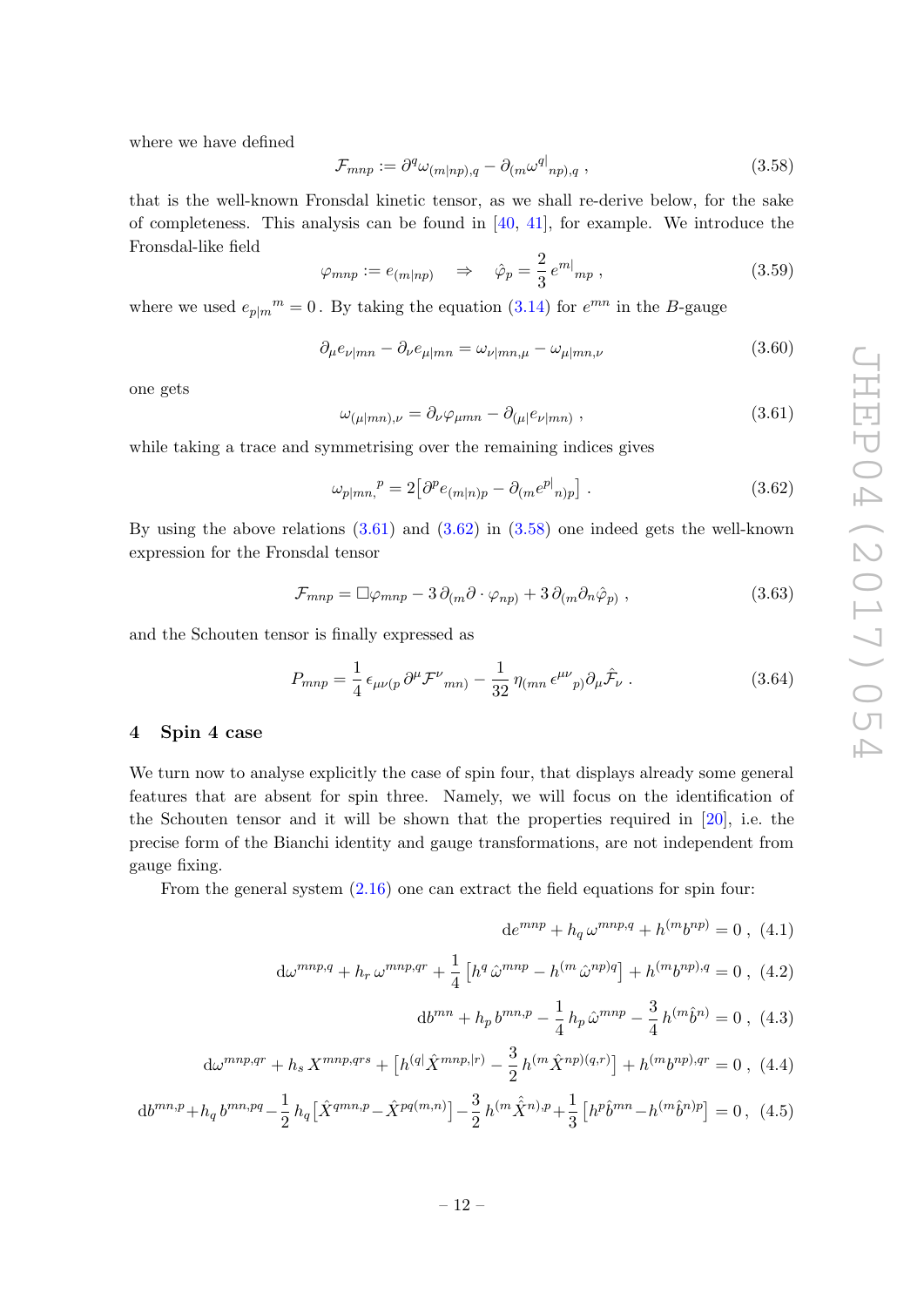$dX^{mnp,qrs} + h^{(s)}f^{mnp,|qr)} - h^{(m)}f^{qrs,|np)} = 0$ , (4.6)  $\mathrm{d}b^{mn,pq} - \frac{1}{2}$  $\frac{1}{2}h_r\left[f^{rmn,pq}+f^{rpq,mn}\right]-3\left[h^{(q)}\hat{f}^{mn,|p)}+h^{(m)}\hat{f}^{pq,|n)}\right]=0\ ,\ (4.7)$  $\mathrm{d}f^{mnp,qr}+h^{(q)}f^{mnp,|r)}-\frac{3}{2}$  $\frac{3}{2}h^{(m}f^{np)(q,r)}=0$ , (4.8)

<span id="page-13-1"></span>
$$
df^{mnp,q} + h^q F^{mnp} - h^{(m} F^{np)q} = 0 , (4.9)
$$

<span id="page-13-2"></span>
$$
dF^{mnp} = h^r \wedge h^s \epsilon_{rsq} \Phi^{mnpq} , \qquad (4.10)
$$

where the traces are defined as

$$
\hat{\omega}^{mnp} := \omega^{mnp,q}, \qquad \hat{b}^m := b^p{}_{p}{}^{,m}, \quad \hat{X}^{mnp,q} := X^{mnp,qr}{}_{r}, \qquad \hat{\hat{X}}^{m,n} := \hat{X}^p{}_{p}{}^{m,n},
$$
  

$$
\hat{b}^{mn} := b^{mn,p}{}_{p}, \qquad \hat{f}^{mn,p} := f^{qmn,p}{}_{q} - f^{q(mn,p)}{}_{q}, \qquad \hat{\omega}^{mn} := \omega^{mnp}{}_{p}
$$
  
(4.11)

<span id="page-13-0"></span>and having set the  $\mathfrak{gl}(5)$  traces to zero yields the following identifications and constraints:

$$
b^{mn} := \frac{3}{2} \hat{\omega}^{mn} , \quad b^{mn,p} := 3 \hat{\omega}^{mn,p} , \quad \eta_{mn} \, \omega^{mn[p,q]} = 0 ,
$$
  
\n
$$
\hat{b} = 0 , \quad \eta_{mn} \, f^{mn[p,q]} = 0 ,
$$
\n(4.12)

where

$$
\hat{\omega}^{mn,p} := \eta_{qr} \left[ \omega^{qmn,rp} - \omega^{q(mn,p)r} \right]. \tag{4.13}
$$

The above system is invariant under the following gauge transformations:

$$
\delta e^{mnp} = d\varepsilon^{mnp} + h_q \varepsilon^{mnp,q} + h^{(m} \sigma^{np}) \,, \tag{4.14}
$$

$$
\delta\omega^{mnp,q} = d\varepsilon^{mnp,q} + h_r \varepsilon^{mnp,qr} + \frac{1}{4} \left[ h^q \varepsilon^{mnp} - h^{(m} \varepsilon^{np)q} \right] + h^{(m} \sigma^{np),q} ,\qquad (4.15)
$$

$$
\delta b^{mn} = \mathrm{d}\sigma^{mn} + h_p \,\sigma^{mn,p} - \frac{1}{4} \, h_p \,\hat{\varepsilon}^{mnp} - \frac{3}{4} \, h^{(m}\hat{\sigma}^{n)} \,,\tag{4.16}
$$

$$
\delta\omega^{mnp,qr} = \mathrm{d}\varepsilon^{mnp,qr} + h_s \,\varepsilon^{mnp,qrs} + \left[h^{(q)}\varepsilon^{mnp,|r)} - \frac{3}{2}h^{(m}\varepsilon^{np)(q,r)}\right] + h^{(m}\sigma^{np),qr} \;, \tag{4.17}
$$

$$
\delta b^{mn,p} = \mathrm{d}\sigma^{mn,p} + h_q \,\sigma^{mn,pq} - \frac{1}{2} h_q \big[ \hat{\varepsilon}^{qmn,p} - \hat{\varepsilon}^{pq(m,n)} \big] - \frac{3}{2} h^{(m} \hat{\varepsilon}^{n),p}
$$

$$
+\frac{1}{3}\left[h^p\hat{\sigma}^{mn} - h^{(m}\hat{\sigma}^{n)p}\right],\tag{4.18}
$$

$$
\delta X^{mnp,qrs} = d\varepsilon^{mnp,qrs} + h^{(s|\lambda^{mnp,|qr})} - h^{(m|\lambda^{qrs,|np})}, \qquad (4.19)
$$

$$
\delta b^{mn,pq} = \mathrm{d}\sigma^{mn,pq} - \frac{1}{2} h_r \left[ \lambda^{rmn,pq} + \lambda^{rpq,mn} \right] - 3 \left[ h^{(q)} \hat{\lambda}^{mn,|p\rangle} + h^{(m)} \hat{\lambda}^{pq,|n\rangle} \right],\tag{4.20}
$$

$$
\delta f^{mnp,qr} = \mathrm{d}\lambda^{mnp,qr} + h^{(q)}\lambda^{mnp,|r)} - \frac{3}{2}h^{(m}\lambda^{np)(q,r)}\,,\tag{4.21}
$$

$$
\delta f^{mnp,q} = \mathrm{d}\lambda^{mnp,q} + h^q \Lambda^{mnp} - h^{(m} \Lambda^{np)q} \,,\tag{4.22}
$$

$$
\delta F^{mnp} = \mathrm{d}\Lambda^{mnp} \,,\tag{4.23}
$$

where the gauge parameters obey the same constraints as their corresponding gauge fields as in [\(4.12\)](#page-13-0).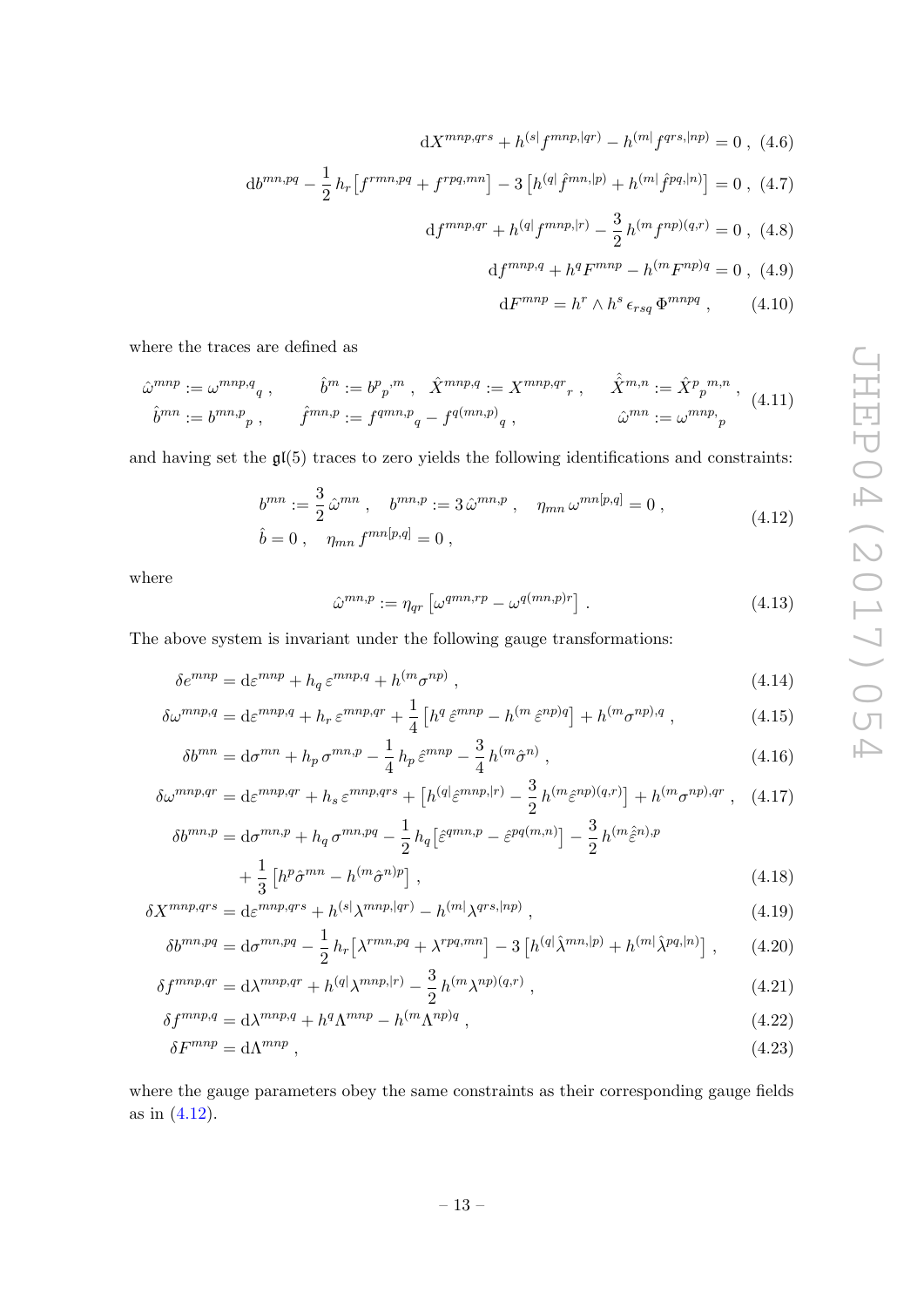#### <span id="page-14-0"></span>4.1 The B-gauge

In order to identify the Schouten tensor and simplify the system we start by gauging away the B-fields as much as possible. From the gauge transformation

$$
\delta b_{\mu|mn} = \partial_{\mu}\sigma_{mn} + \sigma_{mn,\mu} - \frac{1}{4}\hat{\varepsilon}_{mn\mu} - \frac{3}{4}h_{\mu(m}\hat{\sigma}_n)
$$
(4.24)

one can see that it is possible to gauge fix  $b_{\mu|mn}$  to zero completely.<sup>[11](#page-14-1)</sup> In order to find the transformation law for the Schouten tensor, we are mostly interested in the residual  $\sigma$ -type transformations and in this case the gauge  $b_{\mu|mn} = 0$  is preserved by

$$
\tilde{\sigma}_{m;n}^{\text{res}} = \epsilon_m{}^{pq} \, \partial_p \sigma_{nq} - \frac{1}{6} \, \epsilon_{mn}{}^p \partial \cdot \sigma_p \,, \quad \tilde{\sigma}_{m;n} := \epsilon_m{}^{pq} \, \sigma_{np,q} \,, \quad \eta^{mn} \, \tilde{\sigma}_{m;n} = 0 \,. \tag{4.25}
$$

The gauge transformation for the next B-field in the dualised representation reads

<span id="page-14-2"></span>
$$
\delta\tilde{b}_{\mu|m;n} = \partial_{\mu}\tilde{\sigma}_{m;n}^{\text{res}} - \frac{2}{3}\epsilon^{r}{}_{n\mu}\tilde{\tilde{\sigma}}_{mr} - \frac{1}{6}\epsilon^{r}{}_{mn}\tilde{\tilde{\sigma}}_{\mu r} - \frac{3}{4}\tilde{\varepsilon}_{m;n\mu} + \frac{3}{8}\left(\eta_{mn}\tilde{\tilde{\varepsilon}}_{\mu} - 3\,h_{\mu n}\,\tilde{\tilde{\varepsilon}}_{m}\right) \tag{4.26}
$$

where

$$
\tilde{b}_{m;n} := \epsilon_m{}^{pq} b_{np,q} \ , \quad \tilde{\tilde{\sigma}}_{mn} := \epsilon_m{}^{pq} \epsilon_n{}^{rs} \sigma_{pr,qs} \ , \quad \tilde{\varepsilon}_{m;np} := \epsilon_m{}^{qr} \hat{\varepsilon}_{npq,r} \tag{4.27}
$$

obeying

$$
\eta^{mn}\tilde{b}_{m;n} = 0 = \eta^{mn}\tilde{\varepsilon}_{m;np} , \quad \tilde{\varepsilon}_{[m;n]p} = \frac{1}{2}\hat{\tilde{\varepsilon}}_{[m}\eta_{n]p} . \tag{4.28}
$$

The gauge field  $\ddot{b}_{\mu|m;n}$  can be decomposed into its irreducible components as

$$
\tilde{b}_{m;n} = \tilde{b}_{mn}^{(s)} + \tilde{b}_{m,n}^{(a)},
$$
\n
$$
\tilde{b}_{\mu|mn}^{(s)} = \tilde{s}_{\mu mn} + \tilde{h}_{mn,\mu}^{(s)} - \frac{1}{5} \left( \eta_{mn} v_{\mu}^{(s)} - 3 h_{\mu(m} v_{n)}^{(s)} \right),
$$
\n
$$
\tilde{b}_{\mu|m,n}^{(a)} = \frac{2}{3} \left( \tilde{h}_{\mu m,n}^{(a)} - \tilde{h}_{\mu n,m}^{(a)} \right) - \frac{1}{6} \epsilon_{\mu mn} a + h_{\mu[m} v_{n]}^{(a)},
$$
\n(4.29)

where we recall that a check denotes traceless fields and the irreducibles are defined by

$$
\check{s}_{\mu mn} := \check{\check{b}}_{(\mu|mn)}^{(s)}, \qquad \check{h}_{mn,\mu}^{(s)} := \frac{2}{3} \left( \check{b}_{\mu|mn}^{(s)} - \check{b}_{(m|n)\mu}^{(s)} \right), \qquad v_n^{(s)} := h^{\mu m} \, \check{b}_{\mu|mn}^{(s)},
$$
\n
$$
\check{h}_{\mu m,n}^{(a)} := \check{b}_{(\mu|m),n}^{(a)}, \qquad v_n^{(a)} := h^{\mu m} \, \check{b}_{\mu|m,n}^{(a)}, \qquad a := \epsilon^{\mu mn} \tilde{b}_{\mu|m,n}^{(a)}.
$$
\n(4.30)

From the gauge transformation [\(4.26\)](#page-14-2) one can derive the transformations of the various irreducible projections. In particular, one finds that the combination  $v_m^{(s)} + \frac{3}{2}$  $\frac{3}{2}v_m^{(a)}$  is fully gauge invariant and hence it must be zero on shell, while the remaining vector can be gauged to zero by means of  $\hat{\tilde{\varepsilon}}_m$  . Similarly one can use the traceless part of  $\tilde{\varepsilon}_{(m;np)}$  to gauge away  $\check{s}_{mnp}$  and the trace of  $\tilde{\sigma}_{mn}$  to gauge away a, leaving the residual parameter

$$
\hat{\tilde{\sigma}}^{\text{res}} = -\frac{3}{5} \epsilon^{\mu mn} \partial_{\mu} \tilde{\sigma}_{m;n}^{\text{res}} . \tag{4.31}
$$

<span id="page-14-1"></span><sup>11</sup>Recall that  $b_{\mu|mn}$  is traceless in the fiber indices and the gauge parameters obey  $\hat{\sigma}^m = \hat{\epsilon}^m$ .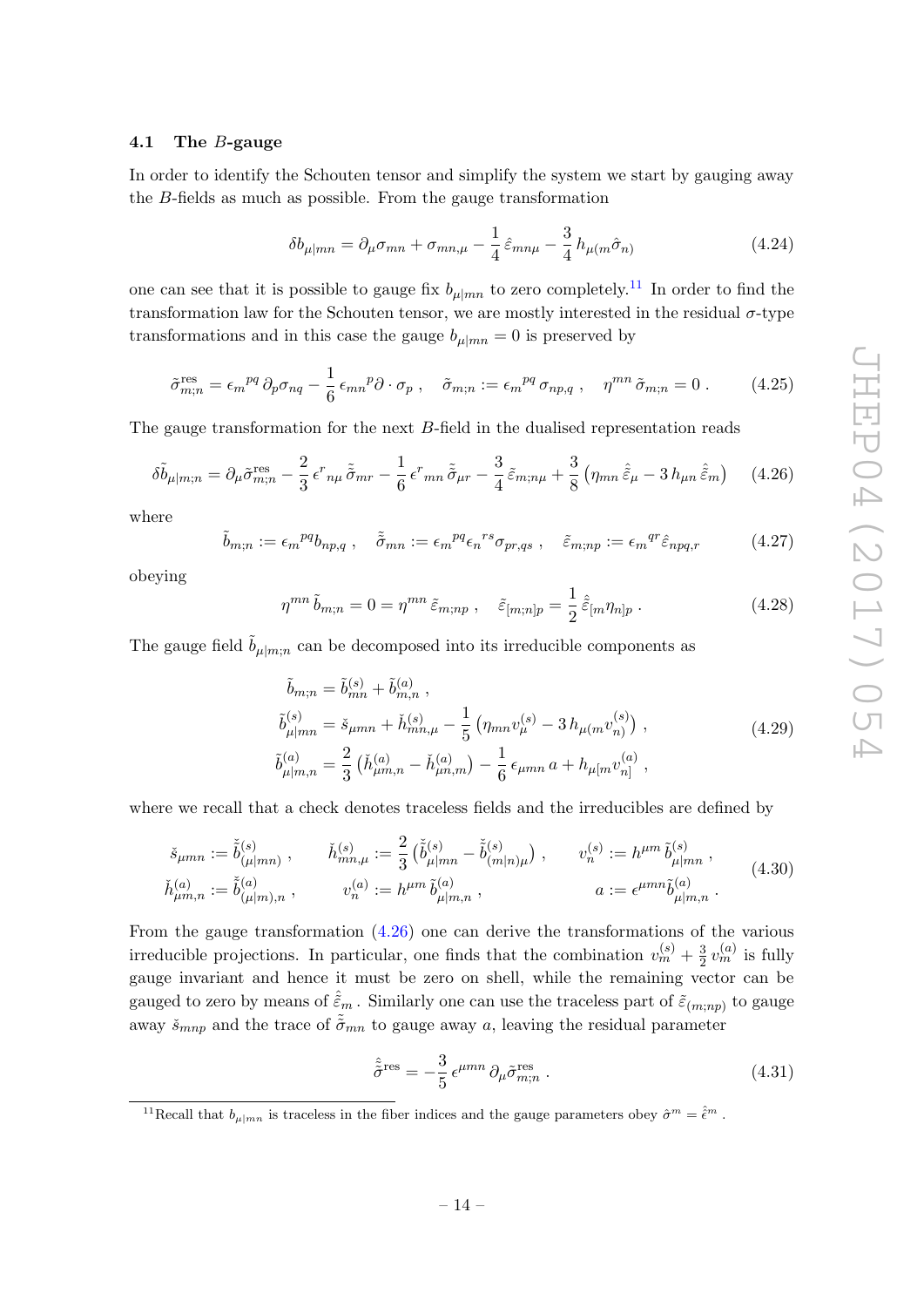The traceless hooks  $\check{h}^{(s)}_{\mu m,n}$  and  $\check{h}^{(a)}_{\mu m,n}$  both have a shift symmetry involving the traceless part of  $\tilde{\tilde{\sigma}}_{mn}$ , making the gauging ambiguous; hence we choose to gauge fix to zero the linear combination

$$
\check{h}_{\mu m,n}^{(s)} + \alpha \, \check{h}_{\mu m,n}^{(a)} \;,
$$

leaving

$$
\tilde{b}_{\mu|m;n} = \frac{2}{3} \left( \check{h}_{\mu m,n}^{(a)} - \check{h}_{\mu n,m}^{(a)} \right) - \alpha \, \check{h}_{mn,\mu}^{(a)} \,, \tag{4.32}
$$

after gauge fixing. This gauge is preserved by the residual parameter

<span id="page-15-0"></span>
$$
\tilde{\tilde{\sigma}}_{mn}^{\text{res}} = -\frac{4}{4-\alpha} \epsilon_m^{pq} \left[ \frac{2-\alpha}{4} \partial_q \tilde{\sigma}_{n;p}^{\text{res}} + \frac{2+\alpha}{4} \partial_q \tilde{\sigma}_{p;n}^{\text{res}} - \frac{\alpha}{2} \partial_n \tilde{\sigma}_{q;p}^{\text{res}} + \frac{3}{2} (\alpha+1) \eta_{np} \partial \cdot \tilde{\sigma}_q^{\text{res}} \right] -\frac{1}{5} \eta_{mn} \epsilon^{pqr} \partial_p \tilde{\sigma}_{q;r}^{\text{res}} ,
$$
\n(4.33)

and this ambiguity in the gauge choice reflects the possibility of having a one-parameter family of Schouten like tensors. Among them one can find the tensor defined in [\[20\]](#page-26-1) from its gauge transformation, for a particular choice of  $\alpha$  that will be justified in the following. We turn now to the last B-field, whose gauge transformation in the dualised form reads

$$
\delta\tilde{\tilde{b}}_{\mu|mn} = \partial_{\mu}\tilde{\tilde{\sigma}}_{mn}^{\text{res}} - 3\tilde{\tilde{\lambda}}_{mn;\mu} + 2\tilde{\tilde{\lambda}}_{\mu(m;n)}, \tilde{\tilde{b}}_{mn} := \epsilon_m{}^{pq} \epsilon_n{}^{rs} b_{pr,qs} , \quad \tilde{\tilde{\lambda}}_{mn;p} := \epsilon_m{}^{qr} \epsilon_n{}^{st} \lambda_{pqs,rt} , \quad \eta^{mp} \tilde{\tilde{\lambda}}_{mn;p} = 0.
$$
\n(4.34)

From the above transformation one can see that the traceless symmetric and traceless hook components of  $\tilde{b}_{\mu|mn}$  can be gauged away by means of the traceless part of  $\tilde{\tilde{\lambda}}_{mn;\mu}$  . The two traces of  $\tilde{b}_{\mu|mn}$  transform as

$$
\delta\tilde{\tilde{b}}_{\mu|m}{}^{m} = \partial_{\mu}\hat{\tilde{\tilde{\sigma}}}^{\text{res}} - 3\,\hat{\tilde{\lambda}}_{\mu}\,, \quad \delta\tilde{\tilde{b}}^{m}{}_{|mn} = \partial \cdot \tilde{\tilde{\sigma}}^{\text{res}}_{n} + \hat{\tilde{\lambda}}_{n}\,, \tag{4.35}
$$

and in particular one has

$$
\delta(\tilde{\tilde{b}}_{\mu|m}{}^{m} + 3\tilde{\tilde{b}}^{m}{}_{|m\mu}) = \partial_{\mu}\hat{\tilde{\sigma}}^{\text{res}} + 3\left(\partial \cdot \tilde{\tilde{\sigma}}^{\text{res}}\right)_{\mu}.
$$
\n(4.36)

The right hand side of the above equation is generally nonzero, but it is easy to see from [\(4.33\)](#page-15-0) that it vanishes identically for  $\alpha = -1$ . With this choice the above linear combination of traces is gauge invariant, hence zero on shell, and the remaining trace can be gauged away by means of  $\hat{\tilde{\lambda}}_{\mu}$ , leaving as residual parameter<sup>[12](#page-15-1)</sup>

$$
\tilde{\tilde{\lambda}}_{(mn;\mu)}^{\text{res}} = \partial_{(\mu}\tilde{\tilde{\sigma}}_{mn)}^{\text{res}}.
$$
\n(4.37)

This choice of  $\alpha$  allows thus to set  $\tilde{b}_{\mu|mn}$  to zero completely, providing a rationale for fixing this ambiguity. Let us also notice that, with  $\alpha = -1$ , the residual parameter  $\tilde{\tilde{\sigma}}_{mn}^{res}$  takes the form

<span id="page-15-2"></span>
$$
\tilde{\tilde{\sigma}}_{mn}^{\text{res}} = \frac{4}{5} \left[ \Box \sigma_{mn} - 2 \, \partial_{(m} \partial \cdot \sigma_{n)} + \frac{5}{6} \, \eta_{mn} \, \partial \cdot \partial \cdot \sigma \right],\tag{4.38}
$$

that coincides with the  $\nu_{mn}$  tensor of [\[20\]](#page-26-1).

<span id="page-15-1"></span> $12$ There is clearly a residual parameter in the hook projection as well, but it does not affect the transformation law of the Schouten tensor.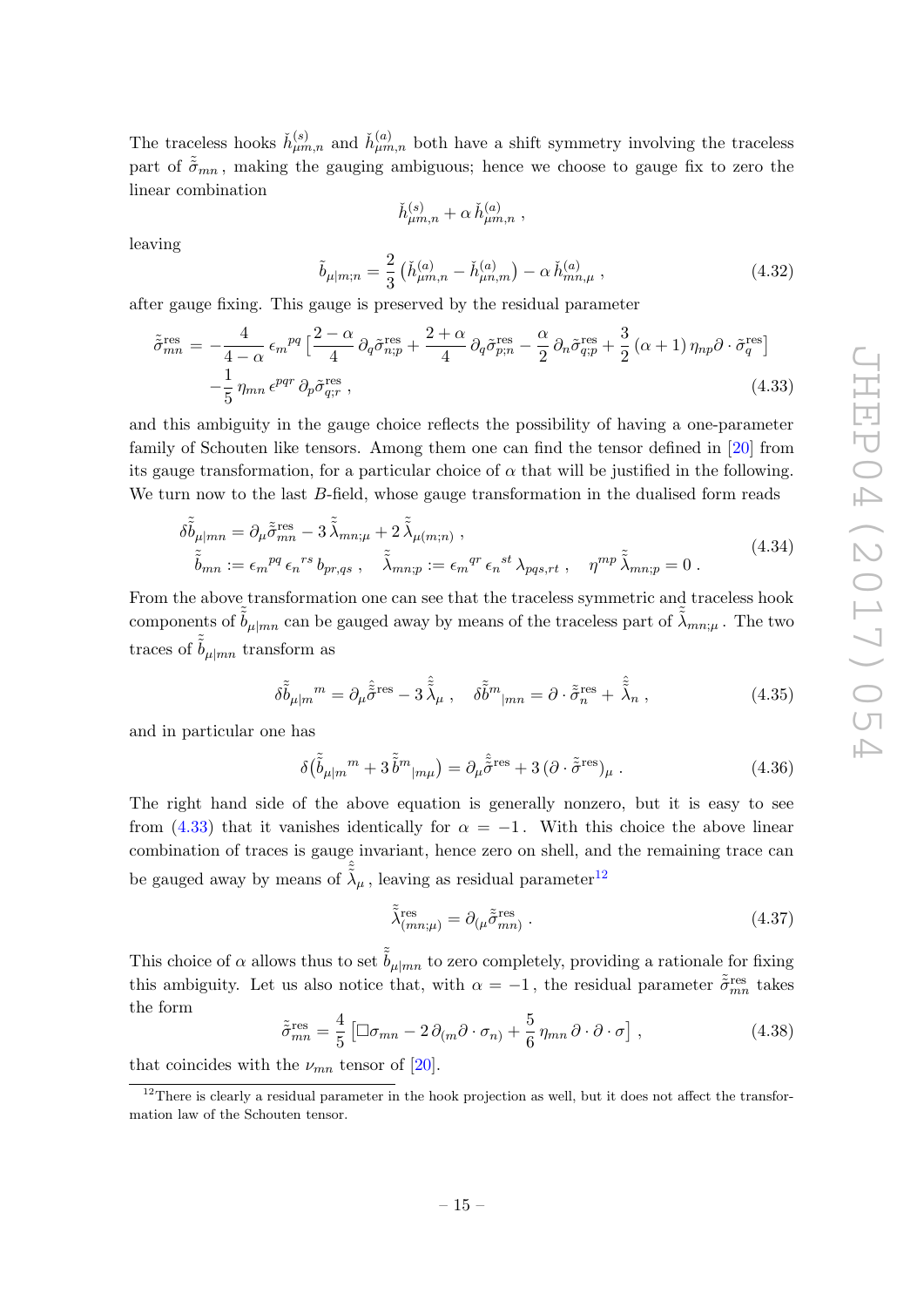#### <span id="page-16-0"></span>4.2 The Schouten tensor

From a weight argument, that in this context just amounts to count the number of derivatives of  $e^{mnp}$ , the Schouten tensor has to be contained in the one-form  $f^{mnp,qr}$ , whose double dual is defined as

$$
\tilde{\tilde{f}}^{mn;p} := \epsilon^m{}_{qr} \epsilon^n{}_{st} f^{pqs,rt} \ , \quad \tilde{\tilde{f}}^{mn;}{}_{m} = 0 \ . \tag{4.39}
$$

Its gauge transformation reads

$$
\delta \tilde{\tilde{f}}_{\mu|mn;p} = \partial_{\mu} \tilde{\tilde{\lambda}}_{mn;p}^{\text{res}} + \frac{3}{2} \epsilon^{q}{}_{\mu(m} \tilde{\lambda}_{n);pq} , \quad \tilde{\lambda}_{m;np} := \epsilon_m{}^{qr} \lambda_{npq,r} , \qquad (4.40)
$$

and having set  $\tilde{b}_{\mu|m} = 0$  it is also subject to the constraint

<span id="page-16-2"></span>
$$
3\,h^p\,\tilde{\tilde{f}}_{mn;p} = 2\,h^p\,\tilde{\tilde{f}}_{p(m;n)}\tag{4.41}
$$

descending from [\(4.7\)](#page-13-1). One can already see that, by defining the Schouten tensor as

$$
P_{\mu m n p} := \tilde{\tilde{f}}_{(\mu|m n; p)}, \qquad (4.42)
$$

it transforms as

<span id="page-16-3"></span><span id="page-16-1"></span>
$$
\delta P_{mnpq} = \partial_{(m}\partial_n \tilde{\tilde{\sigma}}^{\text{res}}_{pq)},\tag{4.43}
$$

that coincides with the transformation law given in [\[20\]](#page-26-1) for  $\tilde{\tilde{\sigma}}_{mn}^{res}$  as in [\(4.38\)](#page-15-2). We turn now to show that the Schouten tensor is the only physical component of the one-form  $f_{mn;p}$ . First, we decompose it in the fiber indices as

$$
\tilde{\tilde{f}}_{mn;p} = S_{mnp} + \check{H}_{mn,p} + \left(\eta_{mn}\hat{S}_p - \eta_{p(m}\hat{S}_n)\right),
$$
\n
$$
S_{mnp} := \tilde{\tilde{f}}_{(mn;p)}, \quad \check{H}_{mn,p} := \frac{2}{3} \left[\tilde{\tilde{f}}_{mn;p} - \tilde{\tilde{f}}_{p(m;n)}\right]_{\text{trace free}},
$$
\n(4.44)

where the fiber trace of  $\tilde{f}_{mn;p}$  has been kept entirely in  $S_{mnp}$ . The totally symmetric and the traceless hook one-forms can be further decomposed once the form index is made explicit:

$$
S_{\mu|mnp} = P_{\mu mnp} + H_{mnp,\mu}^{(s)}, \quad \text{where}
$$
  
\n
$$
P_{\mu mnp} = S_{(\mu|mnp)}, \quad H_{mnp,\mu}^{(s)} := \frac{3}{4} \left[ S_{\mu|mnp} - S_{(m|np)\mu} \right],
$$
  
\n
$$
\tilde{H}_{\mu|mn,p} = \frac{3}{8} \left( H_{mnp,\mu}^{(h)} + 3 H_{\mu mn,p}^{(h)} \right) + \frac{3}{2} \left[ \eta_{mn} \hat{H}_{\mu p}^{(h)} + h_{\mu p} \hat{H}_{mn}^{(h)} - \eta_{p(m} \hat{H}_{n)\mu}^{(h)} - h_{\mu(m} \hat{H}_{n)p}^{(h)} \right]
$$
  
\n
$$
+ \frac{3}{4} \left[ \eta_{mn} \hat{H}_{p,\mu}^{(h)} + h_{\mu(m} \hat{H}_{n),p}^{(h)} - \eta_{p(m} \hat{H}_{n),\mu}^{(h)} \right], \quad \text{where}
$$
  
\n
$$
H_{\mu mn,p}^{(h)} := \check{H}_{(\mu|mn),p} , \quad \hat{H}_{mn}^{(h)} := H_{pmn}^{(h)}, \quad \hat{H}_{m,n}^{(h)} := H_{p}^{(h)p}[m,n] .
$$
\n(4.45)

From the constraints [\(4.12\)](#page-13-0) one can see that the gauge parameter  $\lambda^{mnp,q}$  has vanishing antisymmetric trace; this translates to its dual  $\tilde{\lambda}^{m;np}$  being completely traceless. Using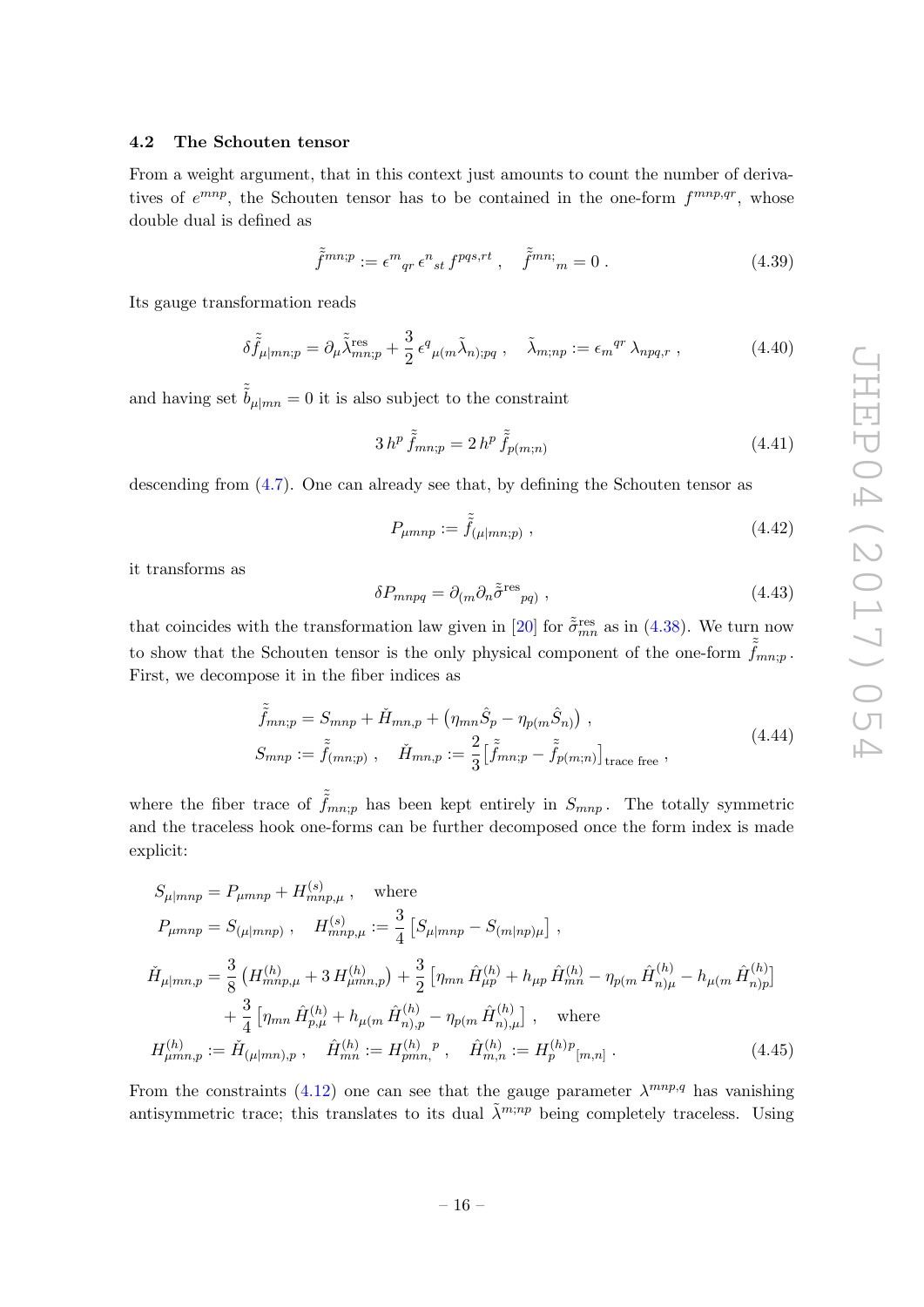the Stueckelberg symmetry it is possible to gauge away only one traceless hook, for instance  $\check{H}_{mnp,\mu}^{(s)}$ , and one symmetric trace from the hooks, e.g.  $H_{mnp}^{(s)}$ , from the decomposition  $(4.45)$ . Using it in the constraint  $(4.41)$  one finds

$$
\hat{H}_{mn}^{(h)} = \hat{P}_{mn} - \frac{1}{3} \,\eta_{mn} \,\hat{\hat{P}}\;,
$$

and the other irreducible components, except for the Schouten, are all set to zero, yielding

<span id="page-17-2"></span>
$$
\tilde{\tilde{f}}_{\mu|mn;p} = P_{\mu mnp} + 2 \left[ \eta_{mn} \hat{P}_{p\mu} - \eta_{p(m} \hat{P}_{n)\mu} + h_{\mu p} \hat{P}_{mn} - h_{\mu(m} \hat{P}_{n)p} \right] - \left( \eta_{mn} h_{\mu p} - \eta_{p(m} h_{n)\mu} \right) \hat{\hat{P}}.
$$
\n(4.46)

From the identity  $\partial_\mu \hat{\tilde{\sigma}}^{\text{res}} + 3 \partial \cdot \tilde{\tilde{\sigma}}^{\text{res}}_\mu \equiv 0$  and the transformation law [\(4.43\)](#page-16-3) it is immediate to see that

$$
\delta\big(\partial \cdot P_{mnp} - 3\,\partial_{(m}\hat{P}_{np)}\big) = 0\,. \tag{4.47}
$$

Since the quantity in brackets is fully gauge invariant, it has to vanish, providing thus the Bianchi identity for the Schouten tensor. This can be derived directly from its field equation [\(4.8\)](#page-13-2) rewritten in double dualised form:

$$
d\tilde{\tilde{f}}_{mn;p} + \frac{3}{2} h^r \epsilon^q_{\ r(m} \tilde{f}_{n)pq} = 0 . \qquad (4.48)
$$

By opening the form indices and contracting with a further  $\epsilon$  symbol one can solve

$$
\frac{3}{2}\tilde{f}_{(m|n);pq} = \epsilon^{\mu\nu}{}_q \partial_\mu \tilde{f}_{\nu|mn;p} - \frac{2}{3}\eta_{q(m|}\,\epsilon^{rst}\partial_r \tilde{f}_{s|t|n);p} \,,\tag{4.49}
$$

and since the left hand side is manifestly symmetric in  $(pq)$ , the right hand side must be annihilated by contraction with  $\epsilon^{pq}$ <sub>u</sub> yielding

$$
\partial^q P_{mnpq} - 3 \partial_{(m} \hat{P}_{np)} = 0 \tag{4.50}
$$

upon using the decomposition  $(4.46)$ . This is precisely the Bianchi identity for the spin-4 Schouten tensor obtained in [\[20\]](#page-26-1).

### <span id="page-17-0"></span>5 General, spin-s case

In this section, we provide the unfolding of a free conformal spin-s field in terms of  $\mathfrak{gl}(3,\mathbb{R})$ valued connections with appropriate trace constraints. We then show how to produce another and direct proof for the cohomological problem set up and solved in [\[20\]](#page-26-1).

#### <span id="page-17-1"></span>5.1 Minimal spectrum

After the expertise acquired in the previous two sections, we can now present the minimal spectrum of fields, i.e. with the same  $\mathfrak{so}(3)$  content as in [\[3\]](#page-25-3), inside a set of  $\mathfrak{gl}(3,\mathbb{R})$ -valued connections subject to a single trace constraint. As is customary in Conformal Field Theory,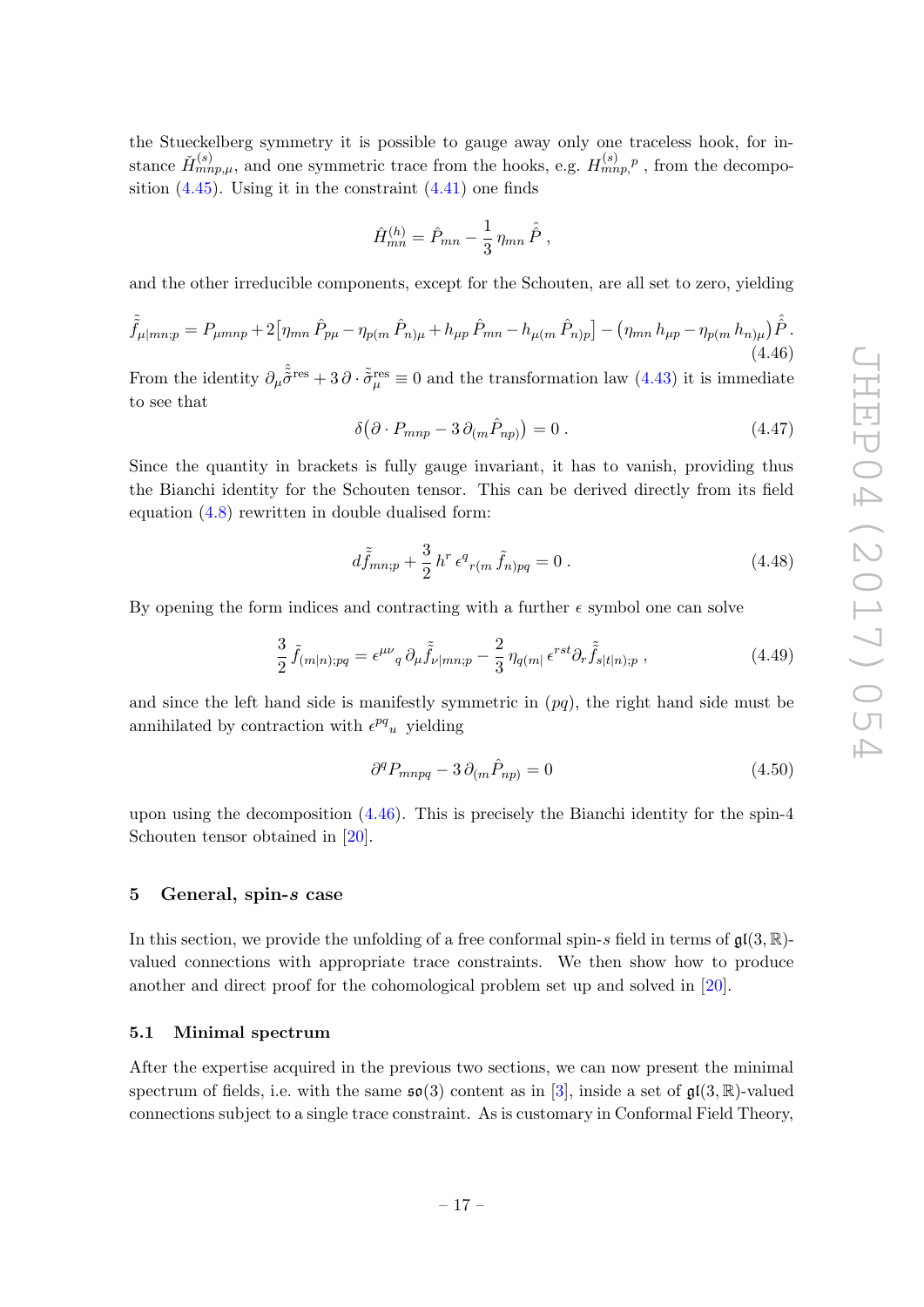we organise the spectrum with respect to the conformal weight  $\Delta$ . Explicitly, we find:

$$
\Delta = s - 1: \qquad e^{a(s-1)} \quad \text{s.t.} \quad \eta_{ab} e^{abc(s-3)} \equiv 0; \quad s \geq 3,
$$
  
\n
$$
\vdots
$$
  
\n
$$
\Delta = s - 1 - k: \qquad \omega^{m(s-1), n(k)} \quad \text{s.t.} \quad \underbrace{\epsilon_{pqr} \dots \epsilon_{pqr}}_{k \text{ factors}} \omega^{p(k)m(s-k-1), q(k)} \eta_{mm} \equiv 0,
$$
  
\n
$$
k \in \{1, \dots, s - 2\}
$$

$$
\begin{aligned}\n\vdots \\
\Delta &= 0: \qquad \{X^{m(s-1), n(s-1)}, b^{m(s-2), n(s-2)}\} \,, \\
\Delta &= -(s-k-1): \qquad f^{m(s-1), n(k)} \quad \text{s.t.} \quad \underbrace{\epsilon_{pqr} \dots \epsilon_{pqr}}_{k \text{ factors}} f^{p(k)m(s-k-1), q(k)} \eta_{mm} \equiv 0 \,, \\
&\qquad k \in \{s-2, \dots, 1\} \,,\n\end{aligned}
$$

$$
\vdots
$$
  
\n
$$
\Delta = -s + 1: \qquad F^{m(s-1)} \quad \text{s.t.} \quad \eta_{pq} F^{pqm(s-3)} \equiv 0 \; ; \quad s \geq 3 \; . \tag{5.1}
$$

We introduce the dual connections

$$
\tilde{\omega}_{r(k)}^{m(s-k-1)} := \underbrace{\epsilon_{pqr} \dots \epsilon_{pqr}}_{k \text{ factors}} \omega^{p(k)m(s-k-1), q(k)}, \quad k \in \{1, \dots, s-2\} \tag{5.2}
$$

$$
\tilde{f}_{r(k);}^{m(s-k-1)} := \underbrace{\epsilon_{pqr} \dots \epsilon_{pqr}}_{k \text{ factors}} f^{p(k)m(s-k-1), q(k)}, \quad k \in \{s-2, \dots, 1\} \,, \tag{5.3}
$$

that are constrained by

$$
\eta_{pq} \tilde{\omega}_{r(k)}{}^{pqm(s-k-3)} \equiv 0 \equiv \eta_{pq} \tilde{f}_{r(k)}{}^{pqm(s-k-3)} , \quad k \in \{1, \ldots, s-3\} , \tag{5.4}
$$

and we recall that groups of indices separated by a semicolon do not have symmetry relations between them. The inverse relation between the dual fields and the original ones is

$$
\omega^{m(s-1),n(k)} = (-1)^k \frac{s-k}{k} \tilde{\omega}^{r(k);m(s-1-k)} \epsilon_{r_1}^{mn} \dots \epsilon_{r_k}^{mn}, \qquad (5.5)
$$

and similarly for the negative-weight sector.

The Schouten tensor is contained in the connection  $f^{m(s-1),n(s-2)}$ , or in terms of its dual,  $\tilde{f}^{m(s-2);n}$ , that is unconstrained. At level  $\Delta = 0$ , we have the two unconstrained,  $\mathfrak{gl}(3,\mathbb{R})$ -valued one-form connections  $\{X^{m(s-1),n(s-1)}, b^{m(s-2),n(s-2)}\}\.$  By virtue of the  $\mathfrak{gl}(3)$ -irreducibility

$$
\omega^{m(s-1),mn(k-1)} \equiv 0 \equiv f^{m(s-1),mn(k-1)}, \qquad (5.6)
$$

the dual fields obey the following "mixed-trace" identity

$$
\eta_{pq} \tilde{\omega}^{r(k-1)p;qm(s-k-2)} \equiv 0 \equiv \eta_{pq} \tilde{f}^{r(k-1)p;qm(s-k-2)}, \quad k \in \{1, \ldots, s-2\} . \tag{5.7}
$$

Therefore, decomposing the one-form  $\tilde{\omega}^{r(k);m(s-k-1)}$  at weight  $\Delta = s - 1 - k$  in terms of  $\mathfrak{so}(3)$ -irreps produces the following set of one-form

$$
\tilde{\omega}^{r(k);m(s-k-1)} \qquad \underset{\mathfrak{so}(3)}{\leadsto} \qquad \{\omega_{(k)}^{a(s-1)},\omega_{(k)}^{a(s-2)},\ldots,\omega_{(k)}^{a(s-k-1)}\}\,, \quad k \in \{1,\ldots s-2\}\;.
$$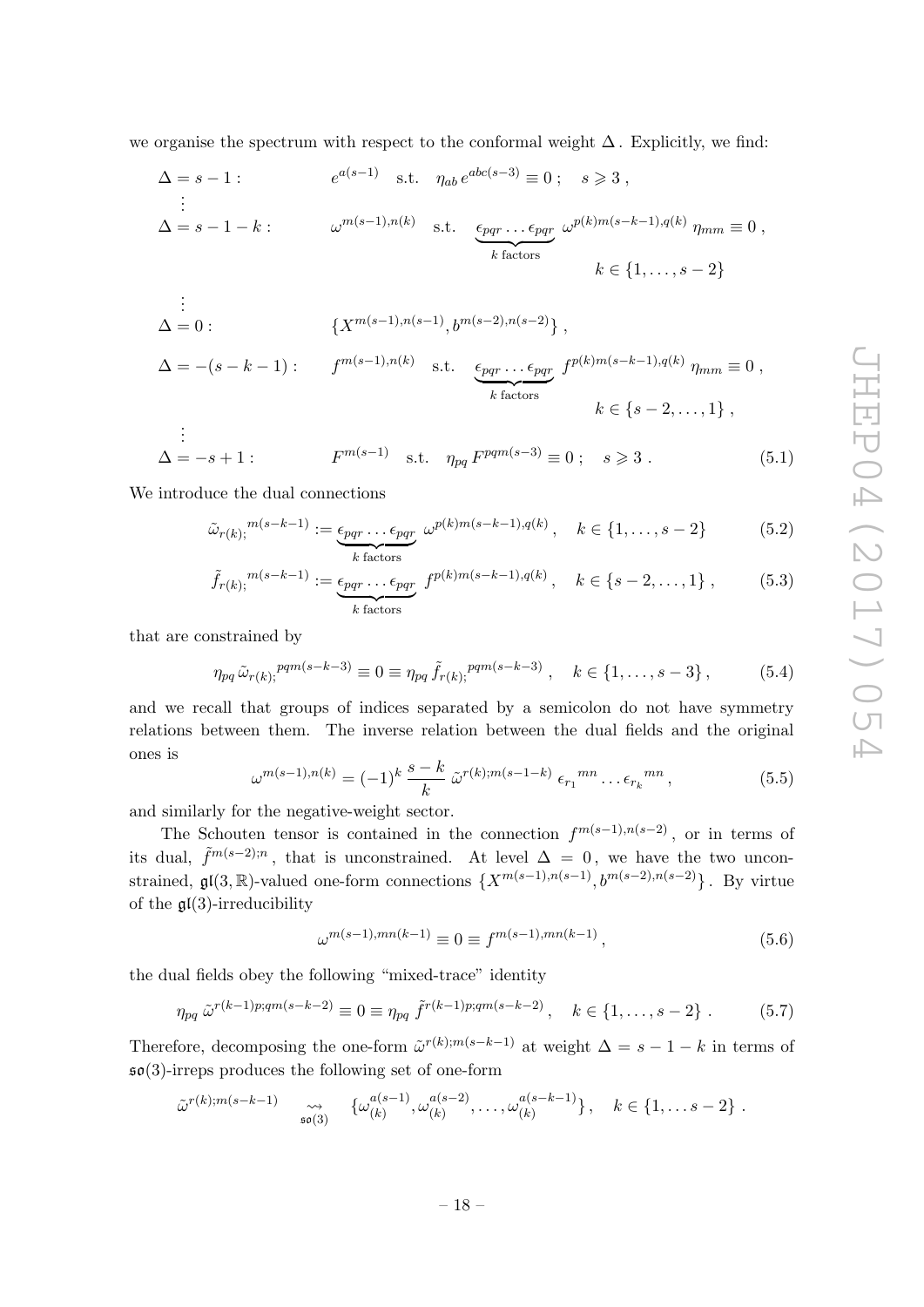The same decomposition holds for all strictly negative values of the conformal weight. At weight  $\Delta = 0$ , the two connections  $\{X^{m(s-1),n(s-1)}, b^{m(s-2),n(s-2)}\}\$  decompose into the set  $\mathfrak{so}(3)$ -valued one-forms

$$
\{X^{m(s-1),n(s-1)},b^{m(s-2),n(s-2)}\}\quad\underset{\mathfrak{so}(3)}{\leadsto}\quad\{\omega^{a(s-1)}_{(s-1)},\omega^{a(s-2)}_{(s-1)},\ldots,\omega^a_{(s-1)},\omega_{(s-1)}\}\ .
$$

Together, this builds the spectrum given in [\[3\]](#page-25-3).

#### <span id="page-19-0"></span>5.2 Unfolded equations

The above connection one-forms are subject to differential constraints that we present in decreasing order with respect to the conformal weight  $\Delta_k = s - k - 1$ ,  $k \in \{0, 1, \ldots 2s - 2\}$ . We first notice that, out of the three independent projections of the trace of  $\omega^{m(s-1),n(k+1)}$ , only two of them will contribute to make the overall  $\mathfrak{gl}(3)$  symmetry  $\frac{s-1}{k}$ . Explicitly,

$$
\hat{\omega}_1^{m(s-1),n(k-1)} := \omega^{m(s-1),n(k-1)p} p \text{ and}
$$
  

$$
\hat{\omega}_2^{m(s-2),n(k)} := (2k-s)\,\omega^{m(s-2)p,n(k)} p + k(s-2)\,\omega^{m(s-3)np,mn(k-1)} p .
$$
 (5.8)

Then, the differential equations for the 1-form connections are:

(i) For 
$$
k \in \{0, ..., s-3\}
$$
,  
\n
$$
d\omega^{m(s-1),n(k)} + h_p \omega^{m(s-1),n(k)p} + c_k h^m \hat{\omega}_{(2)}^{m(s-2),n(k)} + d_k \left[ h^n \hat{\omega}_{(1)}^{m(s-1),n(k-1)} - \frac{s-1}{s-k} h^m \hat{\omega}_{(1)}^{m(s-2)n,n(k-1)} \right] = 0,
$$
\n(5.9)

where  $e^{m(s-1)} \equiv \omega^{m(s-1),n(k)}$  at  $k=0$  and Cartan-Frobenius integrability together with consistency of the first equation (at  $k = 0$ ) with the trace constraints on  $e^{a(s-1)}$ and  $\omega^{m(s-1),n}$  uniquely fixes

$$
c_k = -\frac{s-1}{(s-k-2)(s-k)} \, , \qquad d_k = \frac{k}{2(s-k-1)} \, . \tag{5.10}
$$

For  $k = s - 2$ , we have

$$
d\omega^{m(s-1),n(s-2)} + h_p X^{m(s-1),n(s-2)p} + h^m b^{m(s-2),n(s-2)}
$$

$$
+ \frac{s-2}{2} \left[ h^n \hat{X}^{m(s-1),n(s-3)} - \frac{s-1}{2} h^m \hat{X}^{m(s-2)n,n(s-3)} \right] = 0 ; \qquad (5.11)
$$

(ii) the weight-zero sector  $(k = s - 1)$ 

$$
dX^{m(s-1),n(s-1)} + h^n f^{m(s-1),n(s-2)} + (-1)^{s-1} h^m f^{n(s-1),m(s-2)} = 0,
$$
  
\n
$$
d b^{m(s-2),n(s-2)} - \frac{1}{2} h_p \left[ f^{pm(s-2),n(s-2)} + (-1)^s f^{pn(s-2),m(s-2)} \right] + \frac{s-2}{2} \left[ h^n f_2^{m(s-2),n(s-3)} + (-1)^s h^m f_2^{n(s-2),m(s-3)} \right] = 0;
$$
\n(5.12)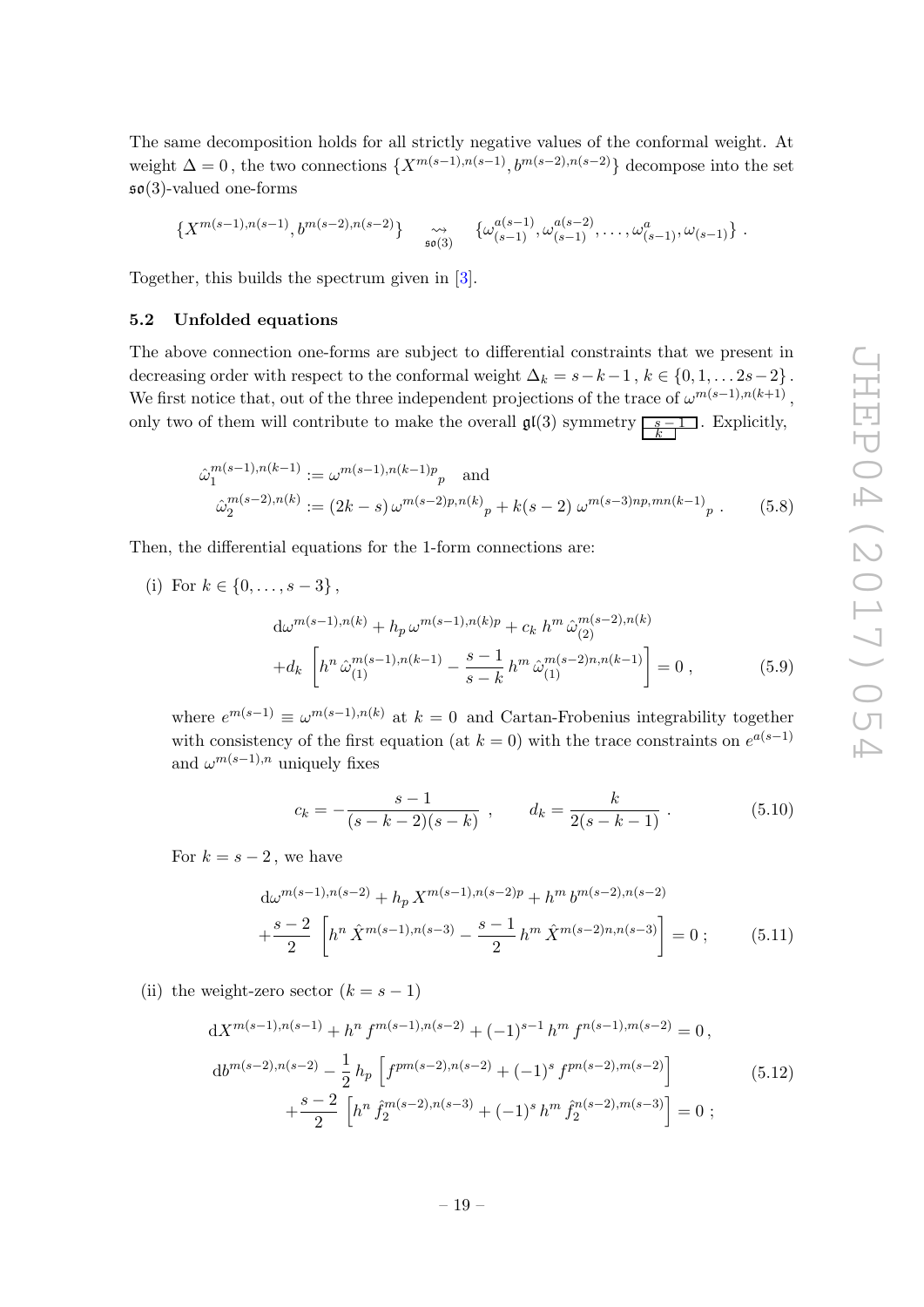(iii) the negative-weight sector from  $\Delta = -1$  until  $\Delta = -s + 2$ , i.e. from  $k = s$  until  $k = 2s - 3$ ,

$$
df^{m(s-1),n(2s-2-k)} + h^n f^{m(s-1),n(2s-3-k)} - \frac{s-1}{k-s+2} h^m f^{m(s-2)n, n(2s-3-k)} = 0,
$$
  

$$
f^{m(s-1),n(0)} := F^{m(s-1)};
$$
\n(5.13)

(iv) and finally, for weight  $\Delta = -s + 1$  (i.e.  $k = 2s - 2$ ):

$$
dF^{a(s-1)} = h^p \wedge h^q \epsilon_{pqr} \Phi^{a(s-1)r} . \qquad (5.14)
$$

#### <span id="page-20-0"></span>5.3 The Schouten tensor

At this stage, we are ready to discuss the issue of the identification of the Schouten tensor, within the spectrum of one-forms, following the steps that we have already displayed for the particular cases of spin three and four. As it has been shown explicitly in the case of spin four, the occurrence at each weight of multiple fields belonging to the same irreducible  $\mathfrak{so}(1,2)$  Young diagrams, makes the gauge fixing of the Stueckelberg symmetries ambiguous. For this reason, the identification of the Schouten tensor is not unique and depends on the choice of gauge fixings made in the previous steps. This is not surprising, since the Schouten tensor does not belong to the sigma minus cohomology, and therefore its identification is not an invariant concept in the unfolded framework. Hence, our focus in this section will be to find the gauge choice that gives the simplest realisation of the Schouten tensor in terms of our basis of one-form connections.

The only independent physical field among all the one-forms is the Fradkin-Tseytlin field  $\phi_{\mu(s)}$ , given by the traceless part of  $\varphi_{\mu(s)} := e_{\mu|\mu(s-1)}$ ; however, in order to maintain a Weyl-covariant formulation, we choose to keep the dilation-like symmetry active and work in terms of the Fronsdal-like field  $\varphi_{\mu(s)}$ , that contains a single trace and transforms as

$$
\delta\varphi_{\mu(s)} = \partial_{\mu}\xi_{\mu(s-1)} + \eta_{\mu\mu}\sigma_{\mu(s-2)}\tag{5.15}
$$

with respect to generalised diffeomorphisms and Weyl dilations. The Schouten tensor  $P_{\mu(s)}$ has to be a totally symmetric rank-s tensor built out of s derivatives of  $\varphi_{\mu(s)}$  , hence it must be contained in the one-form  $\tilde{f}^{m(s-2);n}$  at weight  $\Delta = -1$ . The second defining property of the Schouten tensor<sup>[13](#page-20-1)</sup> is the invariance under  $\xi$  diffeomorphisms and its transformation law under  $\sigma$  dilations:

$$
\delta P_{\mu(s)} = \partial_{\mu} \partial_{\mu} \nu_{\mu(s-2)}(\sigma) , \qquad (5.16)
$$

where the tensor  $\nu_{\mu(s-2)}$  is built from  $s-2$  derivatives of the dilation parameter  $\sigma_{\mu(s-2)}$ . The final property that defines the spin-s Schouten is its Bianchi identity  $[20]$ , i.e.

$$
\partial \cdot P_{\mu(s-1)} - (s-1) \partial_{\mu} \hat{P}_{\mu(s-2)} \equiv 0 , \qquad (5.17)
$$

that, in the unfolded formulation, is equivalent<sup>[14](#page-20-2)</sup> to the composite parameter  $\nu_{\mu(s-2)}$ obeying

$$
3 \,\partial \cdot \nu_{\mu(s-3)} + (s-3) \,\partial_{\mu} \hat{\nu}_{\mu(s-4)} \equiv 0 \,. \tag{5.18}
$$

<span id="page-20-1"></span><sup>&</sup>lt;sup>13</sup>See appendix C in  $[42]$ .

<span id="page-20-2"></span> $14$ It will be justified below.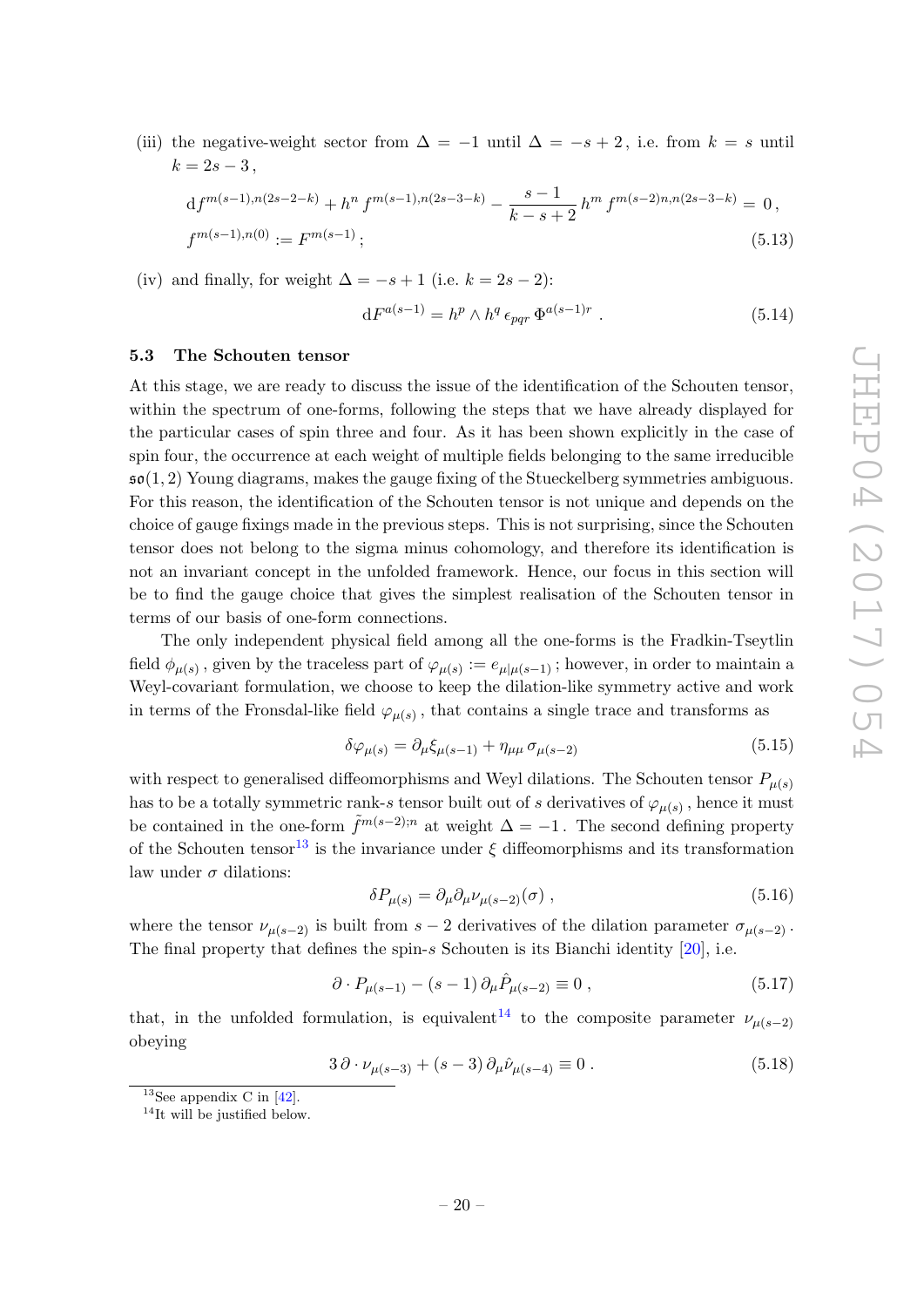To begin with, let us notice that the Stueckelberg transformation of the generalised vielbein  $e_{\mu|m(s-1)}$  involves the traceless parameter  $\tilde{\varepsilon}_{m;n(s-2)}$ , whose irreducible  $\mathfrak{so}(1,2)$  components consist of a rank- $s - 1$  traceless symmetric tensor, that is a generalised Lorentz parameter used to gauge away the component of  $e_{\mu|m(s-1)}$  orthogonal to  $\varphi_{\mu(s)}$ , and a rank-s – 2 traceless symmetric tensor that shifts the trace of  $\varphi$ , and thus has to be identified with  $\sigma_{\mu(s-2)}$ . This implies that the gauge fixing of the shift symmetries in the positive weight sector of the spectrum has to be done in a way such that the residual parameter  $\tilde{\lambda}^{m(s-2);n}_{\text{res}}$ at weight  $\Delta = -1$  depends only on the parameter  $\sigma$  and not on  $\xi$ . In general, from the cohomological analysis of the unfolded system at  $\Delta = -1$ , it is only possible to determine how many  $\mathfrak{so}(1,2)$  traceless tensors survive, expressed as s derivatives of  $\varphi_{\mu(s)}$  , from the one form  $\tilde{f}_{\mu|m(s-2);n}$ . However, this does not determine which linear combination of traceless tensors of rank  $s, (s - 2), (s - 4), \ldots$  realises the Schouten tensor. The gauge choice that we found in this paper, called the B-gauge, allows to take full advantage of the basis of traceful  $\mathfrak{gl}(3)$  one-forms and in particular to identify the Schouten tensor as

<span id="page-21-0"></span>
$$
P_{\mu(s)} := \tilde{f}_{\mu|\mu(s-2);\mu} \,. \tag{5.19}
$$

With this reorganisation of the off-shell spectrum of  $[3]$  in terms of  $\mathfrak{gl}(3)$  valued one-forms we find that the Schouten tensor  $(5.19)$  is the natural spin-s generalisation of the one identified in [\[43\]](#page-27-5) for the geometrical formulation of 3D conformal gravity.

For this purpose, it is convenient to write the negative-weight equations in the dual picture. It yields

$$
d\tilde{X}^{m(s-1)} - 2h^p \epsilon^m{}_{pq} \tilde{f}^{m(s-2);q} = 0, \qquad (5.20)
$$

$$
d\tilde{b}^{m(s-2)} - (s-1) h_p \tilde{f}^{m(s-2);p} + (s-2) h_p \tilde{f}^{pm(s-3);m} = 0, \qquad (5.21)
$$

in the weight-zero sector  $(k = s - 1)$ , and in the negative-weight sector from  $\Delta = -1$  until  $\Delta = -s + 2$ , i.e. from  $k = s$  until  $k = 2s - 3$ , it produces

$$
d\tilde{f}^{m(2s-k-2);n(k+1-s)} - \frac{k-s+3}{k-s+2} \epsilon^m{}_{pq} h^p \tilde{f}^{m(2s-k-3);n(k+1-s)q} = 0, \quad k \in \{s, \ldots, 2s-3\},
$$

$$
\tilde{f}^{m(0);m(s-1)} := F^{m(s-1)} . \tag{5.22}
$$

The field equations for  $\tilde{b}^{m(s-2)}$  and  $\tilde{f}^{m(s-2);n}$  (at level  $k = s$ ) are invariant under the following gauge transformations:

$$
\delta\tilde{b}_{\mu|m(s-2)} = \partial_{\mu}\tilde{\sigma}_{m(s-2)} - (s-1)\tilde{\lambda}_{m(s-2);\mu} + (s-2)\tilde{\lambda}_{\mu m(s-3);\mu}, \n\tilde{f}_{\mu|m(s-2);\nu} = \partial_{\mu}\tilde{\lambda}_{m(s-2);\nu} - \frac{3}{2}\epsilon_{\mu}{}^{q}{}_{m}\tilde{\lambda}_{m(s-3);\nu q}.
$$
\n(5.23)

Due to the symmetries of  $\tilde{\lambda}$ , in particular that the trace  $\tilde{\lambda}_{m(s-3)p}$ <sup>p</sup>  $\equiv 0$ , we see that  $\tilde{\lambda}$ possesses the same components as  $\tilde{b}$ , except for a totally symmetric, rank- $(s-3)$  component. Therefore, we could expect to be able to gauge away from  $\tilde{b}$  all its components except for a linear combination of its two linearly independent traces  $\hat{b}_{\mu|m(s-4)}$  and  $\tilde{b}'_{m(s-3)}$ , where the latter comes from the trace including the base index.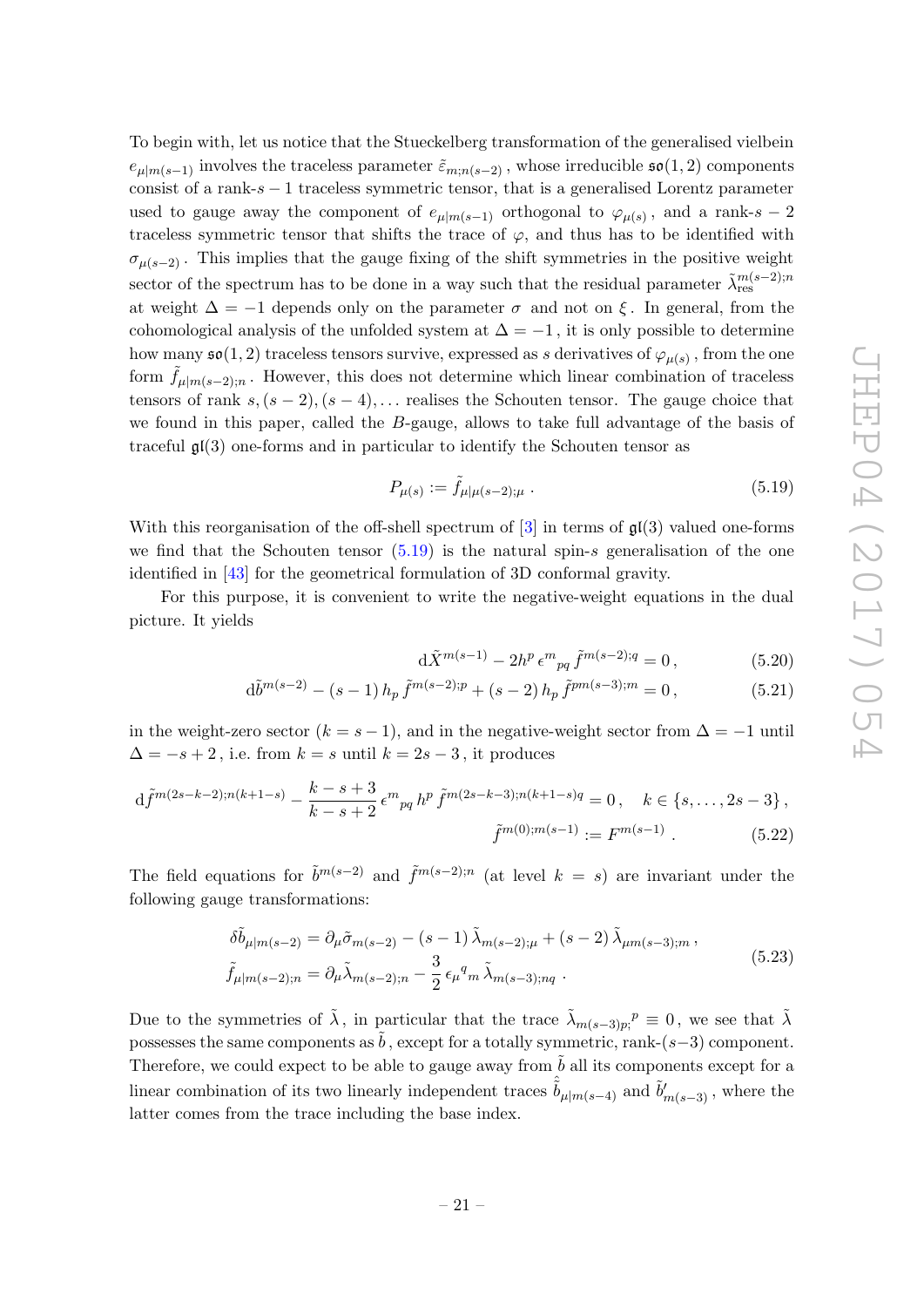In particular, setting to zero the totally symmetric component of  $\tilde{b}_{\mu|m(s-2)}$  can be achieved with  $\tilde{\lambda}_{m(s-2)|m}$ , leaving a residual gauge symmetry with

$$
\tilde{\lambda}_{m(s-2);m}^{\text{res.}} = \partial_m \tilde{\sigma}_{m(s-2)} . \tag{5.24}
$$

Then, defining  $P_{\mu(s)} := \tilde{f}_{\mu|\mu(s-2);\mu}$ , the gauge transformation of the totally symmetric component of  $f_{\mu|m(s-2);n}$  gives

<span id="page-22-2"></span>
$$
\delta P_{\mu(s)} = \partial_{\mu} \partial_{\mu} \tilde{\sigma}_{\mu(s-2)} , \qquad (5.25)
$$

which has the same form as the transformation law of the Schouten tensor.

At this stage, we argue that there is a distinguished gauge, called the B-gauge, that allows to fully gauge  $\tilde{b}$  to zero by the choice of a gauge that identifies the two, a priori independent, traces of  $\tilde{b}$ . From the transformation laws of these two components, viz.

$$
\delta \hat{b}_{m|m(s-4)} = \partial_m \hat{\tilde{\sigma}}_{m(s-4)} - 3 \hat{\tilde{\lambda}}_{m(s-4);m} ,
$$
  
\n
$$
\delta \hat{b}'_{m(s-3)} = (\partial \cdot \tilde{\sigma})_{m(s-3)} + (s-3) \hat{\tilde{\lambda}}_{m(s-4);m} ,
$$
\n(5.26)

we see that one has the transformation

$$
\delta[(s-3)\hat{\tilde{b}}_{m|m(s-4)} + 3\tilde{b}'_{m(s-3)}] = (s-3)\,\partial_m\hat{\tilde{\sigma}}_{m(s-4)} + 3\,(\partial \cdot \tilde{\sigma})_{m(s-3)}\,. \tag{5.27}
$$

Therefore, if there is a residual gauge where  $\tilde{\sigma}^{\text{res.}}$  can be shown to satisfy the equation

<span id="page-22-0"></span>
$$
(s-3)\,\partial_m\hat{\sigma}^{\rm res.}_{m(s-4)} + 3\,(\partial \cdot \tilde{\sigma}^{\rm res.})_{m(s-3)} = 0\,,\tag{5.28}
$$

then there is a gauge-invariant combination at weight  $\Delta = 0$ , namely  $(s-3)\hat{b}_{m|m(s-4)}$  +  $3 \tilde{b}'_{m(s-3)}$ . However, there is no such gauge invariant quantity before weight  $1-s$ , hence it must vanish, thereby linking the two traces of  $\tilde{b}$ . In this gauge, the B-gauge, all of  $\tilde{b}$ has been set to zero. The equation [\(5.28\)](#page-22-0) was shown to hold true in [\[20\]](#page-26-1). In the previous sections, we reproduced this equation from our framework in the cases  $s = 3$  and  $s = 4$ .

When the residual parameter  $\tilde{\sigma}$  obeys [\(5.28\)](#page-22-0), it is easy to see that the combination

$$
B_{m(s-1)} := \partial^n P_{nm(s-1)} - (s-1) \partial_m \hat{P}_{m(s-2)}
$$

is gauge invariant. But again, since there is no nontrivial gauge-invariant quantity before the zero-form  $\Phi^{a(s)}$ , we deduce that the following identity is true

<span id="page-22-1"></span>
$$
\partial^{n} P_{nm(s-1)} - (s-1) \partial_{m} \hat{P}_{m(s-2)} \equiv 0, \qquad (5.29)
$$

which is the Bianchi identity for the Schouten tensor, shown in [\[20\]](#page-26-1) to play a central role in the 3D off-shell conformal tensor calculus. We know that the zero-from Φ is built out of  $s-1$  derivatives of the one-form  $f^{m(s-2);n}$  and is the first gauge-invariant quantity to possess this property, by very construction of the Cartan-integrable system given in the previous subsection.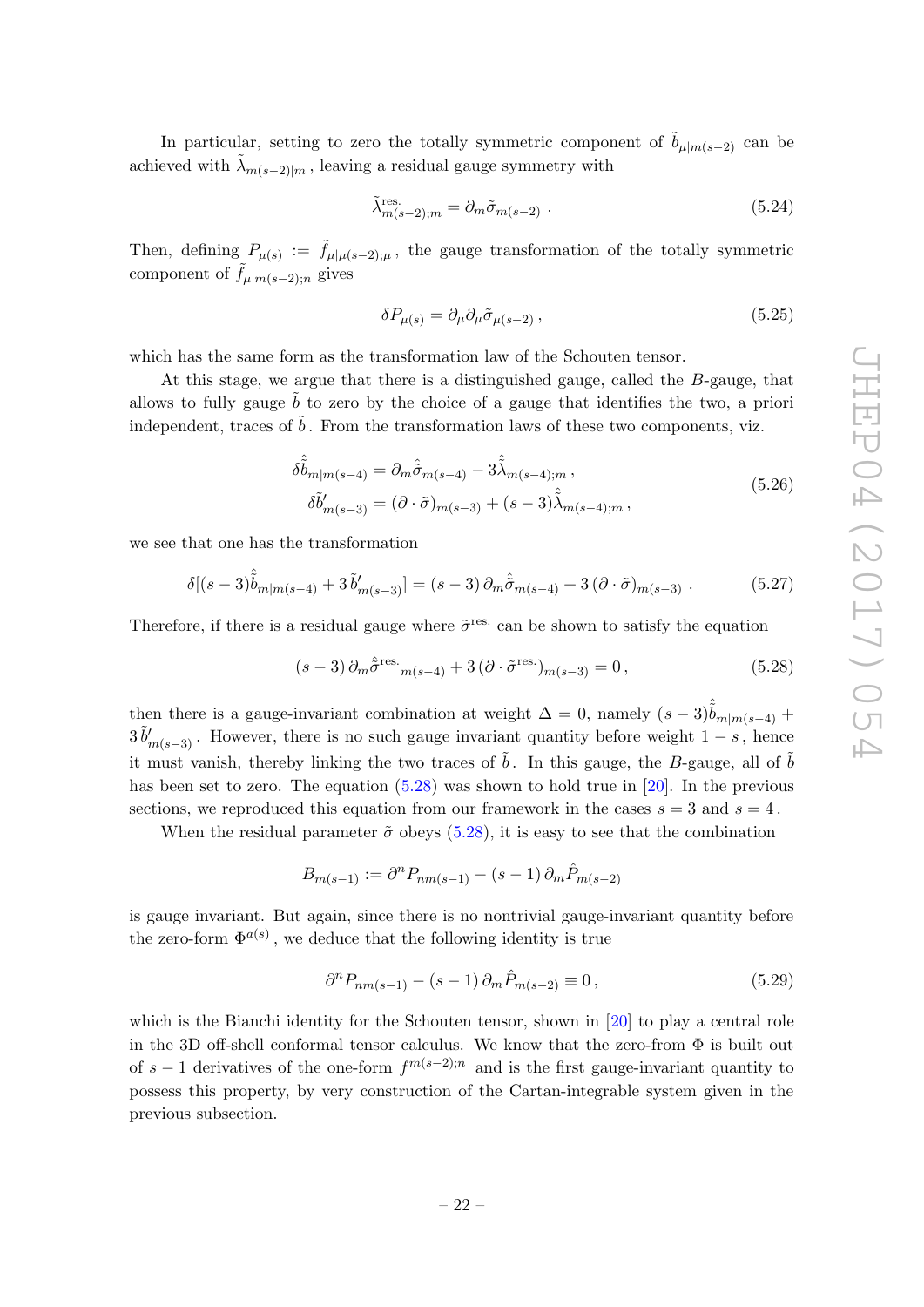It is direct to see that the Bianchi identity [\(5.29\)](#page-22-1) is the necessary and sufficient condition for the complete symmetry of the rank-s tensor

$$
(\mathcal{D}^{s-1}P)^{m(s-1);n} := (\epsilon^{p_1 q_1 m_1} \partial_{p_1}) \dots (\epsilon^{p_{s-1} q_{s-1} m_{s-1}} \partial_{p_{s-1}}) P_{q(s-1)}^n.
$$
 (5.30)

Indeed, it is not difficult to see that this tensor is not only symmetric on its first  $s - 1$ indices but actually totally symmetric in its s indices if and only if  $(5.29)$  holds true, as was duly emphasised in [\[20\]](#page-26-1). By construction, the tensor  $(\mathcal{D}^{s-1}P)^{m(s-1);n}$  is fully gauge invariant, due to [\(5.25\)](#page-22-2). Finally, the tracelessness of the above tensor is trivially true if one takes the trace with  $\eta_{mn}$ . Having proven the complete symmetry of the tensor  $(\mathcal{D}^{s-1}P)^{m(s-1);n}$ , one has the complete tracelessness. Since we have built one invariant tensor, traceless and totally symmetric, out of  $s-1$  derivatives of the tensor  $P_{m(s)}$ , we know that this can only be proportional to the zero-form  $\Phi_{m(s)}$  that is the Cotton tensor:  $(\mathcal{D}^{s-1}P)^{m(s-1);n} \propto \Phi^{m(s-1)n}$ . In other words, the components of the one-form connection  $\tilde{f}_{m(s-2);n}$  that are linearly independent from  $P_{m(s)} := \tilde{f}_{\mu|m(s-2);m} h_m^{\mu}$  are not glued to  $\Phi^{a(s-1)}$  and can therefore be set to zero. Retrospectively, we can use the results of [\[20\]](#page-26-1) to infer that the B-gauge can indeed be reached in the general spin-s case  $-$  something we have proven in detail for  $s = 3$  and  $s = 4$ . Nevertheless, it would be interesting — only for the technicalities involved — to explicitly show that one can indeed reach the gauge where  $(5.28)$  holds true, or equivalently where  $(5.29)$  is true. We hope to return to this in the near future.

#### <span id="page-23-0"></span>5.4 Bridging the gap

We can now introduce a connection that contains both the background one-form  $\Omega$  and the spin-s connection one-form A both introduced in section [2:](#page-4-0)

$$
W := \Omega + A,\tag{5.31}
$$

and go in the B-gauge exhibited previously. In terms of the connection  $W$ , the unfolded system describing conformal spin-s tensor field reads

$$
\boldsymbol{F}_{[2]} := \mathrm{d}\boldsymbol{W} + \boldsymbol{W} \wedge \boldsymbol{W} = \Phi_{[2]} := H_R \wedge H_S \, \Phi^{M(s-1)R, N(s-1)S} z_{M_1} \dots z_{M_{s-1}} \, w_{M_1} \dots w_{M_{s-1}} \, .
$$
\n(5.32)

Since the connection A takes its values in an abelian ideal  $\mathcal{I}$ , see [\(2.1\)](#page-4-4), one has  $A^2 = 0$ and hence

$$
\mathbf{F}_{[2]} = \mathrm{d}\Omega + \Omega^2 + D_0 A = D_0 A, \qquad (5.33)
$$

by virtue of the flatness of the background connection  $\Omega$ .

If the Cotton tensor vanishes,  $\Phi_{[2]} = 0$ , the connection W is flat:  $\mathbf{F}_{[2]} = 0$ . Therefore, a zero-form gauge function g can be found such that  $W = g^{-1} \mathrm{d}g$ . Decomposing  $g = g_0 \tilde{g}$ where  $\Omega = g_0^{-1} dg_0$  and  $\tilde{g} = 1 + \sigma$  for an infinitesimal parameter  $\sigma \in \mathcal{I}$  gives  $W = \Omega + D_0 \sigma$ , hence  $A = D_0 \sigma$ . At weight  $\Delta = -1$ , this implies that the Schouten tensor is pure gauge, or explicitly,

<span id="page-23-1"></span>
$$
P_{\mu(s)} = \frac{s(s-1)}{2} \partial_{\mu} \partial_{\mu} \sigma_{\mu(s-2)} . \qquad (5.34)
$$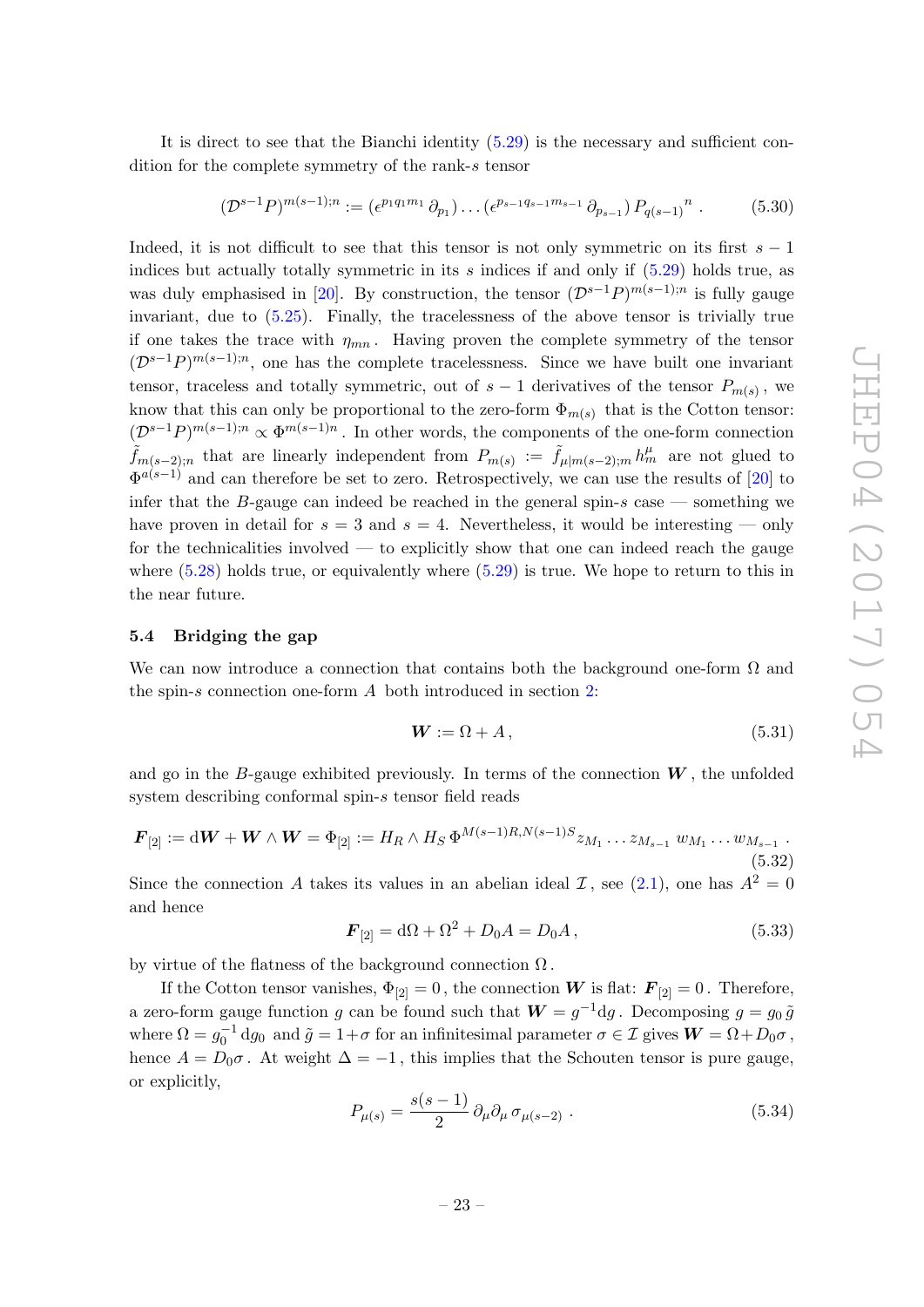Conversely, if the connection  $W$  is pure gauge, which implies [\(5.34\)](#page-23-1) for the Schouten tensor, one has a vanishing Cotton tensor. Therefore, the formulation of linearised conformal spin-s field in 3D that we have provided, in the gauge where the Schouten tensor is unambiguously defined, provides a direct solution for the cohomological problem solved in [\[20\]](#page-26-1) and bridges the gap between the tensor formulation of [\[20\]](#page-26-1) and the original spinor formulation of [\[3\]](#page-25-3).

#### <span id="page-24-0"></span>6 Conclusion

Although the problem of classifying the possible systems of unfolded equations for conformal higher spin fields is solved, *explicitly* writing down such a set of differential equations may be cumbersome for technical reasons. In this paper, we embedded the  $\mathfrak{so}(1,2)$  field content needed [\[3\]](#page-25-3) to describe a spin-s conformal field in a compact set of  $\mathfrak{gl}(3,\mathbb{R})$ -valued one-forms, which can in turn be packed up in a single  $\mathfrak{gl}(5,\mathbb{R})$ -valued connection.

We showed that, although the Schouten tensor is not a gauge-invariant quantity and is not contained in any  $\sigma^-$  cohomology class for the conformal spin-s theory — there is a unique gauge (called the B-gauge) where our simple embedding [\(5.19\)](#page-21-0) realises it and complies with the transformation law and Bianchi identity of [\[20\]](#page-26-1). In this gauge and using our  $\mathfrak{gl}(3,\mathbb{R})$ -covariant reformulation of the Pope-Towsend system [\[3\]](#page-25-3), we could prove in yet a different way the cohomological problems analysed in [\[20\]](#page-26-1). Another advantage of the Cartan-like presentation of the equations of motion is that the extension to  $(A)dS_3$ backgrounds is direct, as it is simply encoded in the choice of background connection  $\Omega$ .

Some advantages we see of our approach are the following: (1) We could bridge the gap between the conformal off-shell tensor calculus studied in [\[20\]](#page-26-1) and the spinor calculus introduced in [\[3\]](#page-25-3) and used by many other authors, in particular in [\[18,](#page-26-3) [27\]](#page-26-14) for recent investigations towards nonlinearities including matter couplings; (2) we could present a manifestly 3-dimensional off-shell conformal tensor calculus while at the same time avoiding the technicalities involved in dealing with  $\mathfrak{so}(2,3)$  projectors on two-row Young tableaux; (3) we wrote down a set of unfolded equations that, because they are devoid of any spinor technologies, are amenable to extensions to higher dimensions as they resort to one-form connections that mimic the Lopatin-Vasiliev connections [\[44\]](#page-27-6).

Finally, we believe that our reformulation of the conformal spin-s equations  $[3]$  can be useful for a systematic investigation of the possible interactions among conformal spin-s fields, in 3 and higher dimensions. We hope to come to this issue in the near future.

#### Acknowledgments

N.B. thanks Ergin Sezgin for having suggested the problem, at the time the paper [\[33\]](#page-26-8) was being finalised. He also acknowledges stimulating discussions with Marc Henneaux at the Higher Spin workshop in Singapore. We thank Andrea Campoleoni and Jordan François for useful discussions. T.B. is supported by a joint grant " $50/50$ " Université François Rabelais Tours – Région Centre / UMONS. The work of R.B. was supported by a PDR "Gravity" and extensions" from the F.R.S.-FNRS (Belgium).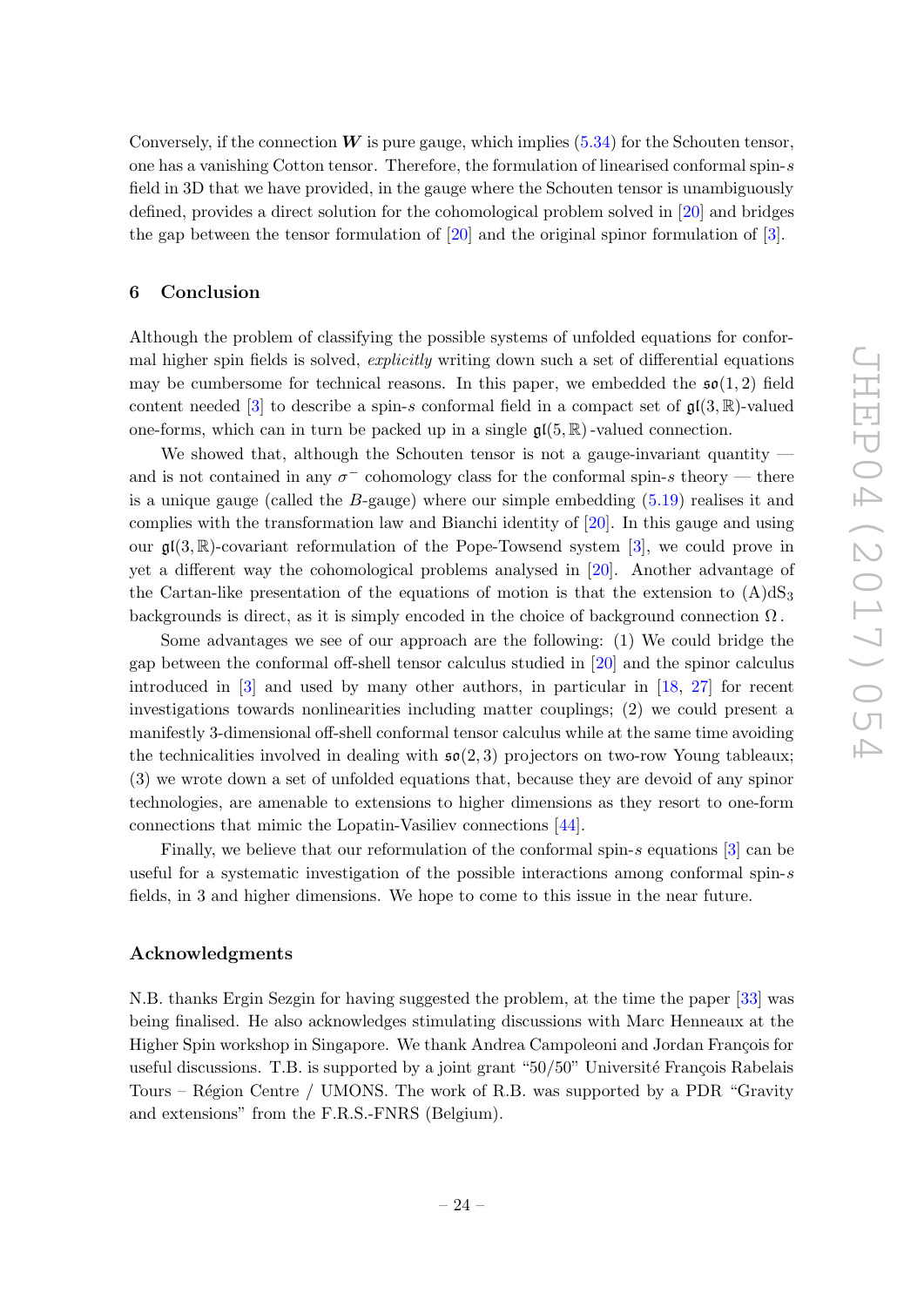Open Access. This article is distributed under the terms of the Creative Commons Attribution License [\(CC-BY 4.0\)](http://creativecommons.org/licenses/by/4.0/), which permits any use, distribution and reproduction in any medium, provided the original author(s) and source are credited.

#### References

- <span id="page-25-0"></span>[1] E.S. Fradkin and A.A. Tseytlin, *Conformal supergravity, [Phys. Rept.](http://dx.doi.org/10.1016/0370-1573(85)90138-3)* **119** (1985) 233 [IN[SPIRE](http://inspirehep.net/search?p=find+J+%22Phys.Rept.,119,233%22)].
- [2] W. Siegel, All Free Conformal Representations in All Dimensions, [Int. J. Mod. Phys.](http://dx.doi.org/10.1142/S0217751X89000819) A 4 [\(1989\) 2015](http://dx.doi.org/10.1142/S0217751X89000819) [IN[SPIRE](http://inspirehep.net/search?p=find+J+%22Int.J.Mod.Phys.,A4,2015%22)].
- <span id="page-25-3"></span>[3] C.N. Pope and P.K. Townsend, Conformal Higher Spin in  $(2+1)$ -dimensions, [Phys. Lett.](http://dx.doi.org/10.1016/0370-2693(89)90813-7) **B** 225 [\(1989\) 245](http://dx.doi.org/10.1016/0370-2693(89)90813-7) [IN[SPIRE](http://inspirehep.net/search?p=find+J+%22Phys.Lett.,B225,245%22)].
- <span id="page-25-4"></span>[4] E.S. Fradkin and V. Ya. Linetsky, A Superconformal Theory of Massless Higher Spin Fields in  $D = (2+1)$ , [Mod. Phys. Lett.](http://dx.doi.org/10.1016/0003-4916(90)90253-K) **A 4** (1989) 731 [IN[SPIRE](http://inspirehep.net/search?p=find+J+%22AnnalsPhys.,198,293%22)].
- [5] R.R. Metsaev, All conformal invariant representations of d-dimensional anti-de Sitter group, [Mod. Phys. Lett.](http://dx.doi.org/10.1142/S0217732395001848) **A 10** (1995) 1719 [IN[SPIRE](http://inspirehep.net/search?p=find+J+%22Mod.Phys.Lett.,A10,1719%22)].
- <span id="page-25-7"></span>[6] C.R. Preitschopf and M.A. Vasiliev, Conformal field theory in conformal space, [Nucl. Phys.](http://dx.doi.org/10.1016/S0550-3213(99)00087-5) B 549 [\(1999\) 450](http://dx.doi.org/10.1016/S0550-3213(99)00087-5) [[hep-th/9812113](https://arxiv.org/abs/hep-th/9812113)] [IN[SPIRE](http://inspirehep.net/search?p=find+EPRINT+hep-th/9812113)].
- [7] O.V. Shaynkman and M.A. Vasiliev, Higher spin conformal symmetry for matter fields in  $(2 + 1)$ -dimensions, [Theor. Math. Phys.](http://dx.doi.org/10.1023/A:1012399417069) 128 (2001) 1155 [Teor. Mat. Fiz. 128 (2001) 378] [[hep-th/0103208](https://arxiv.org/abs/hep-th/0103208)] [IN[SPIRE](http://inspirehep.net/search?p=find+EPRINT+hep-th/0103208)].
- [8] A.Y. Segal, Conformal higher spin theory, [Nucl. Phys.](http://dx.doi.org/10.1016/S0550-3213(03)00368-7) B 664 (2003) 59 [[hep-th/0207212](https://arxiv.org/abs/hep-th/0207212)] [IN[SPIRE](http://inspirehep.net/search?p=find+EPRINT+hep-th/0207212)].
- <span id="page-25-5"></span>[9] O.V. Shaynkman, I. Yu. Tipunin and M.A. Vasiliev, Unfolded form of conformal equations in M dimensions and  $o(M + 2)$  modules, [Rev. Math. Phys.](http://dx.doi.org/10.1142/S0129055X06002814) 18 (2006) 823 [[hep-th/0401086](https://arxiv.org/abs/hep-th/0401086)] [IN[SPIRE](http://inspirehep.net/search?p=find+EPRINT+hep-th/0401086)].
- [10] R.R. Metsaev, Ordinary-derivative formulation of conformal totally symmetric arbitrary spin bosonic fields, JHEP 06 [\(2012\) 062](http://dx.doi.org/10.1007/JHEP06(2012)062) [[arXiv:0709.4392](https://arxiv.org/abs/0709.4392)] [IN[SPIRE](http://inspirehep.net/search?p=find+EPRINT+arXiv:0709.4392)].
- [11] R. Marnelius, Lagrangian conformal higher spin theory, [arXiv:0805.4686](https://arxiv.org/abs/0805.4686) [IN[SPIRE](http://inspirehep.net/search?p=find+EPRINT+arXiv:0805.4686)].
- <span id="page-25-6"></span>[12] M.A. Vasiliev, Bosonic conformal higher-spin fields of any symmetry, [Nucl. Phys.](http://dx.doi.org/10.1016/j.nuclphysb.2009.12.010) B 829 [\(2010\) 176](http://dx.doi.org/10.1016/j.nuclphysb.2009.12.010) [[arXiv:0909.5226](https://arxiv.org/abs/0909.5226)] [IN[SPIRE](http://inspirehep.net/search?p=find+EPRINT+arXiv:0909.5226)].
- [13] I.A. Bandos, J.A. de Azcarraga and C. Meliveo, Extended supersymmetry in massless conformal higher spin theory, [Nucl. Phys.](http://dx.doi.org/10.1016/j.nuclphysb.2011.08.008)  $B$  853 (2011) 760  $[\text{arXiv:1106.5199}]$  $[\text{arXiv:1106.5199}]$  $[\text{arXiv:1106.5199}]$   $[\text{INSPIRE}]$  $[\text{INSPIRE}]$  $[\text{INSPIRE}]$ .
- <span id="page-25-1"></span>[14] X. Bekaert and M. Grigoriev, Notes on the ambient approach to boundary values of AdS gauge fields, J. Phys. A 46 [\(2013\) 214008](http://dx.doi.org/10.1088/1751-8113/46/21/214008) [[arXiv:1207.3439](https://arxiv.org/abs/1207.3439)] [IN[SPIRE](http://inspirehep.net/search?p=find+EPRINT+arXiv:1207.3439)].
- <span id="page-25-2"></span>[15] M. Beccaria, X. Bekaert and A.A. Tseytlin, Partition function of free conformal higher spin theory, JHEP 08 [\(2014\) 113](http://dx.doi.org/10.1007/JHEP08(2014)113) [[arXiv:1406.3542](https://arxiv.org/abs/1406.3542)] [IN[SPIRE](http://inspirehep.net/search?p=find+EPRINT+arXiv:1406.3542)].
- [16] O.V. Shaynkman, Bosonic Fradkin-Tseytlin equations unfolded, JHEP 12 [\(2016\) 118](http://dx.doi.org/10.1007/JHEP12(2016)118) [[arXiv:1412.7743](https://arxiv.org/abs/1412.7743)] [IN[SPIRE](http://inspirehep.net/search?p=find+EPRINT+arXiv:1412.7743)].
- [17] G. Barnich, X. Bekaert and M. Grigoriev, Notes on conformal invariance of gauge fields, [J.](http://dx.doi.org/10.1088/1751-8113/48/50/505402) Phys. A 48 (2015)  $505402$  [[arXiv:1506.00595](https://arxiv.org/abs/1506.00595)] [IN[SPIRE](http://inspirehep.net/search?p=find+EPRINT+arXiv:1506.00595)].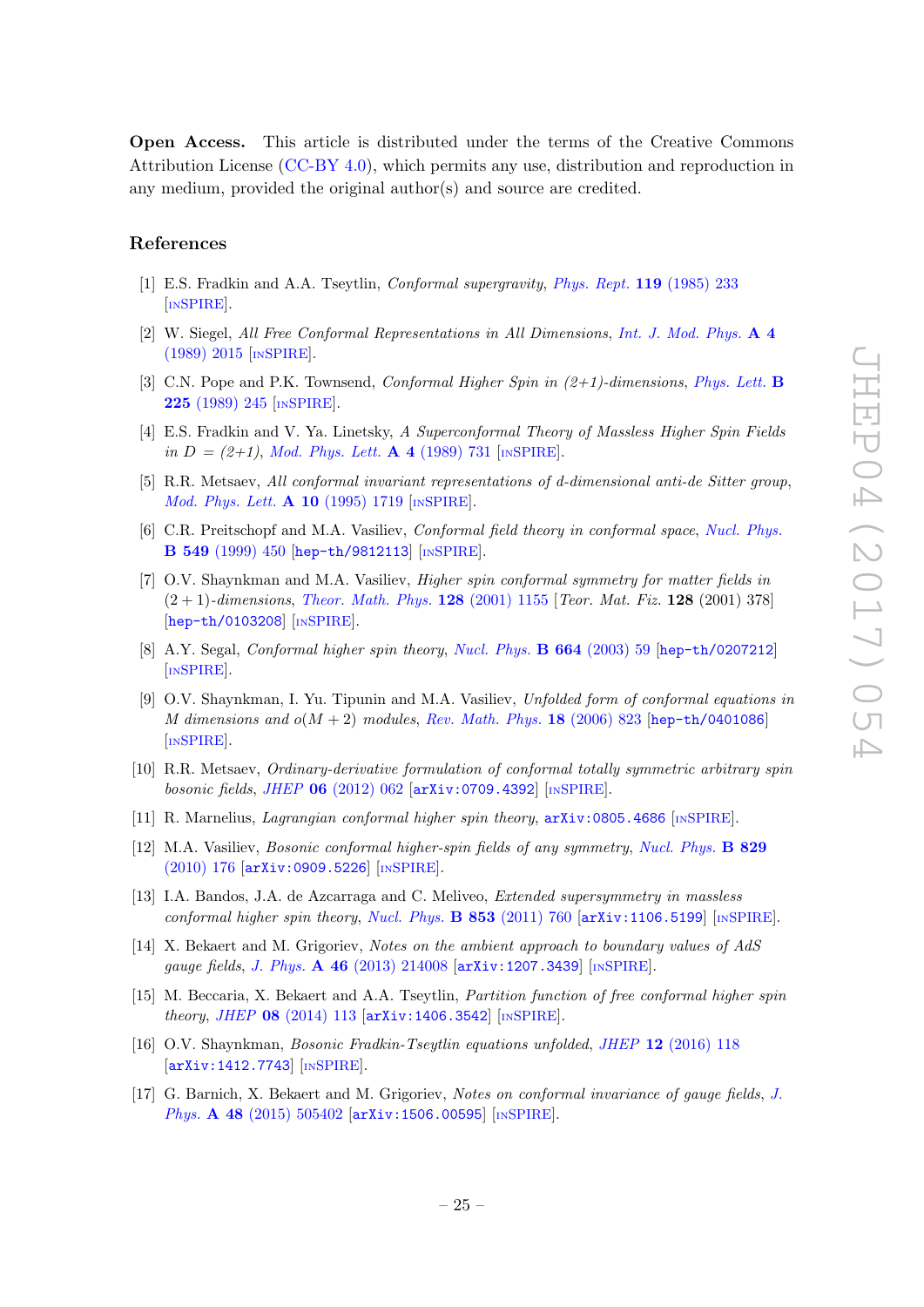- <span id="page-26-3"></span>[18] B.E.W. Nilsson, On the conformal higher spin unfolded equation for a three-dimensional  $self-interacting scalar field, JHEP$  08 [\(2016\) 142](http://dx.doi.org/10.1007/JHEP08(2016)142)  $[arXiv:1506.03328]$  $[arXiv:1506.03328]$  $[arXiv:1506.03328]$   $[nsPIRE]$ .
- [19] S. Fernando and M. Günaydin, Massless conformal fields,  $AdS_{d+1}/CFT_d$  higher spin algebras and their deformations, [Nucl. Phys.](http://dx.doi.org/10.1016/j.nuclphysb.2016.01.024) B  $904$  (2016) 494  $\left[$ [arXiv:1511.02167](https://arxiv.org/abs/1511.02167) $\right]$   $\left[$ In[SPIRE](http://inspirehep.net/search?p=find+EPRINT+arXiv:1511.02167) $\right]$ .
- <span id="page-26-1"></span>[20] M. Henneaux, S. Hörtner and A. Leonard, *Higher Spin Conformal Geometry in Three* Dimensions and Prepotentials for Higher Spin Gauge Fields, JHEP 01 [\(2016\) 073](http://dx.doi.org/10.1007/JHEP01(2016)073) [[arXiv:1511.07389](https://arxiv.org/abs/1511.07389)] [IN[SPIRE](http://inspirehep.net/search?p=find+EPRINT+arXiv:1511.07389)].
- [21] P. Haehnel and T. McLoughlin, Conformal Higher Spin Theory and Twistor Space Actions, [arXiv:1604.08209](https://arxiv.org/abs/1604.08209) [IN[SPIRE](http://inspirehep.net/search?p=find+EPRINT+arXiv:1604.08209)].
- [22] M. Beccaria, S. Nakach and A.A. Tseytlin, On triviality of S-matrix in conformal higher spin theory, JHEP 09 [\(2016\) 034](http://dx.doi.org/10.1007/JHEP09(2016)034) [[arXiv:1607.06379](https://arxiv.org/abs/1607.06379)] [IN[SPIRE](http://inspirehep.net/search?p=find+EPRINT+arXiv:1607.06379)].
- <span id="page-26-12"></span>[23] M. Grigoriev and A.A. Tseytlin, On conformal higher spins in curved background, [J. Phys.](http://dx.doi.org/10.1088/1751-8121/aa5c5f) A 50 [\(2017\) 125401](http://dx.doi.org/10.1088/1751-8121/aa5c5f) [[arXiv:1609.09381](https://arxiv.org/abs/1609.09381)] [IN[SPIRE](http://inspirehep.net/search?p=find+EPRINT+arXiv:1609.09381)].
- <span id="page-26-0"></span>[24] R.R. Metsaev, *Interacting light-cone gauge conformal fields*,  $arXiv:1612.06348$  [IN[SPIRE](http://inspirehep.net/search?p=find+EPRINT+arXiv:1612.06348)].
- <span id="page-26-2"></span>[25] M. Henneaux, S. Hörtner and A. Leonard, Twisted self-duality for higher spin gauge fields and prepotentials, Phys. Rev. D  $94$  [\(2016\) 105027](http://dx.doi.org/10.1103/PhysRevD.94.105027) [[arXiv:1609.04461](https://arxiv.org/abs/1609.04461)] [IN[SPIRE](http://inspirehep.net/search?p=find+EPRINT+arXiv:1609.04461)].
- [26] E.A. Bergshoeff, O. Hohm and P.K. Townsend, On Higher Derivatives in 3D Gravity and Higher Spin Gauge Theories, [Annals Phys.](http://dx.doi.org/10.1016/j.aop.2009.12.010) 325 (2010) 1118 [[arXiv:0911.3061](https://arxiv.org/abs/0911.3061)] [IN[SPIRE](http://inspirehep.net/search?p=find+EPRINT+arXiv:0911.3061)].
- <span id="page-26-14"></span>[27] B.E.W. Nilsson, Towards an exact frame formulation of conformal higher spins in three dimensions, JHEP 09 [\(2015\) 078](http://dx.doi.org/10.1007/JHEP09(2015)078) [[arXiv:1312.5883](https://arxiv.org/abs/1312.5883)] [IN[SPIRE](http://inspirehep.net/search?p=find+EPRINT+arXiv:1312.5883)].
- <span id="page-26-4"></span>[28] S.M. Kuzenko, Higher spin super-Cotton tensors and generalisations of the linear-chiral duality in three dimensions, [Phys. Lett.](http://dx.doi.org/10.1016/j.physletb.2016.10.071)  $\bf{B}$  763 (2016) 308 [[arXiv:1606.08624](https://arxiv.org/abs/1606.08624)] [IN[SPIRE](http://inspirehep.net/search?p=find+EPRINT+arXiv:1606.08624)].
- <span id="page-26-5"></span>[29] M.A. Vasiliev, Unfolded representation for relativistic equations in  $(2 + 1)$  anti-de Sitter space, [Class. Quant. Grav.](http://dx.doi.org/10.1088/0264-9381/11/3/015) 11 (1994) 649 [IN[SPIRE](http://inspirehep.net/search?p=find+J+%22Class.Quant.Grav.,11,649%22)].
- <span id="page-26-6"></span>[30] O.V. Shaynkman and M.A. Vasiliev, *Scalar field in any dimension from the higher spin* gauge theory perspective, [Theor. Math. Phys.](http://dx.doi.org/10.1007/BF02551402) 123 (2000) 683 [Teor. Mat. Fiz. 123 (2000) 323] [[hep-th/0003123](https://arxiv.org/abs/hep-th/0003123)] [IN[SPIRE](http://inspirehep.net/search?p=find+EPRINT+hep-th/0003123)].
- [31] E.D. Skvortsov, Mixed-Symmetry Massless Fields in Minkowski space Unfolded, [JHEP](http://dx.doi.org/10.1088/1126-6708/2008/07/004) 07 [\(2008\) 004](http://dx.doi.org/10.1088/1126-6708/2008/07/004) [[arXiv:0801.2268](https://arxiv.org/abs/0801.2268)] [IN[SPIRE](http://inspirehep.net/search?p=find+EPRINT+arXiv:0801.2268)].
- <span id="page-26-7"></span>[32] N. Boulanger, C. Iazeolla and P. Sundell, Unfolding Mixed-Symmetry Fields in AdS and the BMV Conjecture: I. General Formalism, JHEP 07 [\(2009\) 013](http://dx.doi.org/10.1088/1126-6708/2009/07/013) [[arXiv:0812.3615](https://arxiv.org/abs/0812.3615)] [IN[SPIRE](http://inspirehep.net/search?p=find+EPRINT+arXiv:0812.3615)].
- <span id="page-26-8"></span>[33] N. Boulanger, D. Ponomarev, E. Sezgin and P. Sundell, New unfolded higher spin systems in AdS<sub>3</sub>, [Class. Quant. Grav.](http://dx.doi.org/10.1088/0264-9381/32/15/155002) **32** (2015) 155002 [[arXiv:1412.8209](https://arxiv.org/abs/1412.8209)] [IN[SPIRE](http://inspirehep.net/search?p=find+EPRINT+arXiv:1412.8209)].
- <span id="page-26-9"></span>[34] Yu. M. Zinoviev, *Massive higher spins in*  $D = 3$  *unfolded, J. Phys.* **A 49** [\(2016\) 095401](http://dx.doi.org/10.1088/1751-8113/49/9/095401) [[arXiv:1509.00968](https://arxiv.org/abs/1509.00968)] [IN[SPIRE](http://inspirehep.net/search?p=find+EPRINT+arXiv:1509.00968)].
- <span id="page-26-10"></span>[35] I.L. Buchbinder, T.V. Snegirev and Yu. M. Zinoviev, Unfolded equations for massive higher spin supermultiplets in  $AdS_3$ , JHEP 08 [\(2016\) 075](http://dx.doi.org/10.1007/JHEP08(2016)075) [[arXiv:1606.02475](https://arxiv.org/abs/1606.02475)] [IN[SPIRE](http://inspirehep.net/search?p=find+EPRINT+arXiv:1606.02475)].
- <span id="page-26-11"></span>[36] D.S. Ponomarev and M.A. Vasiliev, Frame-Like Action and Unfolded Formulation for Massive Higher-Spin Fields, [Nucl. Phys.](http://dx.doi.org/10.1016/j.nuclphysb.2010.06.007) B 839 (2010) 466 [[arXiv:1001.0062](https://arxiv.org/abs/1001.0062)] [IN[SPIRE](http://inspirehep.net/search?p=find+EPRINT+arXiv:1001.0062)].
- <span id="page-26-13"></span>[37] T. Nutma and M. Taronna, On conformal higher spin wave operators, JHEP 06 [\(2014\) 066](http://dx.doi.org/10.1007/JHEP06(2014)066) [[arXiv:1404.7452](https://arxiv.org/abs/1404.7452)] [IN[SPIRE](http://inspirehep.net/search?p=find+EPRINT+arXiv:1404.7452)].